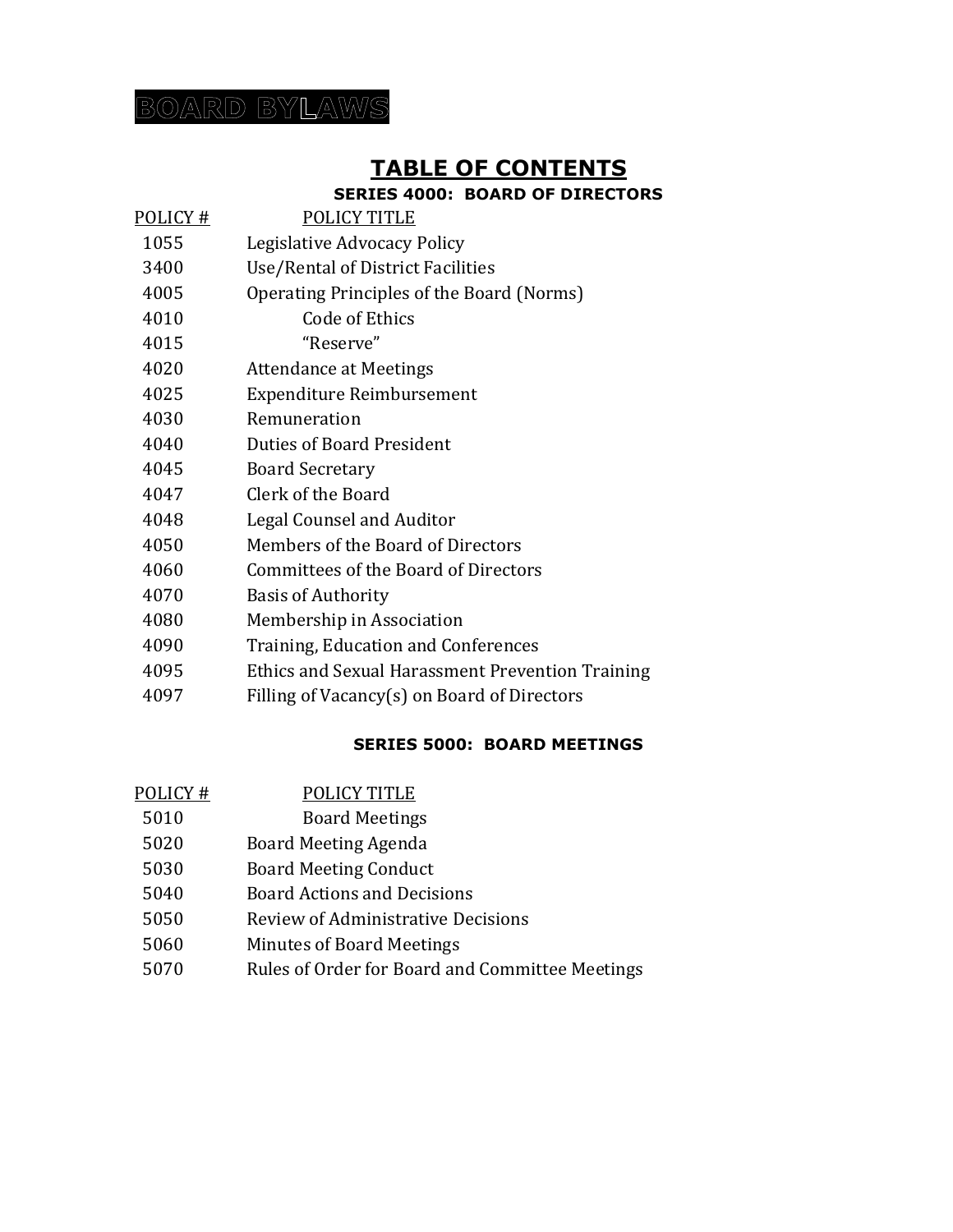## POLICY HANDBOOK / BYLAWS

**POLICY TITLE: Legislative Advocacy Policy POLICY NUMBER: 1055**

### 1055 **Purpose**

The purpose of the policy is to guide Templeton Community Services District (TCSD) officials and staff in considering legislative or regulatory proposals that are likely to have an impact on TCSD, and to allow for a timely response to important legislative issues. Although the expenditure of public funds for the purpose of supporting or opposing a ballot measure or candidate is prohibited,<sup>1</sup> the expenditure of public funds is allowed to advocate for or against proposed legislation or regulatory actions which will affect the public agency expending the funds.<sup>2</sup>

The purpose for identifying Legislative Advocacy Procedures is to provide clear direction to TCSD staff with regard to monitoring and acting upon bills during state and federal legislative sessions. Adherence to Legislative Advocacy Procedures will ensure that legislative inquiries and responses will be administered consistently with "one voice" as to the identified Advocacy Priorities adopted by the Board of Directors. The Legislative Advocacy Procedures and Advocacy Priorities will provide the TCSD General Manager, or other designee, discretion to advocate in TCSD best interests in a manner consistent with the goals and priorities adopted by the Board of Directors. This policy is intended to be manageable, consistent, and tailored to the specific needs and culture of TCSD.

### 1055.1 **Policy Goals**

- Advocate the TCSD legislative interests at the State, County, and Federal levels.
- Inform and provide information to the Board of Directors, district staff and district residents on the legislative process and key issues and legislation that could have a potential impact on the district.
- Serve as an active participant with other local governments, the California Special Districts Association, and local government associations on legislative and regulatory issues that are important to the District and the region.
- Seek grant and funding assistance for TCSD projects, services, and programs to enhance services for the community.
- Provide the General Manager with appropriate latitude to respond to short-term requests for legislative advocacy communications when time constraints do not allow for consideration at a regularly scheduled Board meeting.

### 1055.2 **Policy Principles**

<sup>&</sup>lt;sup>1</sup> Cal. Gov. Code § 54964.

<sup>2</sup> Cal. Gov. Code § 53060.5; *Stanson v. Mott* (1976) 17 Cal. 3d 206.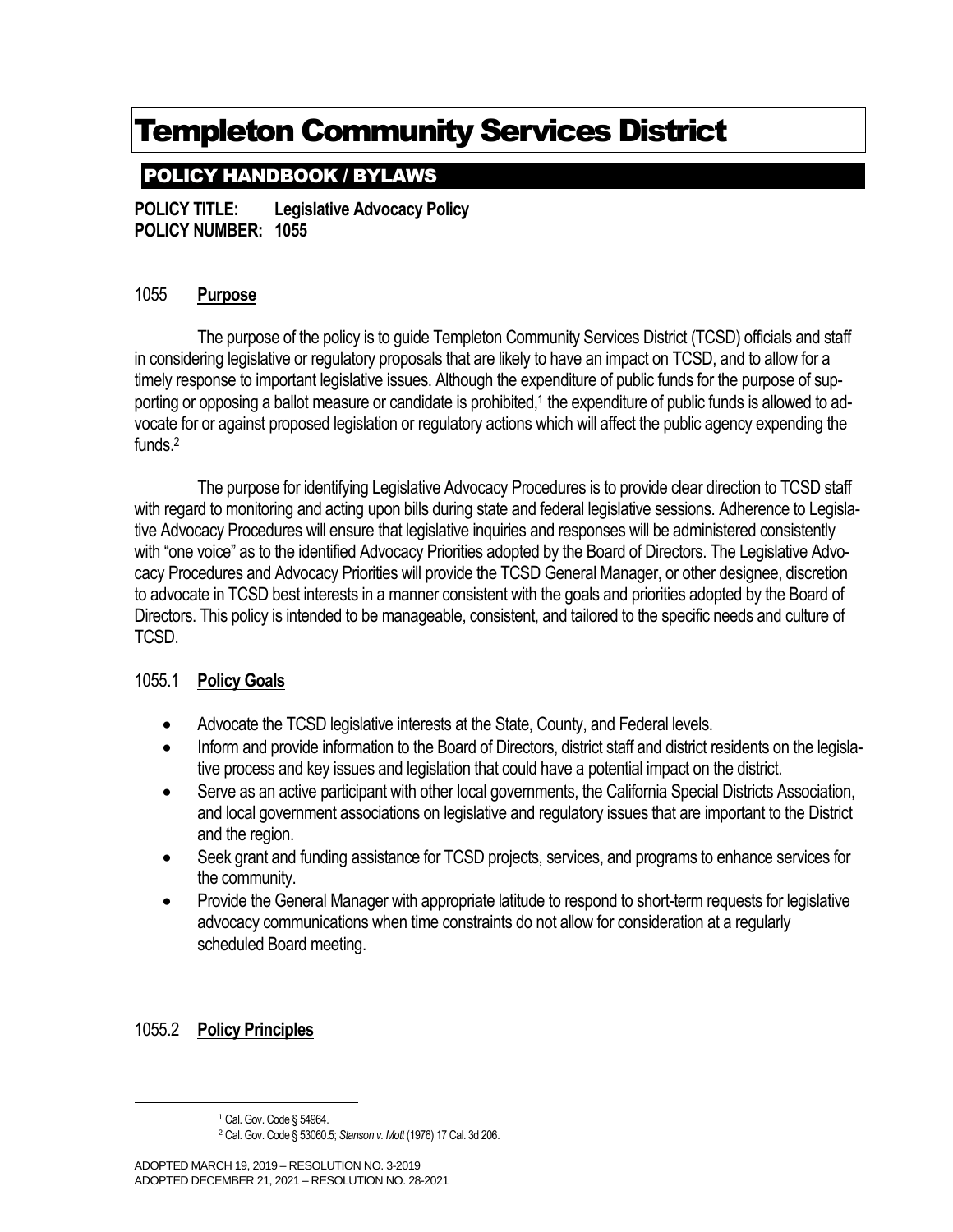The Board of Directors recognizes the need to protect TCSD interests and local control, and to identify various avenues to implement its strategic and long-term goals. It is the policy of TCSD to proactively monitor and advocate for legislation as directed by the Advocacy Priorities and by the specific direction of the Board of Directors.

This policy provides TCSD General Manager, or other designee, the flexibility to adopt positions on legislation in a timely manner, while allowing the Board of Directors to set Advocacy Priorities to provide policy guidance. The Board of Directors shall establish various Advocacy Priorities and, so long as the position fits within the Advocacy Priorities, when time does not allow for consideration at a regularly scheduled board meeting, the General Manager is authorized to take a position without board approval, in alignment with previously established board policy direction

Whenever an applicable Advocacy Priority does not exist pertaining to legislation affecting the TCSD, the matter shall be brought before the Board of Directors at a regularly scheduled board meeting for formal direction from the Board of Directors.

Generally, the TCSD will not address matters that are not pertinent to the district's local government services, such as social issues or international relations issues.

#### 1055.3 **Legislative Advocacy Procedures**

It is the policy of TCSD to proactively monitor and advocate for legislation as directed by the Advocacy Priorities and by the specific direction of the Board of Directors. This process involves interaction with local, state, and federal government entities both in regard to specific items of legislation and to promote positive intergovernmental relationships. Accordingly, involvement and participation in regional, state, and national organizations is encouraged and supported by the TCSD.

Monitoring legislation is a shared function of the Board of Directors and General Manager or designated staff. The Legislative Advocacy Procedures are the process by which staff will track and respond to legislative issues in a timely and consistent manner. The General Manager, or other designee, will act on legislation utilizing the following procedures:

- 1. The General Manager or other designee shall review requests that the TCSD take a position on legislative issues to determine if the legislation aligns with the district's current approved Advocacy Priorities.
- 2. The General Manager or other designee will conduct a review of positions and analysis completed by the California Special Districts Association and other local government associations when formulating positions.
- 3. If the matter aligns with the approved priorities, TCSD response shall be supplied in the form of a letter to the legislative body reviewing the bill or measure. Advocacy methods utilized on behalf of the district, including but not limited to letters, phone calls, emails, and prepared forms, will be communicated through the General Manager or designee. The General Manager or designee shall advise staff to administer the form of advocacy, typically via letters signed by the Board President or next available Board Members starting with the Vice-President, or in the event of Board Members being unavailable, the General Manager or his designee on behalf of the District.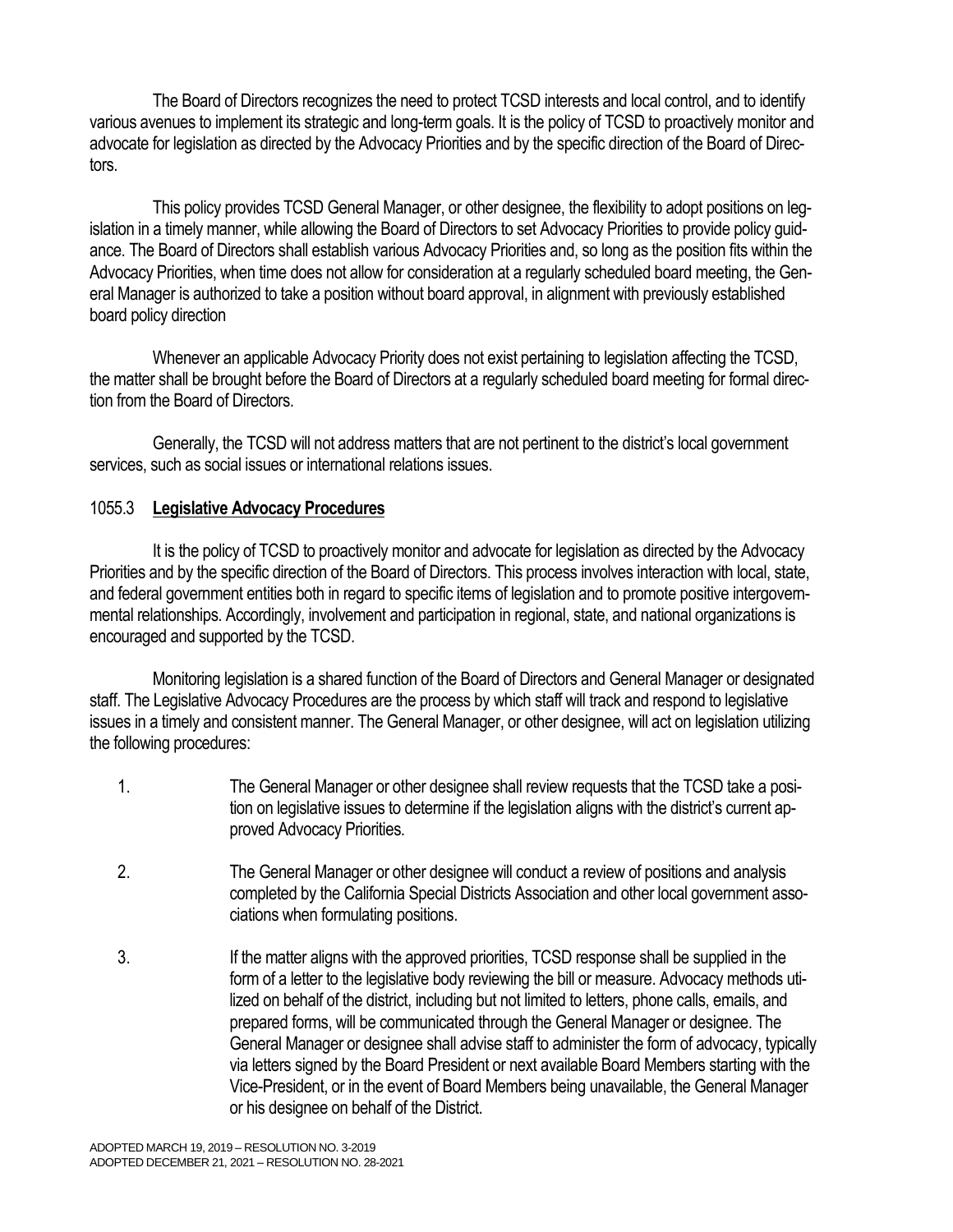- 4. All draft legislative position letters initiated by the General Manager or designee shall state whether the district is requesting "support", "support if amended", "oppose", or "oppose unless amended" action on the issue, and shall include adequate justification for the recommended action. If possible, the letter should include examples of how a bill would specifically affect the district, e.g. "the funding the district will lose due to this bill could pay for X capital improvements."
	- a. Support legislation in this area advances the district's goals and priorities.
	- b. Oppose legislation in this area could potentially harm, negatively impact or undo positive momentum for the district, or does not advance the district's goals and priorities.
- 5. The General Manager, on his or her own initiative, may provide communications, including a letter of concern or interest regarding a legislative issue without taking a formal position on a piece of legislation. Letters of concern or interest should be consistent with board legislative advocacy policy and are to be administered through the General Manager or designee.
- 6. When a letter is sent to a state or federal legislative body, the appropriate federal or state legislators representing TCSD shall be included as a copy or "cc" on the letter. The appropriate contacts at the California Special Districts Association and other local government associations, if applicable, shall be included as a cc on legislative letters.
- 7. A position may be adopted by the General Manager or designee if any of the following criteria is met:
	- a. The position is consistent with the adopted Advocacy Priorities;
	- b. The position is consistent with that of organizations to which the district is a member, such as the California Special Districts Association; or
	- c. The position is approved by the Board of Directors.
- 8. All legislative positions adopted via a process outside of a regularly scheduled Board Meeting shall be communicated to the Board of Directors at the next regularly scheduled Board Meeting. When appropriate, the General Manager or other designee will submit a copy of activity on legislative measures to the Board of Directors in the next Board packet.

#### 1055.4 **Advocacy Priorities**

#### *Revenue, Finances, and Taxation*

Ensure adequate funding for special districts' safe and reliable core local service delivery. Protect special districts' resources from the shift or diversion of revenues without the consent of the affected districts. Promote the financial independence of special districts and afford them access to revenue opportunities equal to that of other types of local agencies. Protect and preserve special districts' property tax allocations and local flexibility with revenue and diversify local revenue sources.

Support opportunities that allow the district to compete for its fair share of regional, state, and federal funding, and that maintain funding streams. Opportunities may include competitive grant and funding programs. Opportunities may also include dedicated funding streams at the regional, state, or federal levels that allow the district to maximize local revenues, offset and leverage capital expenditures, and maintain district goals and standards.

#### *Governance and Accountability*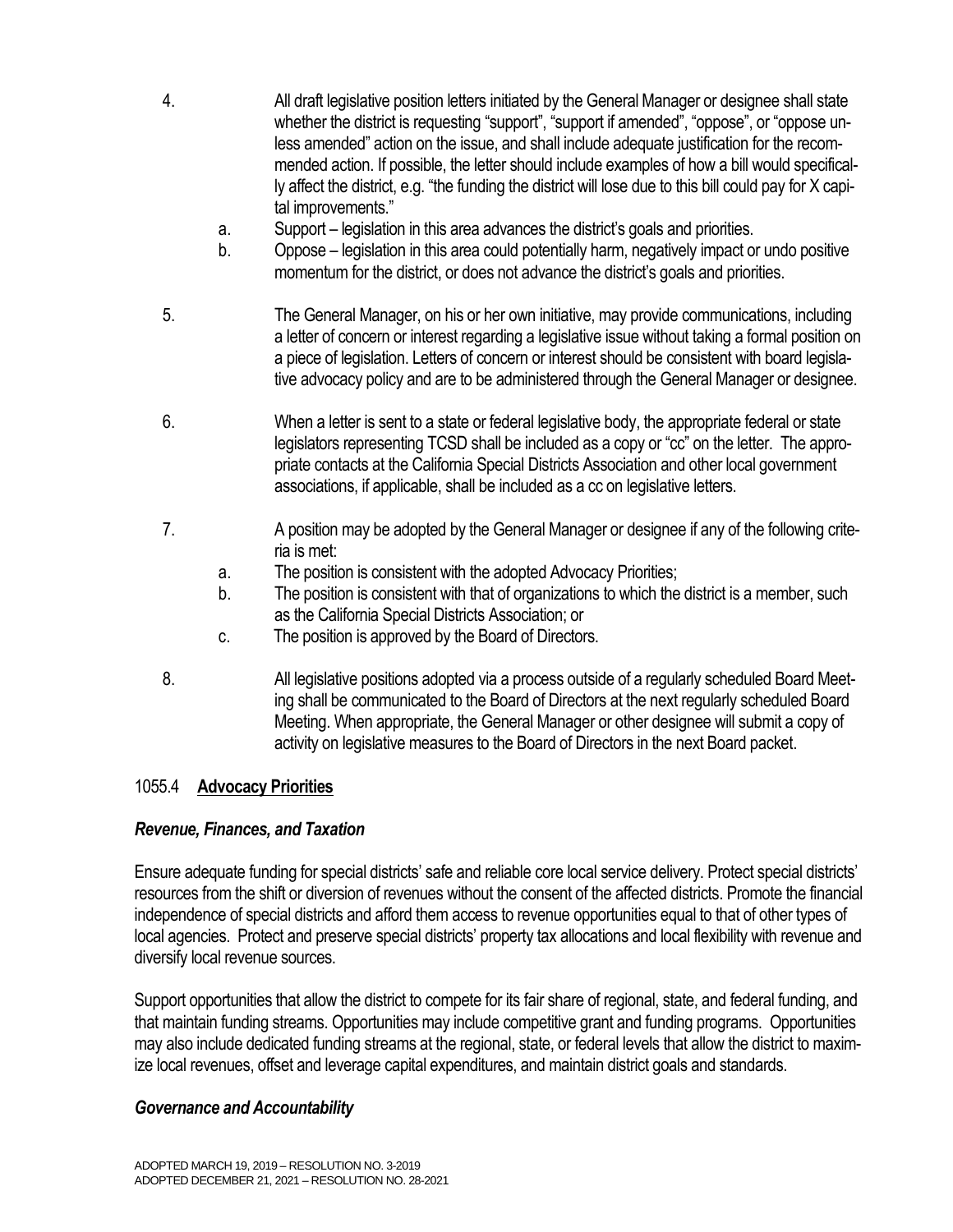Enhance special districts' ability to govern as independent, local government bodies in an open and accessible manner. Encourage best practices that avoid burdensome, costly, redundant or one-size-fits all approaches. Protect meaningful public participation in local agency formations, dissolutions, and reorganizations, and ensure local services meet the unique needs, priorities, and preferences of each community.

Oppose additional public meeting and records requirements that unnecessarily increase the burden on public resources without effectively fostering public engagement and enhancing accountability of government agencies.

Promote local-level solutions, decision-making, and management concerning service delivery and governance structures while upholding voter control and maintaining LAFCO authority over local government jurisdictional reorganizations and/or consolidations.

#### *Human Resources and Personnel*

Promote policies related to hiring, management, and benefits and retirement that afford flexibility, contain costs, and enhance the ability to recruit and retain highly qualified, career-minded employees to public service. As public agency employers, support policies that foster productive relationships between management and employees.

Maintain special districts' ability to exercise local flexibility by minimizing state mandated contract requirements. Oppose any measure that would hinder the ability of special districts to maximize local resources and efficiencies through the use of contracted services.

#### *Infrastructure, Innovation, and Investment*

Encourage prudent planning for investment and maintenance of innovative long-term infrastructure. Support the contracting flexibility and fiscal tools and incentives needed to help special districts meet California's changing demands. Promote the efficient, effective, and sustainable delivery of core local services.

Prevent restrictive one-size-fits-all public works requirements that increase costs to taxpayers and reduce local flexibility.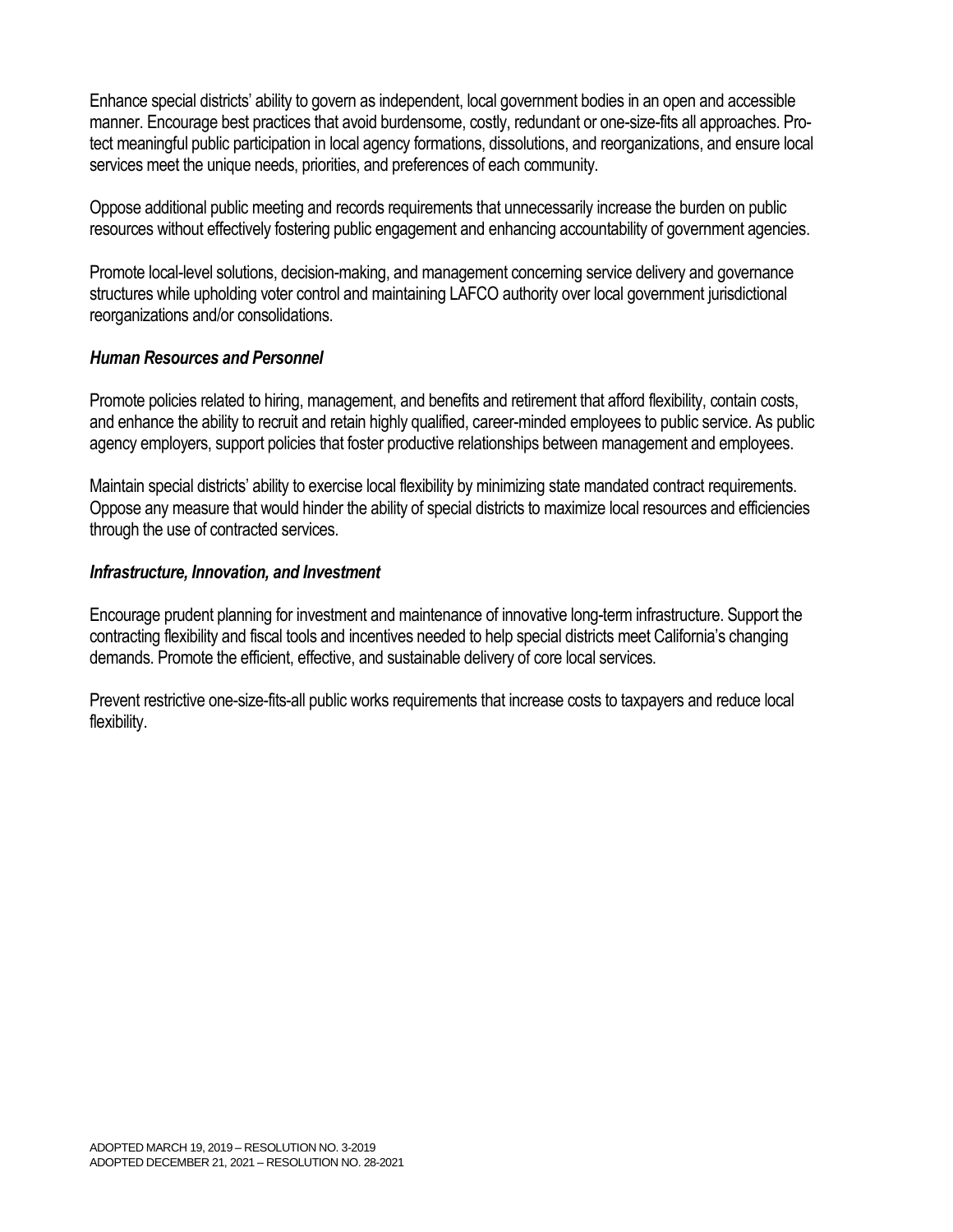### POLICY HANDBOOK

#### **POLICY TITLE: Use/Rental of District Facility POLICY NUMBER: 3400**

**3400.1** The District owns and operates various facilities to carry out its mission. The District has determined that the public or other entities may be considered to rent or use facilities that have been identified as appropriate for such use. The Board of Directors of the District reserve the right to limit or prohibit use of facilities as may be necessary from time to time. The District's procedure for use of facilities is as follows:

**3400.1.1** It is suggested that organizations or individuals submit their requests to the General Manager's designee in advance (preferably thirty calendar days or more) for use of one or more facilities. The request shall include the date(s), times and proposed uses including information deemed pertinent by the General Manager or General Manager's designee in order to verify that the use is acceptable. The General Manager's designee will notify the applicant of approval or denial of the request within 05 days unless more information is required for a decision.

**3400.1.2** Organizations or individuals whose request is denied by the General Manager may request a hearing with the District Board of Directors for reconsideration of their request. A hearing shall be held within thirty (30) days of receipt of such a request in writing outlining the reasons for the request and any explanation of the factors appealed by the applicant.

**3400.2** The Board of Directors may establish a user fee and deposit fee schedule for various facilities by resolution using criteria and costs borne by the district for operation and maintenance of such facilities. The user fee may be adjusted from time to time to reflect changes in costs of use and maintenance of the facility.

**3400.2.1** District staff shall collect a deposit and estimated use fee in advance of reserving a facility. The deposit shall include a reasonable estimate of the clean-up. The deposit shall be refunded in full only if the rented facilities are left in the same condition in which they were issued to the applicant.

**3400.3** A priority and fee schedule for use of facilities shall be established using the following general criteria:

- A. Governmental or district affiliated organizations. (See Section B, 01)
- B. Serves a Public Purpose: i.Community activities which would have a direct benefit to the District and customers ii.Public or non-profit organizations for non-political or non-commercial uses.
- C. Commercial or private uses to the extent that other users have not expressed an interest in use of the facility for that date.

**3400.4** Any organization or individual requesting use of District facilities shall be required to provide special liability insurance coverage, on a form acceptable to the District, or compensate the District for special use insurance coverage if deemed necessary by the District. Any organization or individual requesting use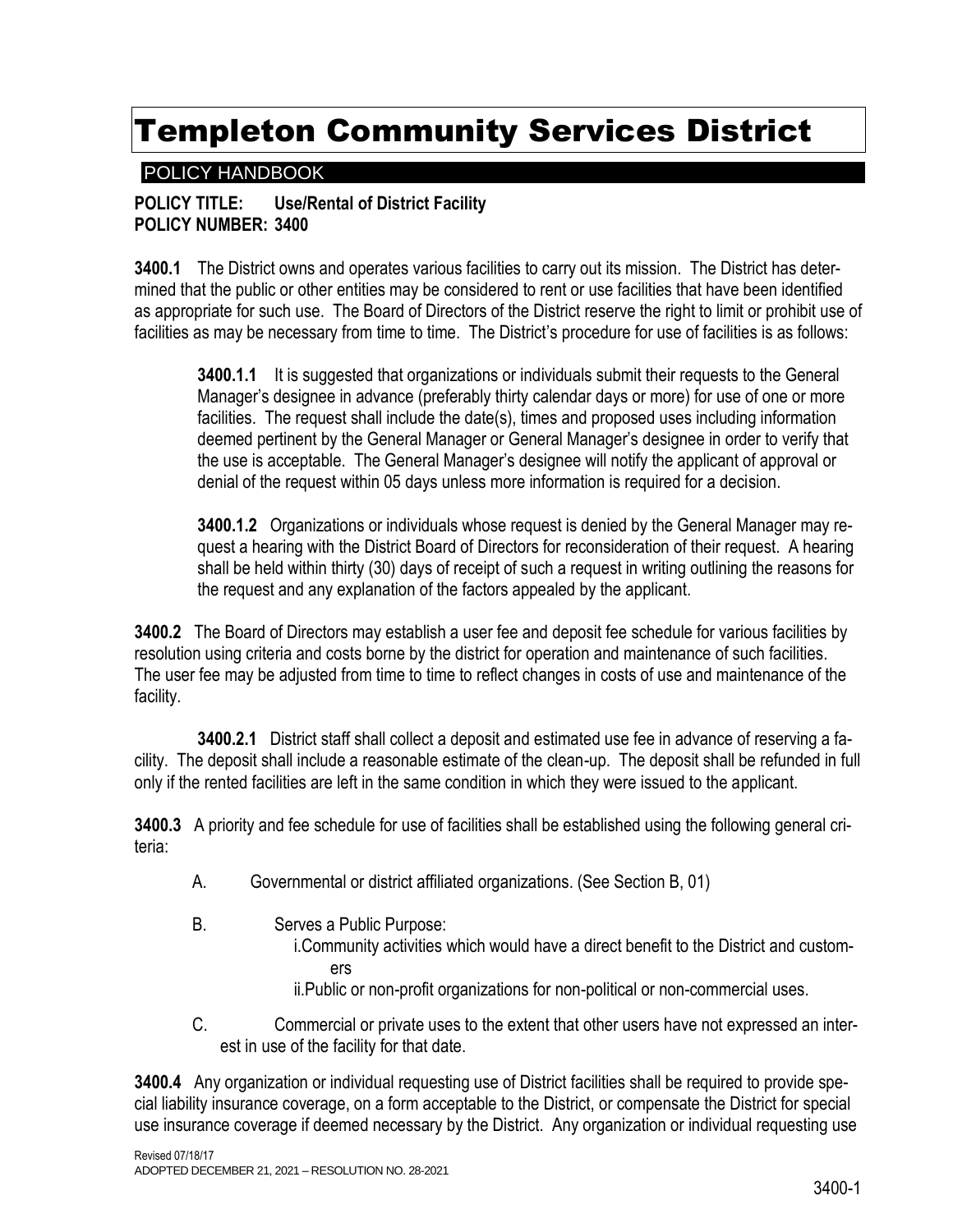of District facilities shall name the District as additional insured for each event in advance of final approval of the use of the facility.

**3400.5** All requesting organizations will be required to comply with federal, state and local laws in the use of District facilities. If special permits such as large gathering permits, fire or building code or use of alcohol permits are required, any preliminary approval of a use will be contingent upon satisfactory proof of compliance with all permit requirements before a final approval will be issued. Failure to complete final permits requirements may be grounds for rejection or revocation of use approval and grounds for denial of future use requests.

**3400.6** All rental fees are due fourteen (14) days prior to the event. A reservation fee not to exceed \$40 shall be applied to the rental fee. The reservation fee will be forfeited if the event is cancelled. The reservation fee must be turned in with the application to reserve the date(s) requested. The security deposit is due within five days of the event.

**3400.7** To be entitled to a refund of rental fees and charges, applicant must cancel the application at least fourteen (14) days prior to the listed event. In case of cancellation, the District will return the applicant's rental fees and security deposit, less \$40 processing fee, unless the rental fees are less than the \$40 processing fee.

### **3400.8** ALCOHOL POLICY

Templeton Community Services District requires a signed copy of its alcohol policy on file prior to an applicant's event. It is understood and agreed that Templeton Community Services District bears no responsibility for the purchase, distribution or effects of alcoholic beverages served or consumed at private parties, receptions or gatherings of other kinds held on District premises.

While Templeton Community Services District does not encourage the use of alcohol at private functions involving the District's facilities, it will grant permission for the reasonable and lawful consumption of such beverages if the sponsoring party agrees to assume full responsibility in accordance with the laws of the State of California. Consequently, the sponsoring party must take reasonable care to prohibit the consumption of any alcoholic beverages by minors or other persons who might injure themselves or others as a result of such consumption. This may include, but is not limited to, the following steps:

Authorized security personnel must be present when alcohol is served. The applicant may use any licensed, bonded, and insured security guard company of their choice within San Luis Obispo County. The applicant must notify the District of the name of the security company and their contact information within 48 hours of the event.

The applicant must hire one security guard for every 50 persons in attendance. If the above ratio is not maintained the event may be immediately terminated. Security personnel shall be present during the entire event and shall remain present until the applicant has cleaned the facility and is ready to vacate the premises.

- 01. Beer, wine and champagne are allowed. No hard liquor may be served.
- 02. Alcohol may not be served at functions where the honoree is under the age of 21 (i.e. birthday parties, sweet sixteen parties, quinceanera parties, baptisms, etc.).
- 03. Alcoholic beverages must be served and consumed inside the facility, only.
- 04. Applicant shall place alcoholic beverages in secure and controllable areas.
- 05. Applicant shall secure the services of a designated non-drinking bartender to responsibly dispense beverages, as well as, being in charge of picking-up empty cans and glasses.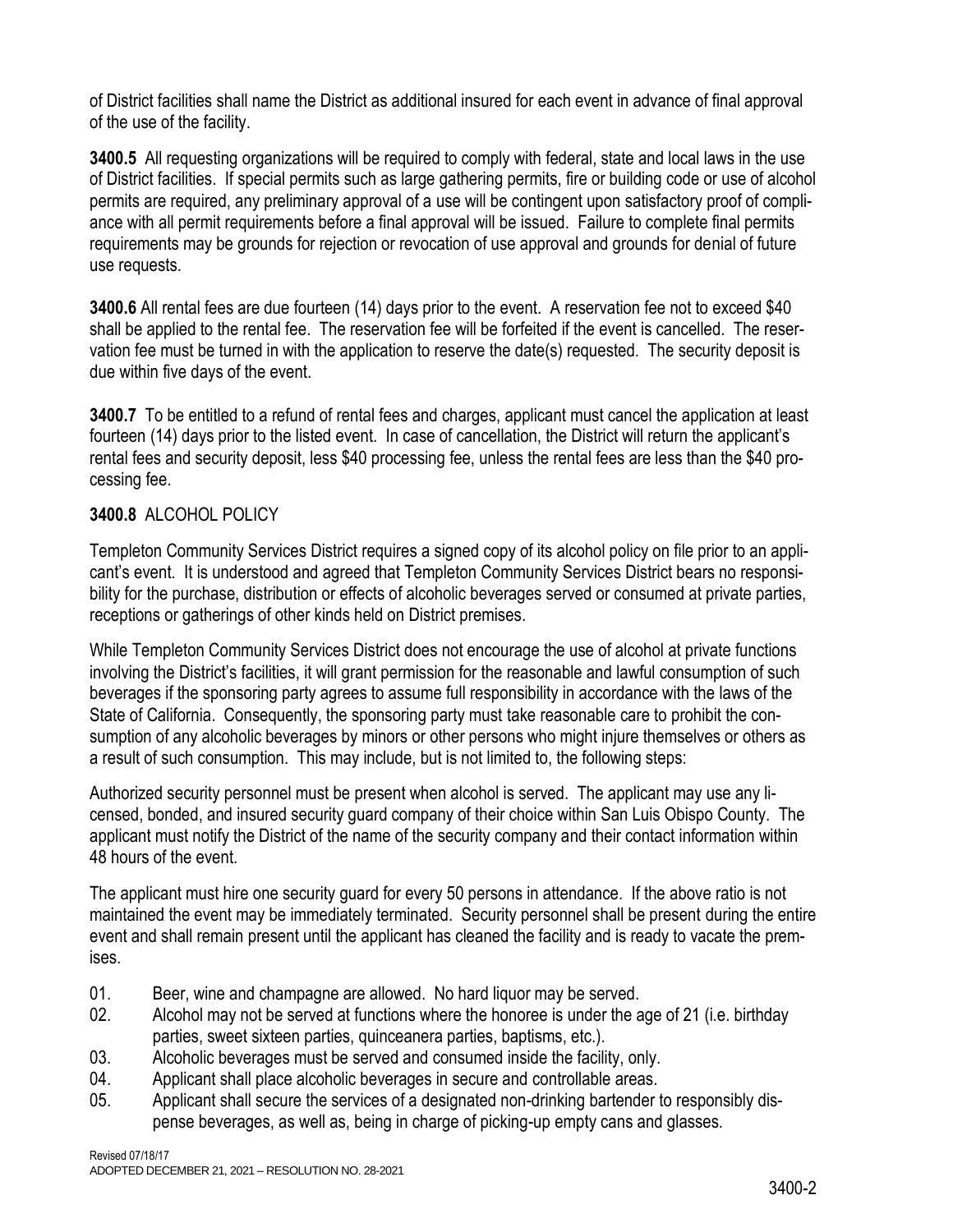- 06. Applicant should refuse service to anyone who is, or appears to be, intoxicated.
- 07. Applicant should take steps (such as: calling a cab, arranging a ride, notifying the Highway Patrol, etc.) to prevent intoxicated persons from operating motor vehicles.
- 08. Providing non-alcoholic beverages to guests at all times.
- 09. Ending the distribution of alcohol one hour before the conclusion of the event.
- 10. TCSD staff and/or the security personnel on the premises have the right to close the building at any time, if any federal laws, state laws or TCSD policies are violated. The function will be terminated immediately if any damage to the property occurs.
- 11. Informing all appropriate personnel and participants of these measures and rules.
- 12. Alcohol is not permitted at the Templeton Recreation Department/Youth Center.

#### **TEMPLETON COMMUNITY SERVICES DISTRICT - REGULATIONS GOVERNING THE USE OF DISTRICT FACILITIES**

- A. TEMPLETON CSD FACILITY RENTAL GENERAL CONDITIONS
- 01. Filing of facility use applications and related paperwork and payment of fees and security deposits for use of District Board Room and Community Center must be made at the District Office, 420 Crocker Street, Templeton, California 93465. Filing of facility use applications and related paperwork and payment of fees and security deposits for the Templeton Recreation Department and/or Park Rentals must be made at the Templeton Recreation Department located at 599 S. Main Street, Templeton, California 93465. For information please call (805) 434-4900. No event may be held until a completed application is reviewed and approved by the District General Manager or his/her designee.
- 02. A facilities use application must be submitted in advance of the planned event. The District may disapprove any facilities use application that is not timely filed. Approval of all applications will be subject to availability of the requested facility or facilities. For recurring events such as monthly meetings, the Applicant may apply to reserve recurring times for a maximum of one year.
- 03. The District will not approve any event unless the Applicant files all required paperwork and provides the required proof of insurance. No person under 18 years of age may file a Facility Use Application. The person signing a facilities use application on behalf of a group or organization will be deemed the Applicant's representative for all purposes.
- 04. Reservations by non-sponsored Applicants will be taken up to one year in advance on a firstcome, first-served basis, subject to availability of the requested facility. Applicants co-sponsoring an event with the District will be given scheduling priority in case of any conflict.
- 05. The minimum rental for the Community Center Facilities will be four hours for private parties/forprofit groups. The minimum rental for public purpose groups for all available District facilities will be one hour. Applicants are reminded that rental time must include the time for set up and clean up.
- 06. The Applicant and its directors, officers, members, volunteers, agents, independent contractors, guests and invitees must comply with all federal, state, local and District laws, ordinances, rules, and regulations. The Applicant must obtain all required permits and approvals for the event and provide copies of any required permits to the District at least five days in advance of the scheduled event.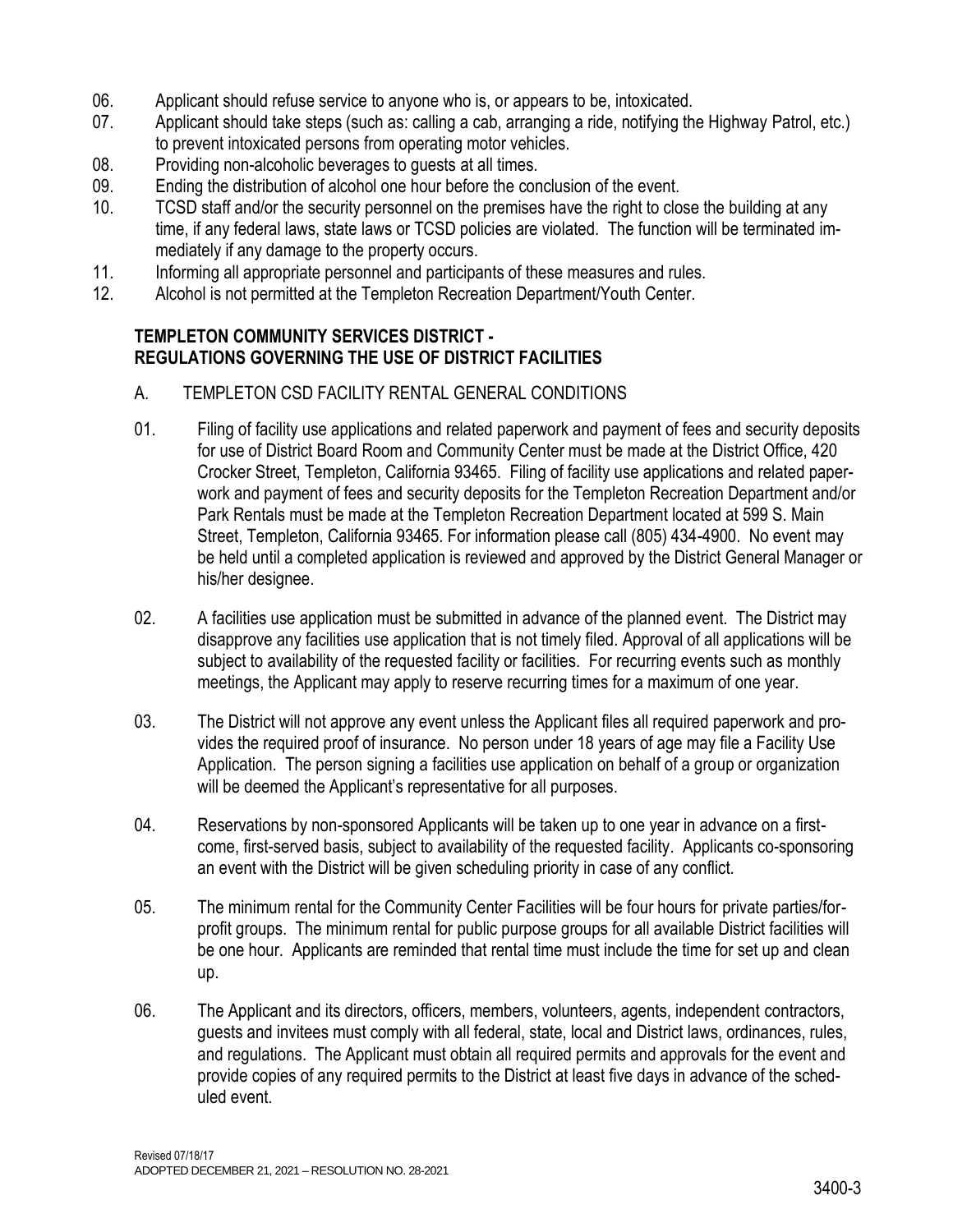- 07. If the Applicant exceeds the posted maximum number of attendees for the facility rented, if a disturbance arises, if any illegal conduct occurs, or if the Applicant falsifies any information on this Facility Use Application, the District General Manager, the General Manager's designee, or staff person supervising the event has the authority to immediately terminate the scheduled event. In such cases, the rental fee or any portion of the fee will not be refunded. The Applicant's security deposit will be refunded in accordance with these regulations. The District reserves the right to refuse a Facilities Use Application from any person or group that previously was terminated or otherwise has violated these regulations.
- 08. At all times during the event listed on this application, District staff will have a right of access to the rented facility to supervise the event and ensure the Applicant's compliance with these regulations and any required permits or approvals. Applicant, however, retains full responsibility for ensuring that all event attendees comply with these regulations and all applicable federal, state, local, and District laws, regulations and ordinances.
- 09. The District rents its facilities on a non-discriminatory basis to any person or entity that desires to use District facilities for a lawful, non-hazardous event, executes a Facilities Use Application, provides the required permits and insurance, and pays the appropriate fee. The District, however, is prohibited from directly sponsoring any religious or partisan political activities and the District's name may not be used in promoting any religious or partisan political organization. At no time will any illegal, dangerous or obscene activities, behavior, language or gestures be permitted at any District facility.

### B. SECURITY DEPOSITS & FEES

01. The District may require that all Applicants make a security deposit according to the type of event, number of persons attending, whether alcohol is served, and facility rented. Security deposits and fees are as follows:

| <b>Board Room</b>                                                   | <b>Community Ctr.-Main Room</b>                                          | <b>Community Ctr. - Kitchen</b>                                           |  |  |
|---------------------------------------------------------------------|--------------------------------------------------------------------------|---------------------------------------------------------------------------|--|--|
| During Office Hours:<br>$8:30$ a.m. $-4:30$ p.m.                    | Hours of Operation: 5 a.m. to Mid-<br>hight                              | +Additional \$15 per hour for food<br>preparation & use of kitchen appli- |  |  |
| Monday – Friday, only<br><b>Public Purpose or Pri-</b>              | <b>Public Purpose Groups</b><br><b>RATE:</b>                             | ances                                                                     |  |  |
| vate/For Profit Groups                                              | \$18 per hour, \$30 inspection fee. May                                  |                                                                           |  |  |
| RATE: \$12 per hour                                                 | be waived for subsequent uses.<br><b>Private/For Profit Groups</b>       |                                                                           |  |  |
|                                                                     | <b>RATE:</b>                                                             |                                                                           |  |  |
|                                                                     | \$175 – initial four hours and \$35 per<br>hour for each additional hour |                                                                           |  |  |
| <b>After Hours:</b>                                                 | <b>Security Deposit Info.</b>                                            |                                                                           |  |  |
| $4:30$ p.m. – Midnight                                              | \$200 – NO FOOD                                                          |                                                                           |  |  |
| Monday - Friday                                                     | \$300 - FOOD & DRINK                                                     |                                                                           |  |  |
| Meekends: 5:00 a.m.-Midnight \$500 - FOOD & ALCOHOL<br><b>RATE:</b> |                                                                          |                                                                           |  |  |
| \$15 per hr. – Public Purpose<br>\$20 per hour - Private/Profit     |                                                                          |                                                                           |  |  |
|                                                                     |                                                                          |                                                                           |  |  |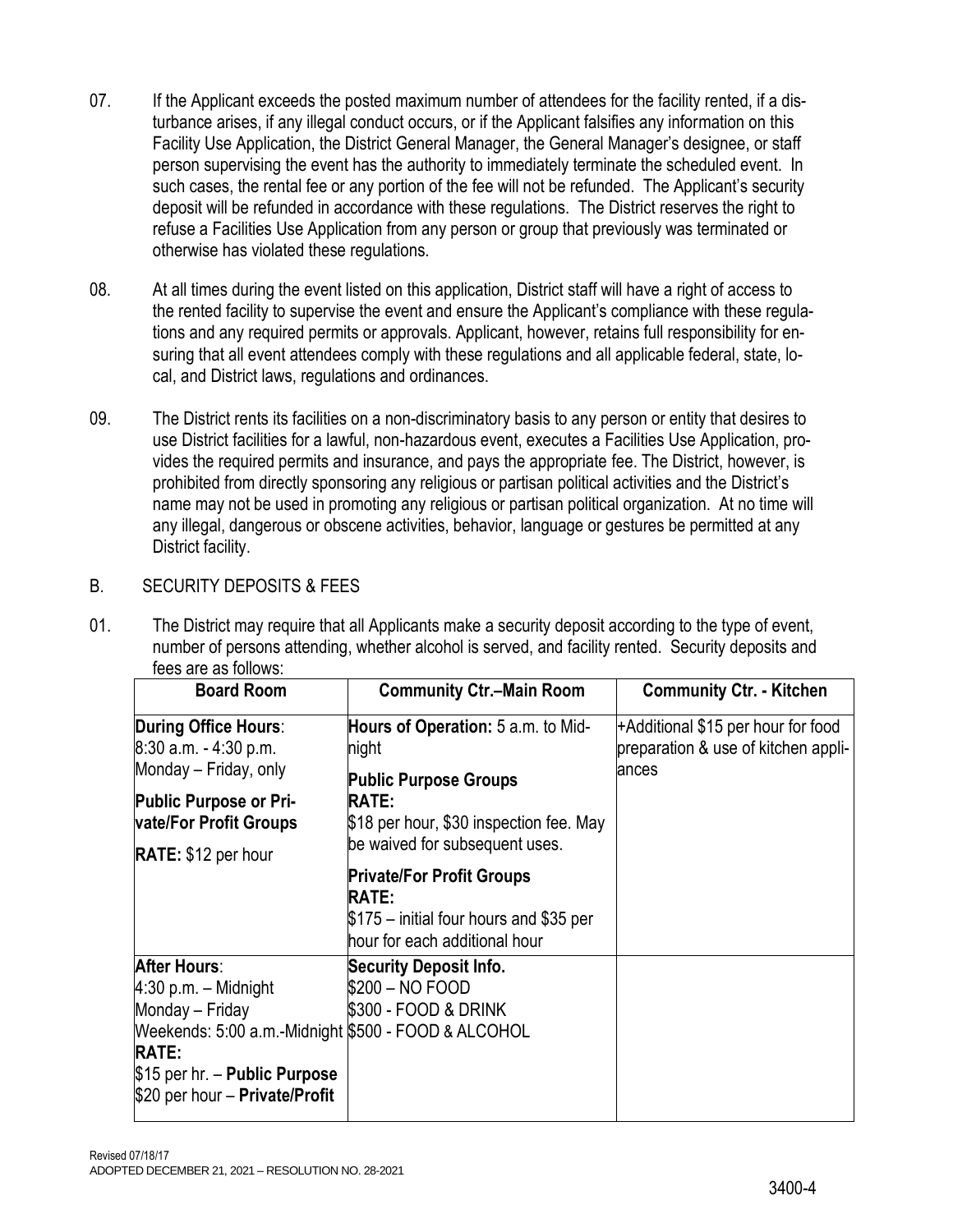| <b>Security Deposit Info.</b><br>$$0 - During Office$<br>Hours/NO FOOD<br>$$200 - Non-$<br>Office Hours/NO FOOD |                                               |  |
|-----------------------------------------------------------------------------------------------------------------|-----------------------------------------------|--|
| Liability Insurance- 1 Million<br>Aggregate                                                                     | Liability Insurance $-1$ Million<br>Aggregate |  |
| Projector Fee: \$10 per day                                                                                     | Projector Fee: \$10 per day                   |  |
| <b>NO WI-FI SERVICE</b>                                                                                         | <b>NO WI-FI SERVICE</b>                       |  |

No fees or deposits shall be charged to the following governmental agencies that serve Templeton or district affiliated organizations, including but not limited to:

- a) Templeton Women's Club (per existing agreement)
- b) Templeton Area Advisory Group Board Room/Conference Room only.
- c) Integrated Regional Water
- d) Nacimiento Project Commission and Technical Support Group
- e) SLO County Supervisors
- f) Templeton REC Foundation
- g) Other County meetings that provide Templeton Residents access to their elected officials.

#### **TEMPLETON RECREATION DEPARTMENT – YOUTH CENTER RENTAL FEE SCHEDULE**

Reservations include access to the Main Room and the attached Craft Room. Kitchen access is on a limited, as need basis, only. Subject to Templeton Rec. Department approval.

| <b>Community Class Rate</b>                     | \$20 per hour                                              |                        |
|-------------------------------------------------|------------------------------------------------------------|------------------------|
| Non-Profit Youth Org. (<30 people)\$20 per hour |                                                            |                        |
| Non-Profit Youth Org. (>30 people)\$30 per hour |                                                            |                        |
| <b>Private Rentals</b>                          |                                                            |                        |
| Public Purpose or Private/Profit                | \$150 (4 hour minimum and \$30<br>per each additional hour | Security Deposit \$200 |
| <b>Tutoring Room</b>                            | (Includes use of table & chairs)                           |                        |
| 1-2 Children                                    | \$10 per hour/1 hour minimum                               |                        |
| 3-6 Children                                    | \$15 per hour/1 hour minimum                               |                        |
| 7-30 Children                                   | \$20 per hour/ 1 hour minimum                              |                        |
| NO WI-FI SERVICE                                |                                                            |                        |
| <b>Main Meeting Room</b>                        |                                                            |                        |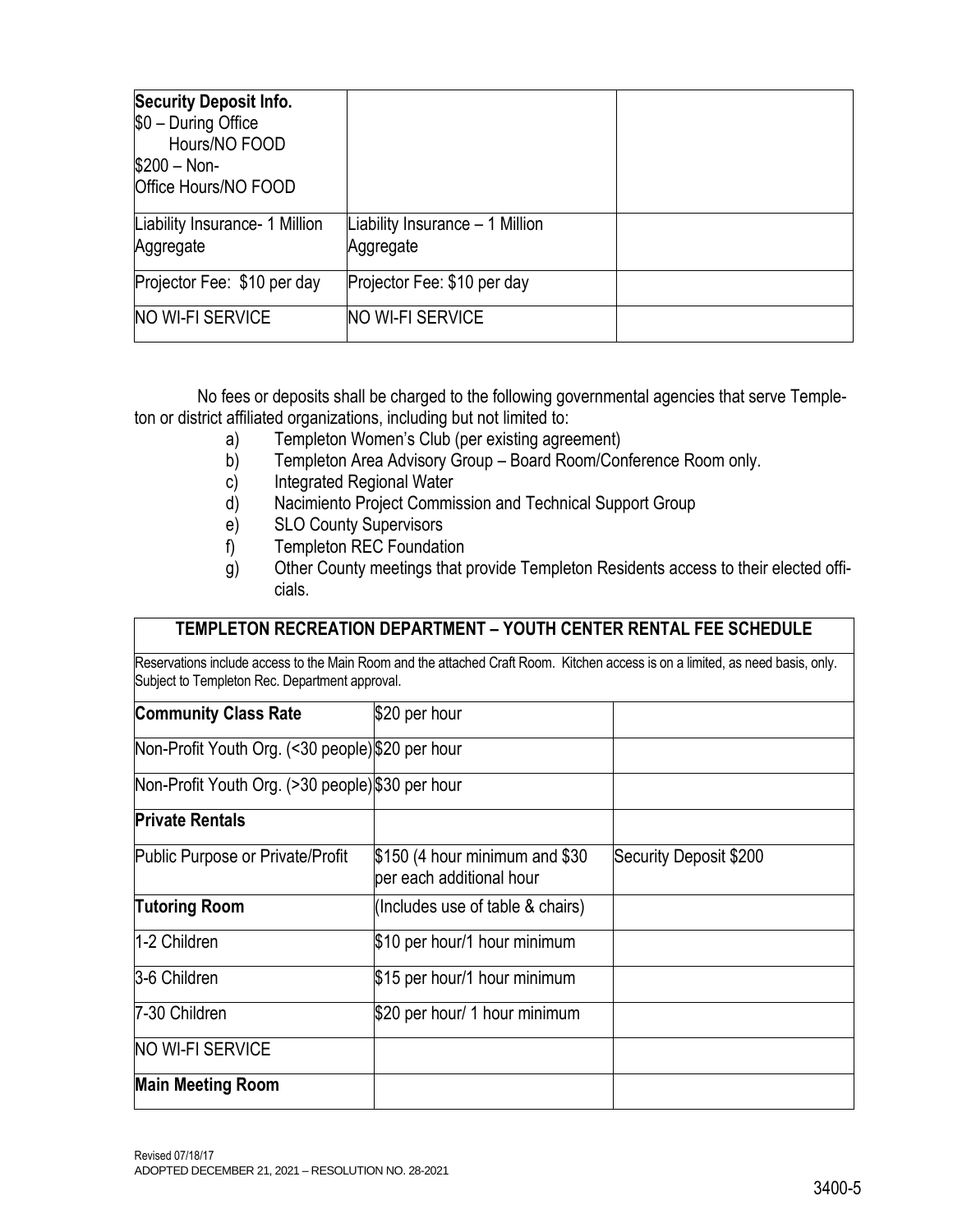| Templeton Library Book Room | $$5.50$ per hour | Hours of Operation to be deter- |
|-----------------------------|------------------|---------------------------------|
|                             |                  | mined by the District           |

| Tom Jermin, Sr. Park<br>(formerly Bethel Road<br>Park) |                                                                             | <b>Evers Sports Park</b><br>Fees are per field |               |
|--------------------------------------------------------|-----------------------------------------------------------------------------|------------------------------------------------|---------------|
| Playground Area/Upper<br><b>Play Field</b>             | \$25 per hour – All Parties Sports Field (No lights)                        | <b>All Parties</b>                             | \$25 per hour |
| Sports Field                                           | \$25 per hour – Per Field. Sports Field (with Lights)<br><b>All Parties</b> | <b>All Parties</b>                             | \$60 per hour |

- 02. Monthly or weekly users may receive a 10% discount on the rental fee, if they make a onetime advanced payment for a six month to one year period. All prepayments are non-refundable.
- 03. Applicant's security deposit will be returned in full only when rented facilities are left in the same condition in which they were issued to the applicant. Any portion or all of the Applicant's security deposit may be withheld by the District for the following reasons: (a) damage to buildings, furnishings, equipment, and/or grounds; (b) missing equipment, furnishings or keys; (c) facility left in an unclean condition; and/or (d) staying beyond the reserved time.
- 04. An Applicant that has reserved a series of dates in accordance with section A.2 above is required to make an initial security deposit in the amount specified in paragraph 1 of this section. Such security deposit will remain on deposit with the District until the last event in the series of reserved, recurring events has been held. If during the term of the reservation, the District draws on the security deposit, the Applicant will immediately replenish the security deposit or the District may cancel any further events in the series.
- 05. A \$15 additional fee will be charged for private rentals when the renter resides outside of the Templeton Community Services District Boundaries.
- C. HOURS OF USE
- 01. The Templeton CSD Board Room may be rented from 5:00 a.m. and Midnight.
- 02. The Templeton Community Center and Recreation Center may be rented from 5:00 a.m. to Midnight.
- 03. Templeton Parks may be rented from 7:00 a.m. to dusk. If fees have been paid for lighting accommodations at Evers Sports Park the event must conclude at 10 p.m.
- 04. Rental hours must include time for set up and clean-up of the rented facilities for private/for-profit groups and/or public purpose groups that are using facilities for fundraising purposes.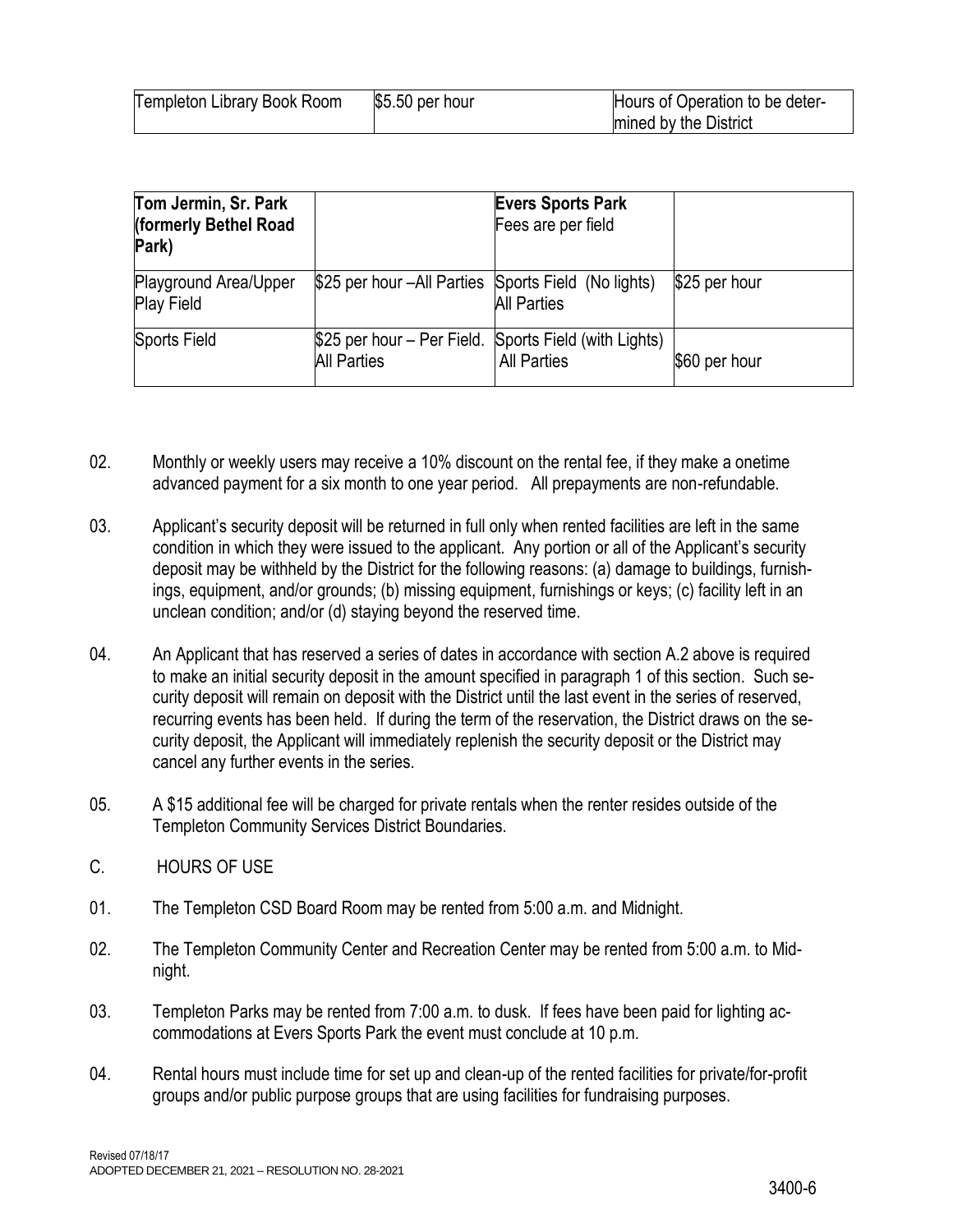- 05. A request to add additional time to the reserved time must be made at least 24 hours before the scheduled event, subject to availability of the facility for the additional time.
- D. USE OF FACILITIES
- 01. District tables & chairs must remain inside of facilities. The District is not responsible for furnishings or personal belongings supplied by the Applicant. The Applicant may not bring or have delivered any goods or property to the event facilities until the time of rental. Applicant must immediately remove all goods and property from the facility at the conclusion of the event.
- 02. The Applicant may not use masking or scotch tape, thumbtacks, staples or similar materials to attach decorations to any surface. Decorating materials must be fire proof or of fire-retardant material, and no candles or open flame lamps may be used with the exception of chaffing dishes. At no time should exits be covered or obstructed nor may decorations be hung from light fixtures. The Applicant shall not remove existing District decorations, fixtures or furniture from any location.
- 03. The Applicant is responsible for leaving all rented facilities in an undamaged, clean and orderly condition. The District will provide trash receptacles. In cases of property damage and/or failure to clean the rented facilities the District may retain all or a portion of the security deposit to pay the costs to repair or replace any damaged property and/or to clean the facilities. In the event that damages exceed the security deposit, the District reserves the right to repair the damages at the sole expense of the applicant. The Applicant is liable for all damages.
- 04. Where access to a rented facility requires a key, the Applicant shall obtain the necessary key(s) from the District's Administrative Office located at 420 Crocker Street, Templeton, within 72-hours of the event. The Applicant is responsible for the key(s) to the rented facility and must return all keys provided by the District by no later than the next business day after the event. In cases where keys are lost, the District may deduct any charges to duplicate lost keys and/or rekey locks from the Applicant's security deposit.
- 05. Other than certified disabled assistance animals, no animal is allowed on District property or in District facilities unless first approved by the General Manager or his/her designee.
- 06. Cooking of meals will NOT be allowed in the meeting room, but warming of food in chafing dishes or similar devices will be allowed. The Applicant must clean all kitchen equipment and surfaces after use and bag all garbage and trash. All trash must be removed from the building and disposed of in the dumpsters. The Applicant must properly dispose of recyclables by placing them in recycling bins or taking all recyclables to a recycling center.
- 07. ALCOHOLIC BEVERAGES: See Alcohol Policy.
- 08. SMOKING IS NOT ALLOWED ANYWHERE ON DISTRICT PROPERTIES OR IN DISTRICT FA-CILITIES.
- 09. Any proposed outdoor cooking or other outdoor uses (excluding parks) must be approved by the General Manager or his/her designee.
- 10. Exterior signs are limited to the day of the event. Signs cannot block ADA access points or poise a safety hazard.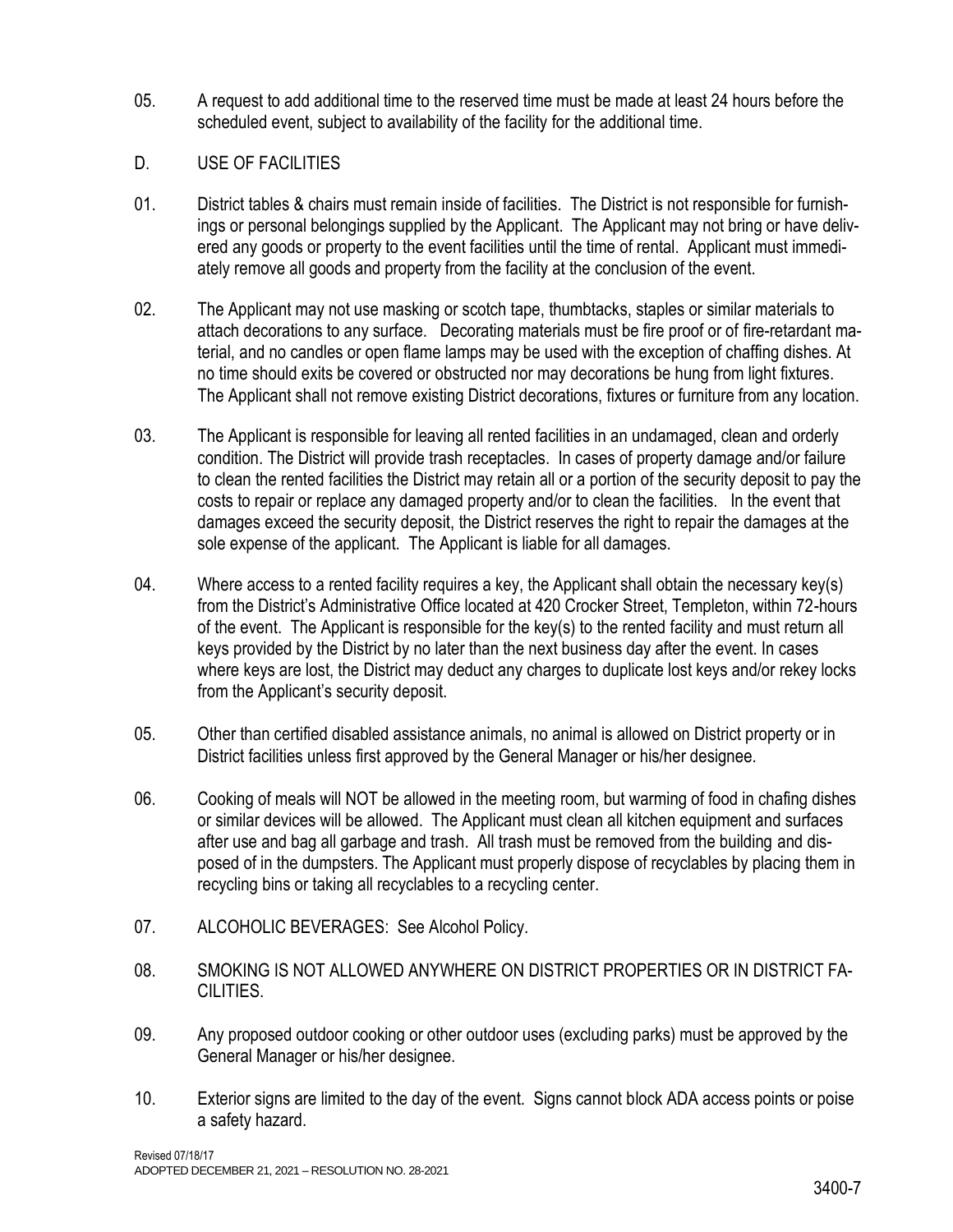11. The District reserves the right to cancel any event due to a District event.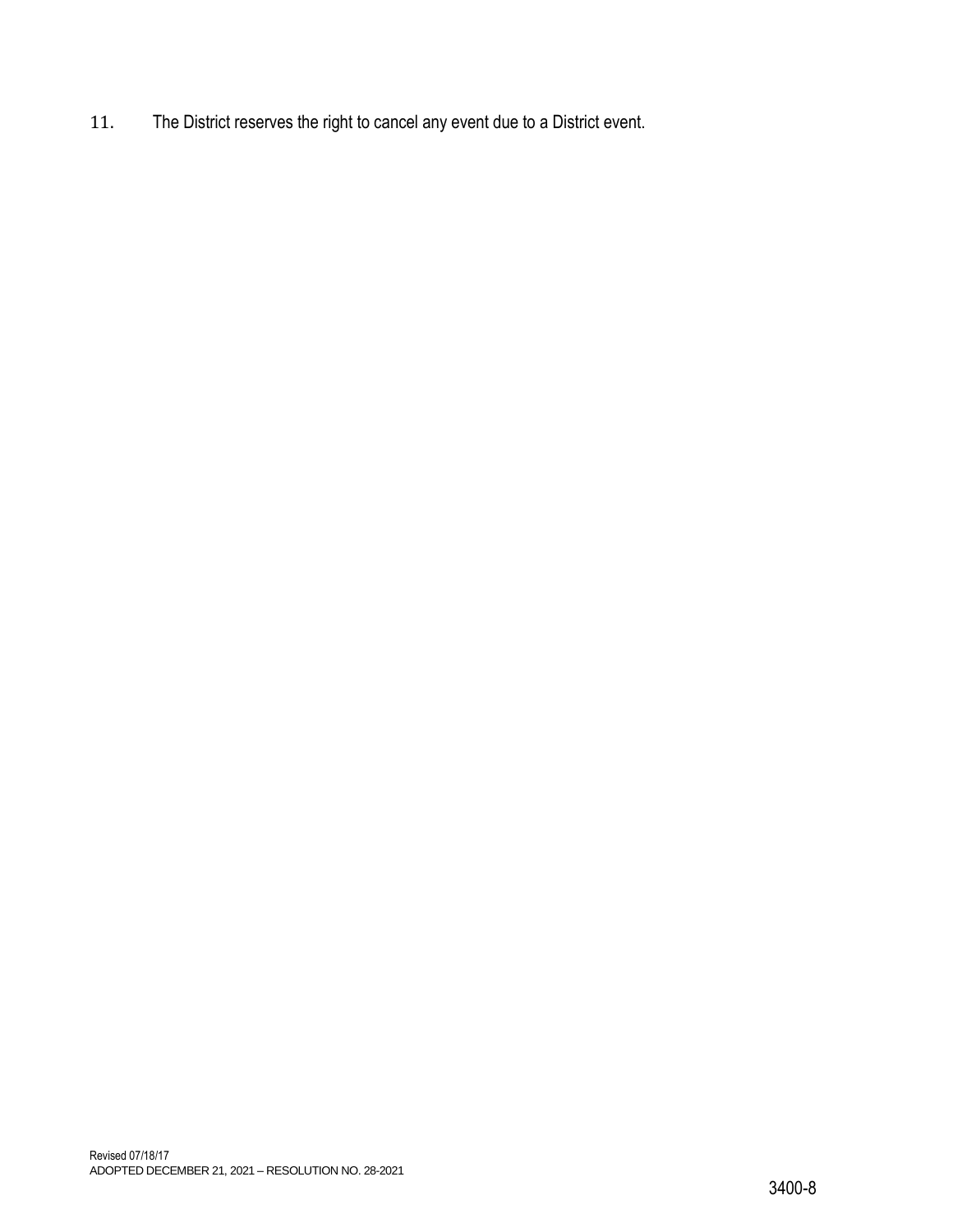# TEMPLETON COMMUNITY SERVICES DISTRICT

## POLICY HANDBOOK / BYLAWS

**POLICY TITLE: Operating Principles of the Board (Norms) POLICY NUMBER: 4005**

### **1. IMPLEMENTATION**

- The Templeton Community Services District, hereinafter referred to as TCSD, is committed to practice these norms, whereupon we will evaluate, learn, and adjust according to what we learn.
- Upon the occasion of the occurrence of what appears to be a breach of these norms, we are committed to addressing this perception first to the individual(s) involved, before raising the issue with the Board itself. As an example, the Board President may call a break during the meeting for the purpose of privately discussing an apparent breach with another member of the Board. Because we value learning and improvement, we are committed to debriefing each of these at each of our Board meetings.
- Revisit and display these norms at each Board meeting.

### **2. COMMUNICATION NORMS**

- All communication will be accurate and to the point.
- Listen respectfully and actively when communicated with.
- Always Check Your Assumptions.
- Articulate thoughts professionally and respectfully.
- The Board President will be the spokesperson for the Board's official position when responding to inquiries from the media.
- All communication between Board Members during the Board or Committee Meetings (except during closed session) shall be public and transparent. Board Members shall not text or e-mail one another, pass notes, or communicate privately during such meetings.

### **4005.3 PROCESS NORMS**

- The Board shall address and resolve policy issues and set priorities by building consensus through orderly conduct.
- The Board and Staff are committed to TCSD's mission and to work as a team.
- The Board and Staff need to be responsive to the community.
- Staff needs to make available all information and analysis of alternatives so that the Board can make "reasoned decisions."
- The Board is committed to a high level of public engagement, public participation, and transparency.
- The Board will promote educational opportunities for continued learning, new technologies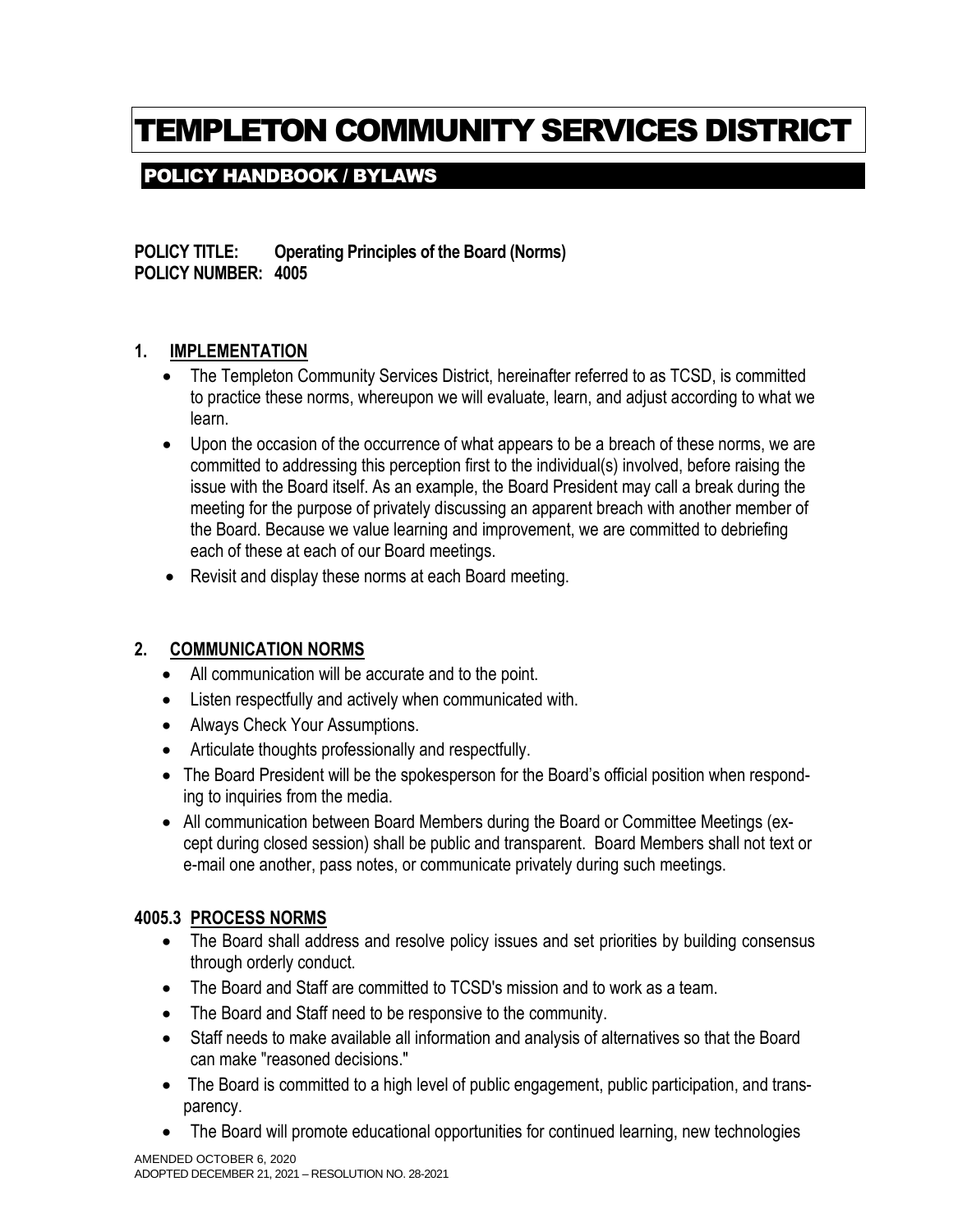and best practices for the Board and Staff.

• All requests from the Board for information/agenda items will be directed to the General Manager and provided to all Board members.

### **4005.4 RELATIONSHIP NORMS**

- Create an environment that promotes trust, respect and appreciation between the Board, Staff, Consultants, and citizens.
- Fundamental agreement that the focus of TCSD's mission is its accomplishments and future vision that meets the needs of its customers.
- Establish, accept and support common purpose and vision, and not undermine the authority of the Board after decisions are made.

### **4005.5 CAPACITY NORMS**

• Encourage creative decision-making.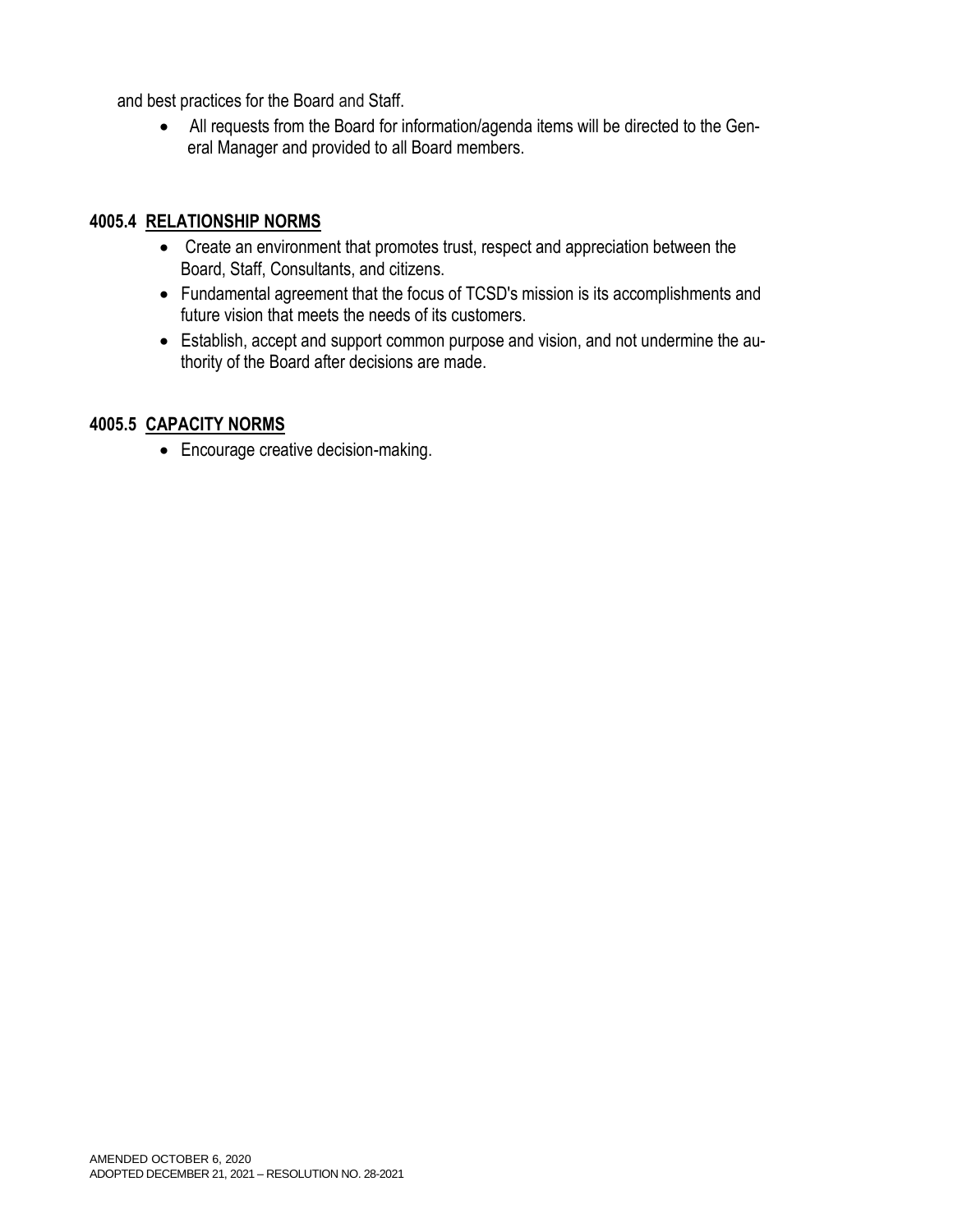## POLICY HANDBOOK / BYLAWS

**POLICY TITLE: Code of Ethics POLICY NUMBER: 4010**

**4010.1** The Board of Directors of TCSD is committed to providing excellence in legislative leadership resulting in the provision of the highest quality services to its constituents and to comply with State laws.

In order to assist in the governance of the behavior between and among members of the Board of Directors and District staff, the following rules shall be observed.

**4010.1.1** The dignity, style, values and opinions of each Director shall be respected.

**4010.1.2** We shall be responsive and attentive in listening and engaged in all communication.

**4010.1.3** The needs of the District's constituents should be the priority of the Board of Directors. When a Director believes he/she may have a conflict of interest, he/she shall consult with the General Manager to determine if a conflict of interest exists. The General Manager may solicit the assistance of TCSD's legal counsel and/or the Fair Political Practices Commission.

**4010.1.4** The primary responsibility of the Board of Directors is the formulation and evaluation of policy. Routine matters concerning the operational aspects of the District are to be delegated to professional staff members of the District.

**4010.1.5** Directors should commit themselves to emphasizing the positive, avoiding double talk, hidden agendas, gossip, backbiting, and other negative forms of interaction.

**4010.1.6** Directors should commit themselves to focusing on issues and not personalities. The presentation of the opinions of others should be encouraged. Cliques and voting blocks based on personalities rather than issues should be avoided.

**4010.1.7** Differing viewpoints are healthy in the decision-making process. Individuals have the right to disagree with ideas and opinions, but without being disagreeable. Once the Board of Directors takes action, Directors should commit to supporting said action and not to create barriers to the implementation of said action.

**4010.1.8** Directors should practice the following procedures: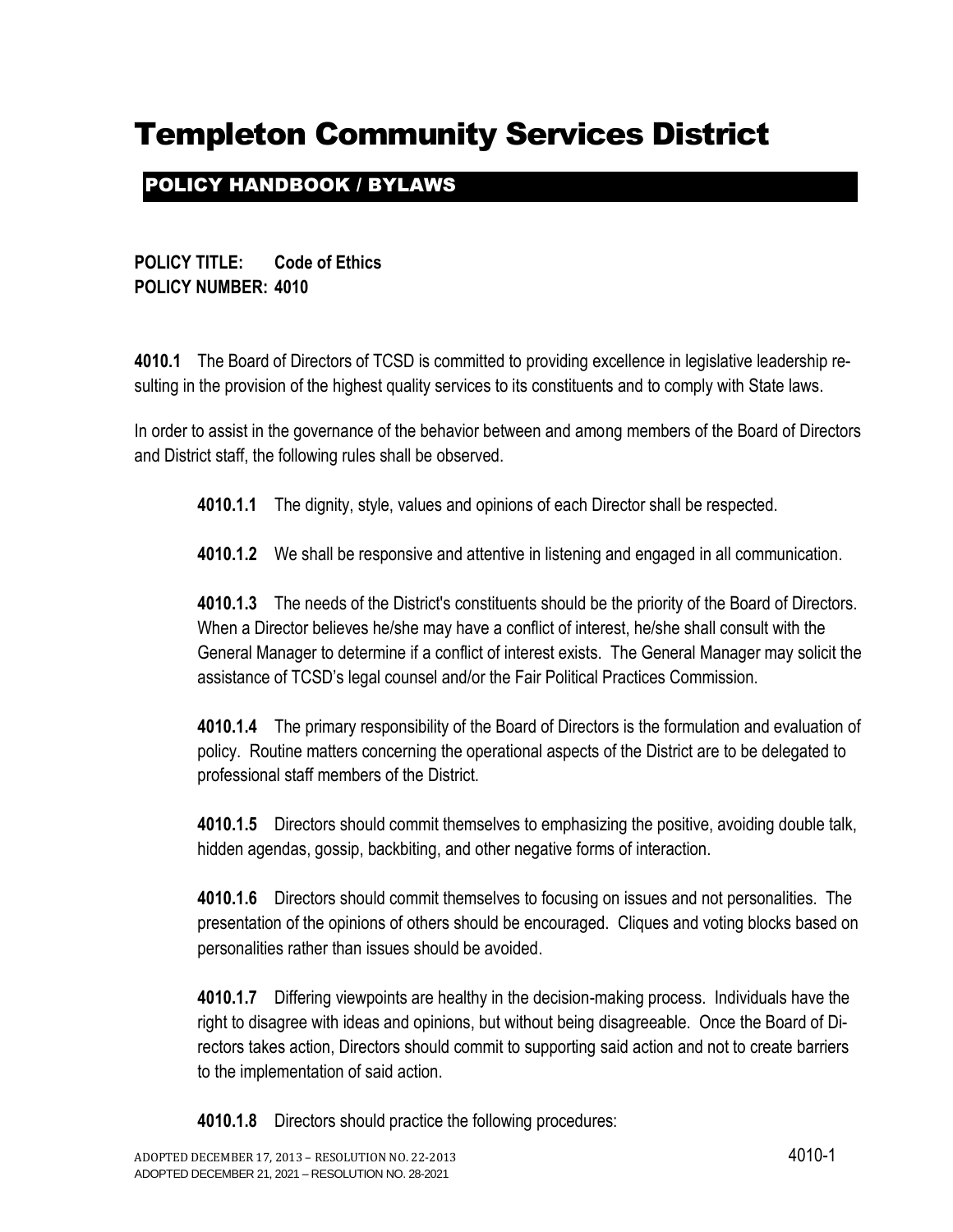**4010.1.8.1** In seeking clarification on informational items, Directors may contact the General Manager to obtain information needed to supplement, upgrade, or enhance their knowledge to improve legislative decision-making. In the General Manager's absence such requests should be directed to his/her designee.

**4010.1.8.2** In handling complaints from residents and property owners of the District, said complaints should be referred directly to the General Manager.

**4010.1.8.3** In handling items related to safety, concerns for safety or hazards should be reported to the General Manager or to the District office. Emergency situations should be dealt with immediately by seeking appropriate assistance.

**4010.1.8.4** In seeking clarification for policy-related concerns, especially those involving personnel, legal action, land acquisition and development, finances, and programming, said concerns shall be discussed directly with the General Manager.

**4010.1.9** If approached by District personnel concerning specific District policy, Directors should direct inquiries to the General Manager. The chain of command should be followed.

**4010.2** The work of the District is a team effort. All individuals should work together in the collaborative process, assisting each other in conducting the affairs of the District.

**4010.2.1** When responding to constituent requests and concerns, Directors should be courteous, responding to individuals in a positive manner and routing their questions through appropriate channels and to responsible management personnel.

**4010.2.2** Directors should develop a working relationship with the General Manager wherein current issues, concerns and District projects can be discussed comfortably and openly.

**4010.2.3** Directors should function as a part of the whole. Issues should be brought to the attention of the Board as a whole, rather than to individual members selectively. If a Director has a meeting or discussion with person (ie. developer) concerning an issue/request that later comes before the Board for a decision, the Director shall disclose that he/she met with the person making such request prior to casting a vote on the matter.

**4010.2.4** Directors are responsible for monitoring the District's progress in attaining its goals and objectives, while pursuing its mission. The Board, at least annually, shall review its adopted goals and progress thereto, as an agendized item at a Board Meeting.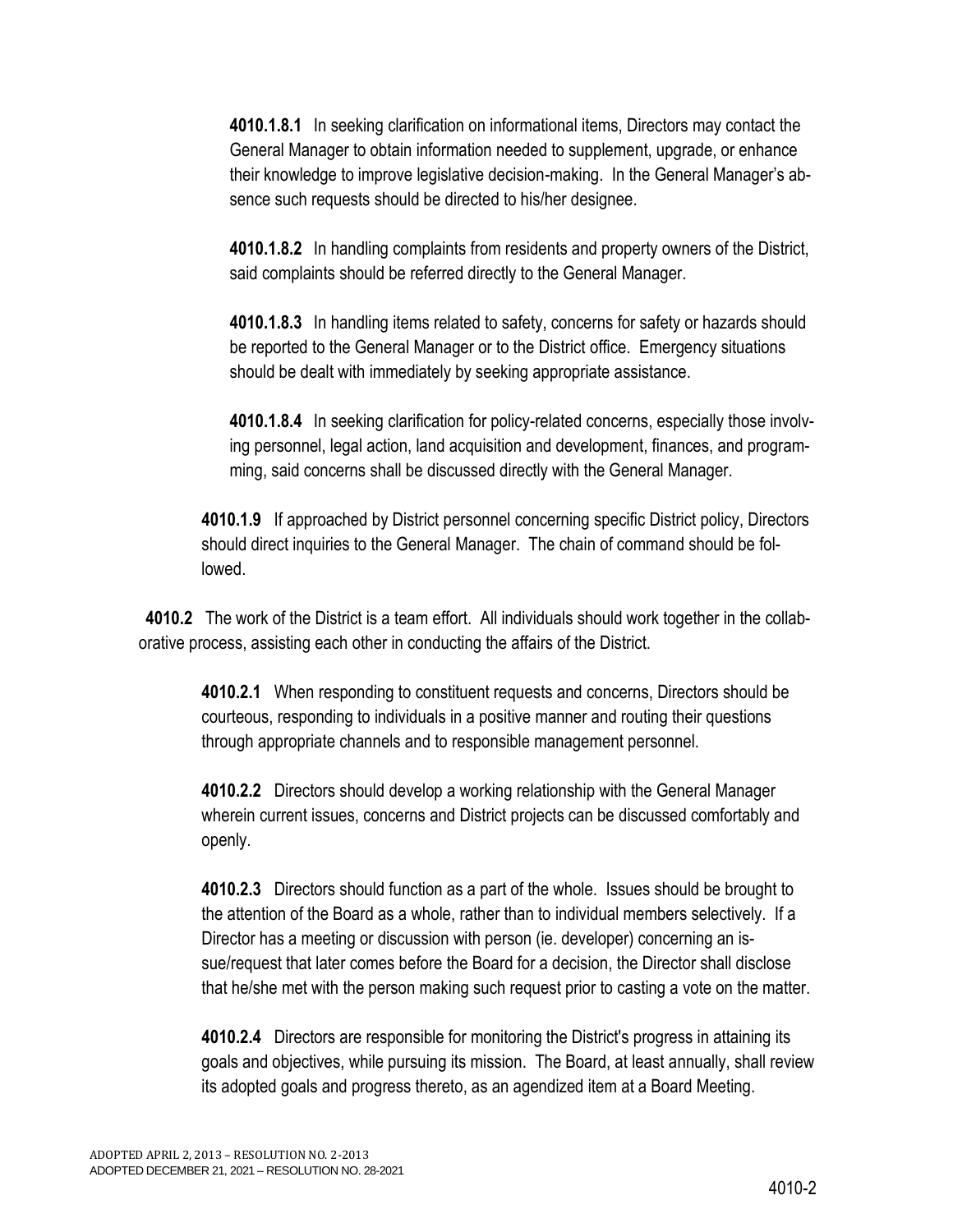POLICY HANDBOOK / BYLAWS

**POLICY TITLE: "***RESERVE"* **POLICY NUMBER: 4015**

**4015.1**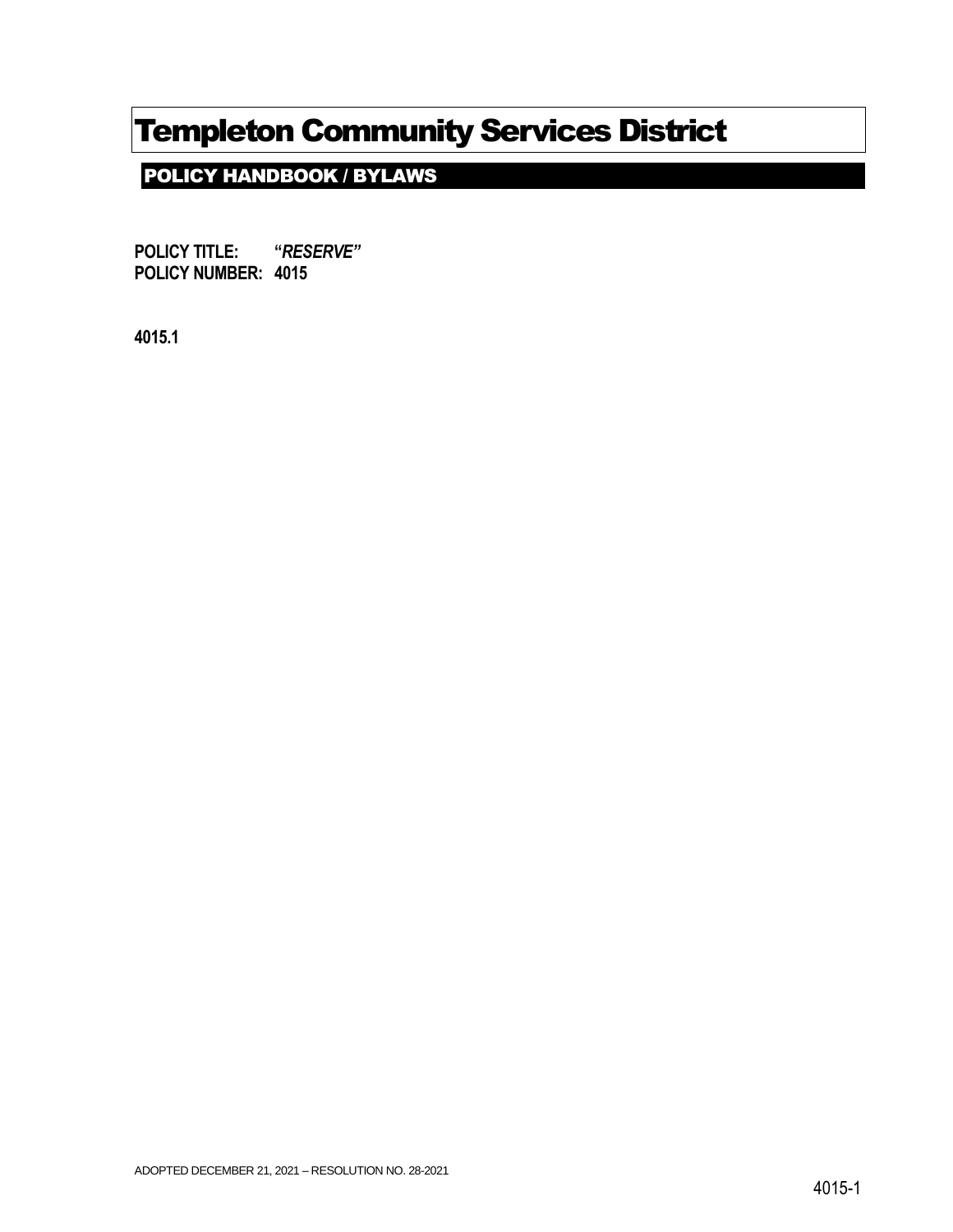POLICY HANDBOOK / BYLAWS

**POLICY TITLE: Attendance at Meetings POLICY NUMBER: 4020**

**4020.1** Members of the Board of Directors shall attend all regular and special meetings of the Board unless there is good cause for absence.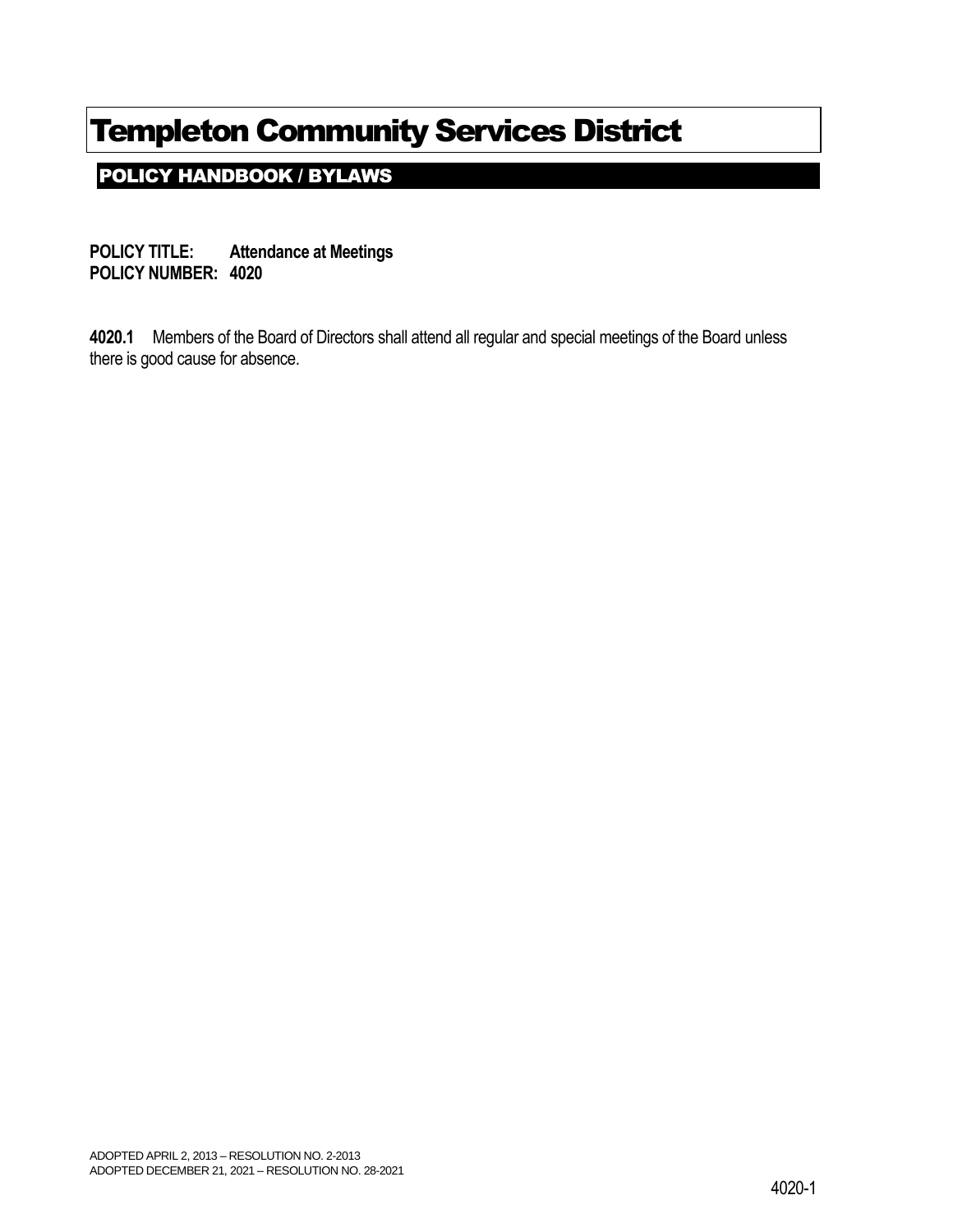### POLICY HANDBOOK

#### **POLICY TITLE: Expenditure Reimbursement POLICY NUMBER: 4025**

- **4025.1** Purpose. The purpose of this policy is to prescribe the manner in which District employees and members of the Board of Directors may be reimbursed for expenditures related to District business.
- **4025.2** Scope. This policy applies to all employees and members of the Board of Directors (board members) and is intended to result in no personal gain or loss to an employee or board member. All expenses must be reasonable and necessary, and employees and board members are encouraged to exercise prudence in all expenditures.
- **4025.3** Implementation. Whenever District employees or board members desire to be reimbursed for outof-pocket expenses for item(s) or service(s) appropriately relating to District business, they shall submit their requests on a reimbursement form approved by the department supervisor and/or the General Manager. Included on the reimbursement form will be an explanation of the Districtrelated purpose for the expenditure(s), and receipts evidencing each expense shall be attached.
- **4025.4** Guidelines. It is encouraged that employees and board members make purchases by using vendors that the District has an established account with, by District issued check or District credit card before using their own resources. Whenever feasible, online training and webinars is encouraged over attending out of the area classes.
- **4025.5** Meals. The following are the Per Diem amounts for meals. Breakfast- \$10.00; Lunch- \$15.00; Dinner- \$25.00. No supporting receipts are needed.

**4025.5.1** District employees and board members are eligible for breakfast per diem if they are required to leave Templeton prior to 7:30 a.m. (provided it is prior to the beginning of their regularly assigned work day), in order to reach their destination on time and dinner per diem if they arrive back in Templeton after 6:30 p.m. A dinner per diem may be authorized by the General Manager if required to leave Templeton the evening prior to conference, meeting or class.

**4025.5.2** An employee or board member shall not receive a per diem for a meal when the meal is included in the registration cost of a conference or class. Conversely, if a meal is included as part of the conference, but the cost is additional, the employee or director may be reimbursed the additional out-of-pocket expenses for the meal provided receipts are turned in. No reimbursements will be made for alcoholic beverages.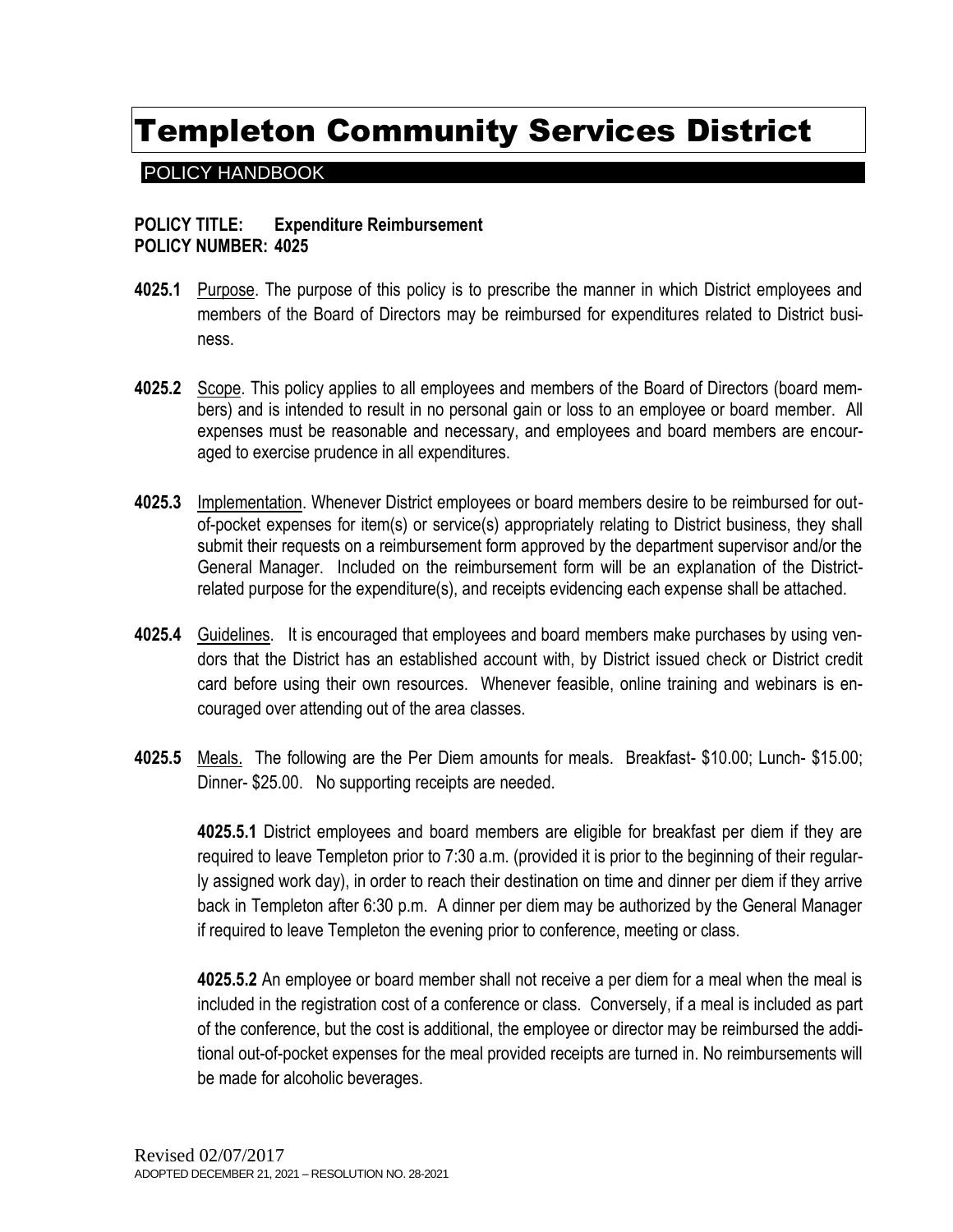**4025.6** Transportation. The most economical means of transportation will be used unless unusual circumstances require other alternatives.

**4025.6.1** A District vehicle, if available and appropriate, must be used when driving to an event.

**4025.6.2** If a District vehicle is unavailable, mileage reimbursement will be at a rate equal to the rate prescribed by the IRS. Mileage computed will be the distance from the employees or board member's residence or normal designated work place to the destination, and return. The driver must carry liability insurance. The driver must possess a valid driver's license. No reimbursement will be made on the insurance premium for the vehicle used. No reimbursement will be made for the repair of a private vehicle for any repairs during the trip.

**4025.6.2** When there are several locations where a conference, seminar or training program is being held, the least expensive location is encouraged. If an employee or board member prefers to attend the event at a different location for personal reasons, only the time and cost for the cheapest location will be reimbursed.

**4025.6.3** Employees and board members shall use government and group rates offered by a provider of transportation when available.

**4025.6.4** Air travel will be based on the lowest airline rates available. Reimbursement will be based on travel by economy class.

**4025.7** Lodging. District employees and board members shall exercise prudence in selecting lodging accommodations. The cost should be compared to and weighed against other lodging accommodations that are within ten minutes of the venue where the expected benefits of a same venue lodging are simply minimal or non-existent. The claim for reimbursement must be accompanied by receipts and/or other supporting documentation.

**4025.7.1** If lodging is provided in connection with a conference or organized education activity, lodging costs shall not exceed the maximum group rate published by the conference or activity sponsor, provided that the lodging at the group rate is available at the time of booking. If the group rate is not available, employees and board members shall use lodging that is comparable to the group rate.

**4025.7.2** Where the room is shared with other employees or board members who are participants in the event, only one employee/board member will pay the lodging cost and thereon be entitled to reimbursement.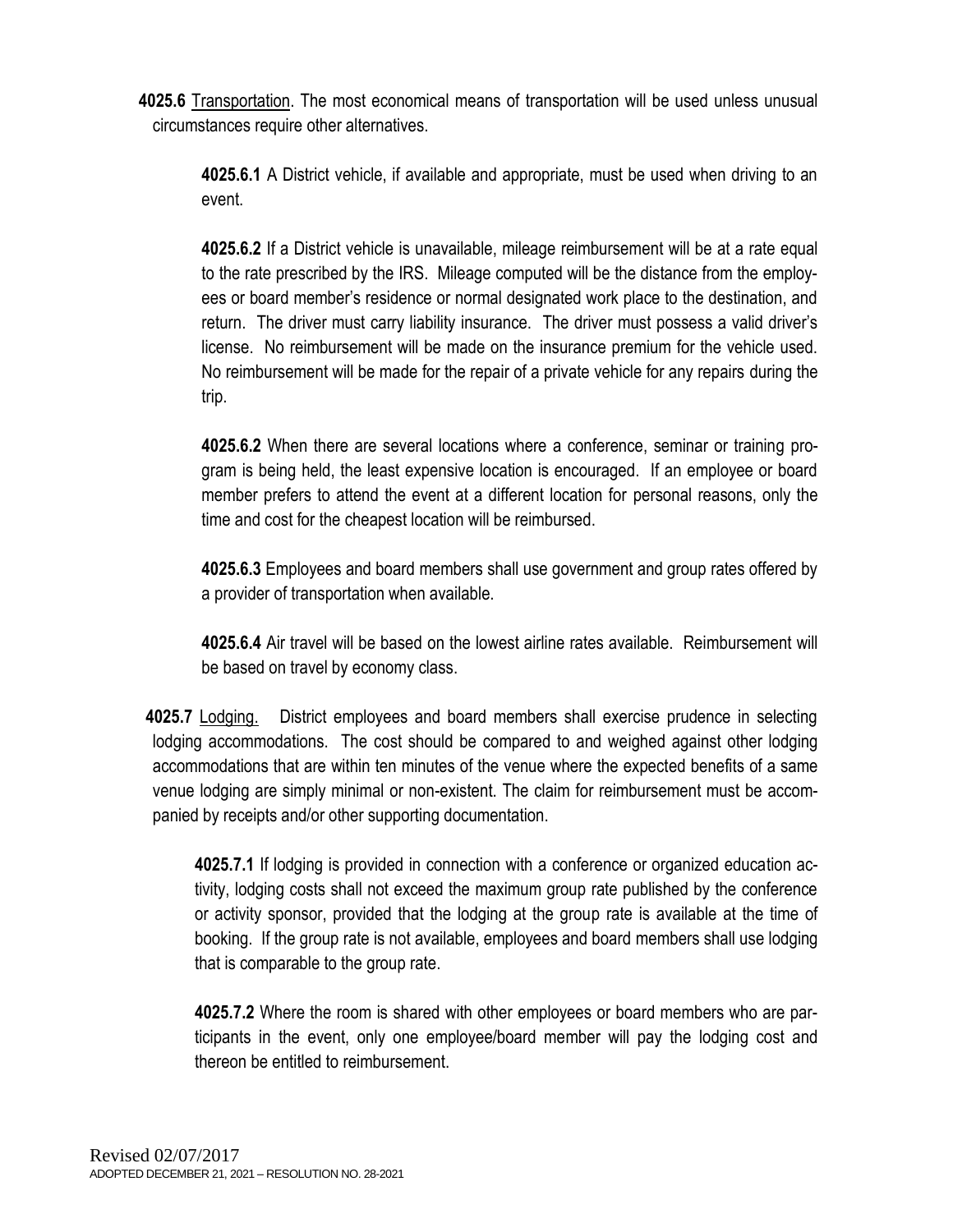**4025.7.3** Only basic accommodation expenses, taxes, fees, parking, etc. shall be paid by the District. Other miscellaneous expenses, including, but not limited to in room movies, room service, or other incidentals shall not be subject to reimbursement.

- **4025.8** Registration Fees. Payment for registration fees for classes and seminars are normally paid for by check after submitting a request to pay and registration form authorized by department supervisor and/or General Manager to accounts payable. If the timing is such that payment by check will not make it in time by the due date, one of the District credit cards may be used.
- **4025.9** Other Expenses. Expenses that are directly related to the meeting or class are reimbursable. Examples are printed materials used during the event. CD's or other training materials that can be used for subsequent training of other staff may also be reimbursable if the total cost will not exceed \$100.00. Any purchase of materials beyond this amount has to be approved by the employee's supervisor after consideration of the benefits that will accrue.
- **4025.10** Expenses Paid by District. It is encouraged that District resources be used by all employees and board members to pay costs in advance for travel, lodging and registration expenses. After presentation of an authorized Request to Pay form to Accounts Payable, either a District check or District credit card may be used to pay for travel expenses and classes. Travel advances or per diems that have been paid in advance and not utilized due to changes in schedules or cancelled classes are to be reimbursed back to the District.
- **4025.11** Each special district, as defined by subdivision (a) of Section 56036, shall, at least annually, disclose any reimbursement paid by the district within the immediately preceding fiscal year of at least one hundred dollars (\$100) for each individual charge for services or product received. "Individual charge" includes, but is not limited to, one meal, lodging for one day, transportation, or a registration fee paid to any employee or member of the governing body of the district. The disclosure requirement shall be fulfilled by including the reimbursement information in a document published or printed at least annually by a date determined by that District and shall be made available for public inspection.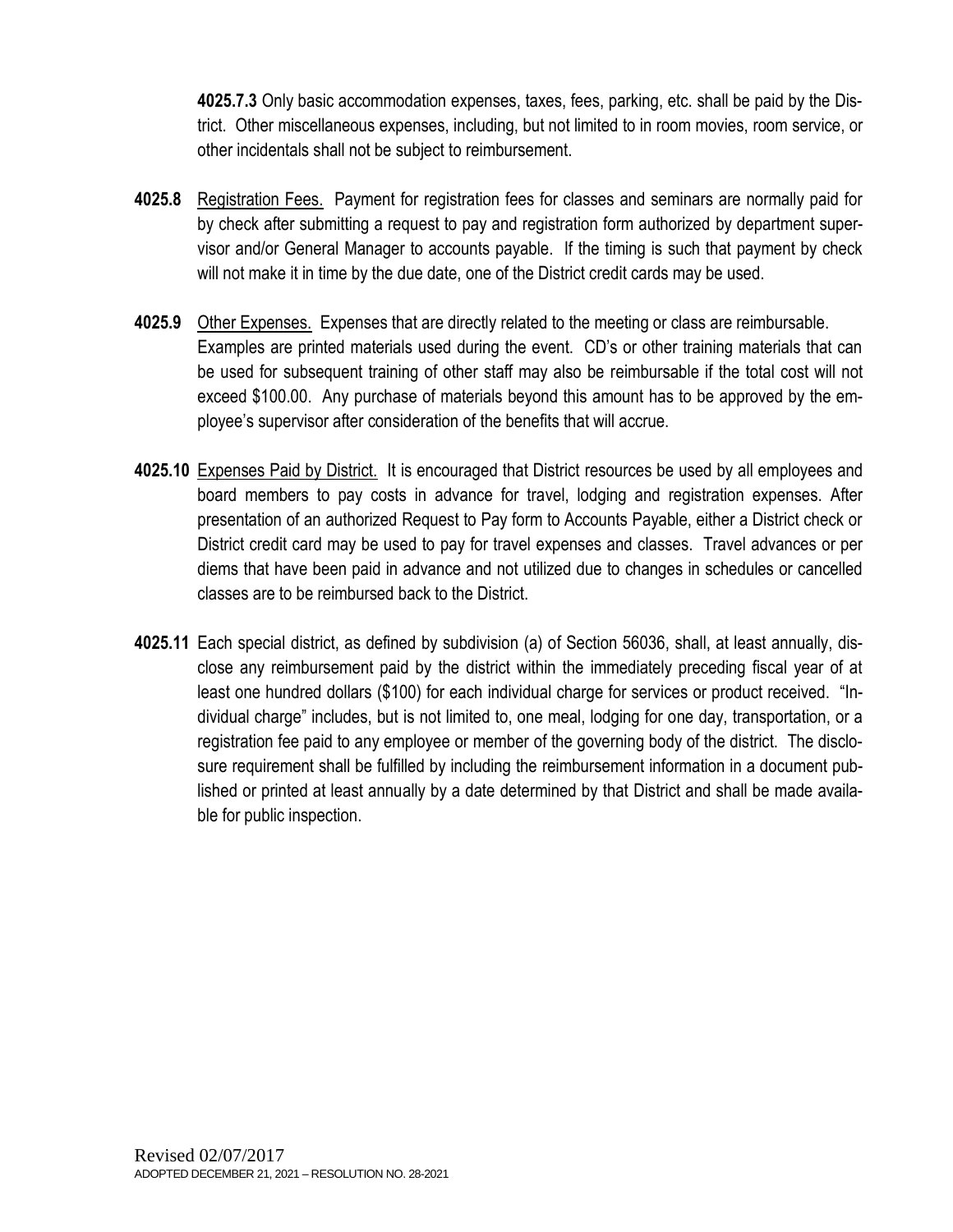## POLICY HANDBOOK / BYLAWS

**POLICY TITLE: Remuneration POLICY NUMBER: 4030**

**RESERVED**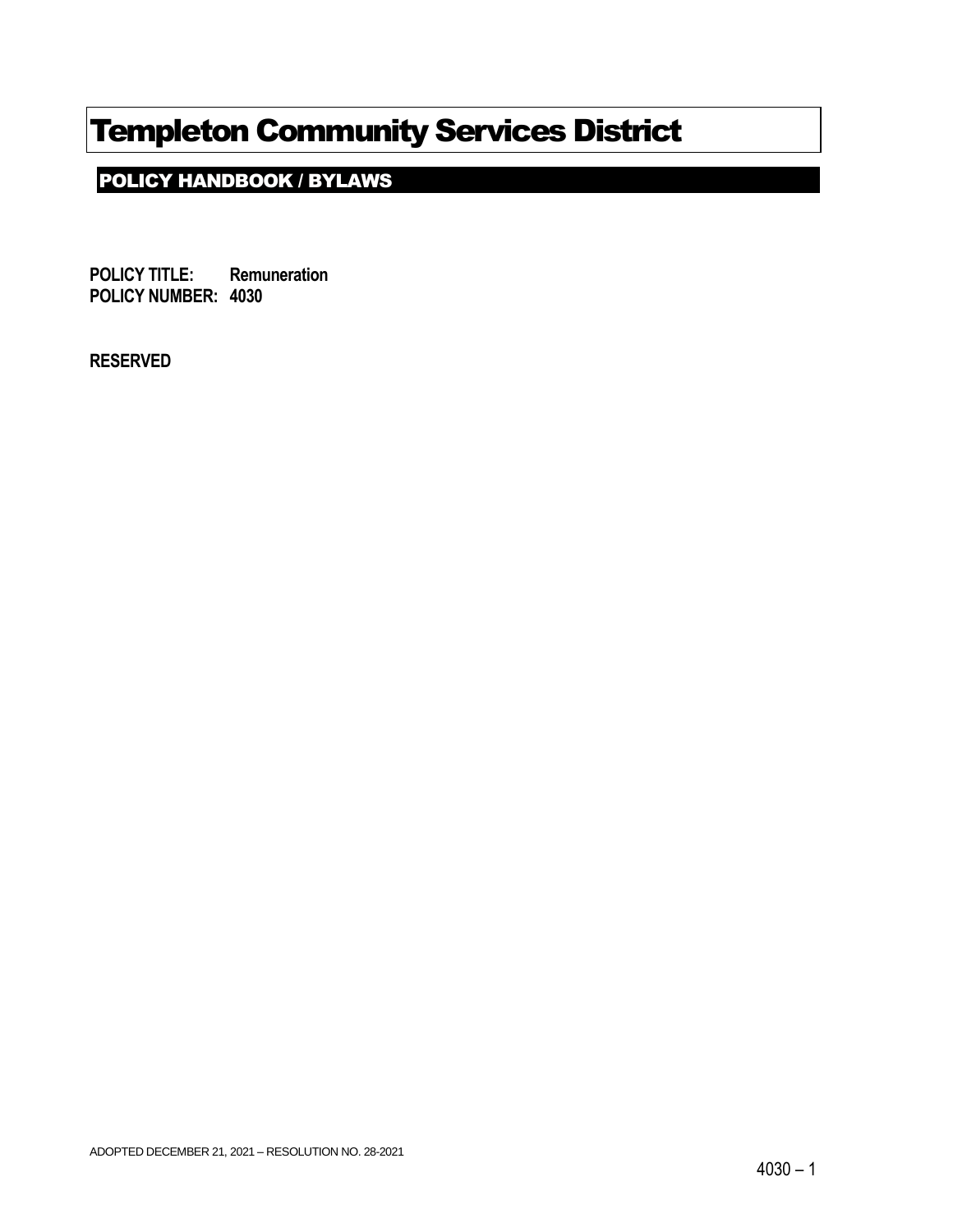## POLICY HANDBOOK / BYLAWS

**POLICY TITLE: Duties of Board President POLICY NUMBER: 4040**

**4040.1** The President of the Board of Directors shall serve as chairperson at all Board meetings. He/she shall have the same rights as the other members of the Board in voting, introducing motions, resolutions and ordinances, and any discussion of questions that follow said actions.

**4040.2** In the absence of the President, the Vice President of the Board of Directors shall serve as chairperson over all meetings of the Board. If the President and Vice President of the Board are both absent, the remaining members present shall select one of themselves to act as chairperson of the meeting.

### **4040.3 DUTIES** Regarding Meetings of the Board

The President shall preside over and conduct all meetings of the Board of Directors, and shall carry out the resolutions and orders of the Board of Directors. The President shall exercise such other powers and perform other duties as prescribed by the Board of Directors including the following:

- 1. Call the meeting to order at the appointed time;
- 2. Announce the business to come before the Board in its proper order;
- 3. Enforce the Board's policies in relation to the order of business and the conduct of meetings;
- 4. Recognize persons who desire to speak, and protect the speaker who has the floor from disturbance or interference;
- 5. Explain what the effect of a motion would be if it is not clear to every member;
- 6. Restrict discussion to the question when a motion is before the Board;
- 7. Rule on parliamentary procedure; and
- 8. Put motions to a vote, and state clearly the results of the vote.

#### **4040.4 RESPONSIBILITIES**

The President shall have all the rights to discuss and vote on any issues before the Board. Responsibilities of the President include:

- 1. Sign certain instruments, and act and carry out stated requirements and the will of the Board;
- 2. Appoints and disbands all committees, subject to Board ratification;
- 3. Appoints Members to all Internal Standing Committees of the Board, as well as External Organizations with District designated appointees.
- 4. Call such meetings of the Board as he/she may deem necessary, giving notice as prescribed by law;
- 5. Coordinate the preparation of meeting agendas with the General Manager;
- 6. Confer with the General Manager or designee on crucial matters which may occur between Board of Directors meetings;

ADOPTED DECEMBER 17, 2013 – RESOLUTION NO. 22- 2013 AMENDED MARCH 20, 2018 – RESOLUTION NO. 4-2018 ADOPTED DECEMBER 21, 2021 – RESOLUTION NO. 28-2021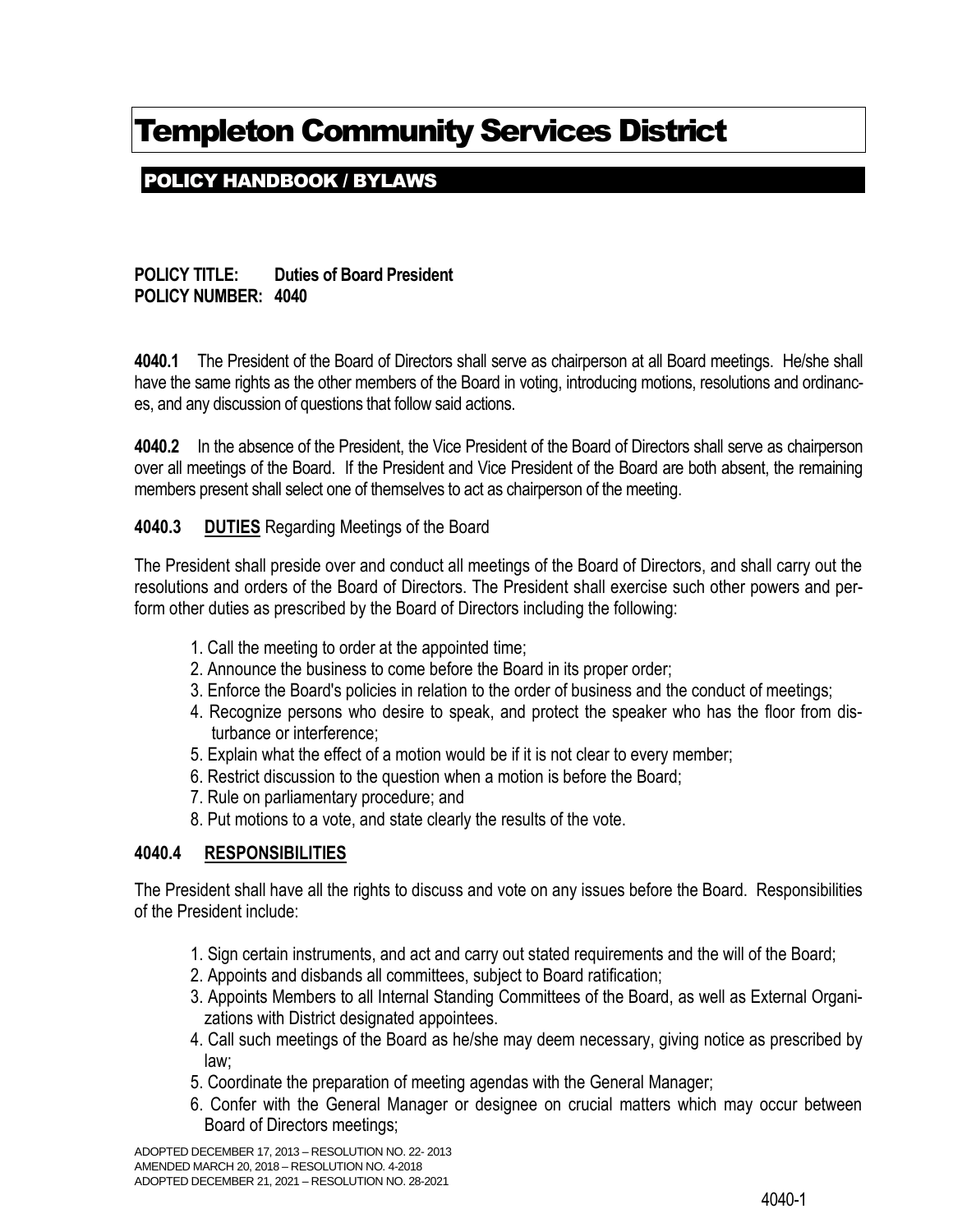- 7. Be the recipient of complaints brought against the General Manager. The President may counsel the General Manager on complaints, and in complex cases, solicit the assistance of District Counsel in determining options for investigating a complaint. In these complex cases, the President shall keep the Board informed and through the use of a properly noticed closed session meeting and shall seek the Board's authority prior to expending funds for investigation or legal assistance beyond the initial inquiry and advice on how to proceed.
- 8. Be responsible for coordinating and delivering the Board's annual performance evaluation of the General Manager.
- 9.Be responsible for the orderly conduct of all Board meetings;
- 10. Be the Spokesperson for the Board; and
- 11. Perform other duties as authorized by the Board.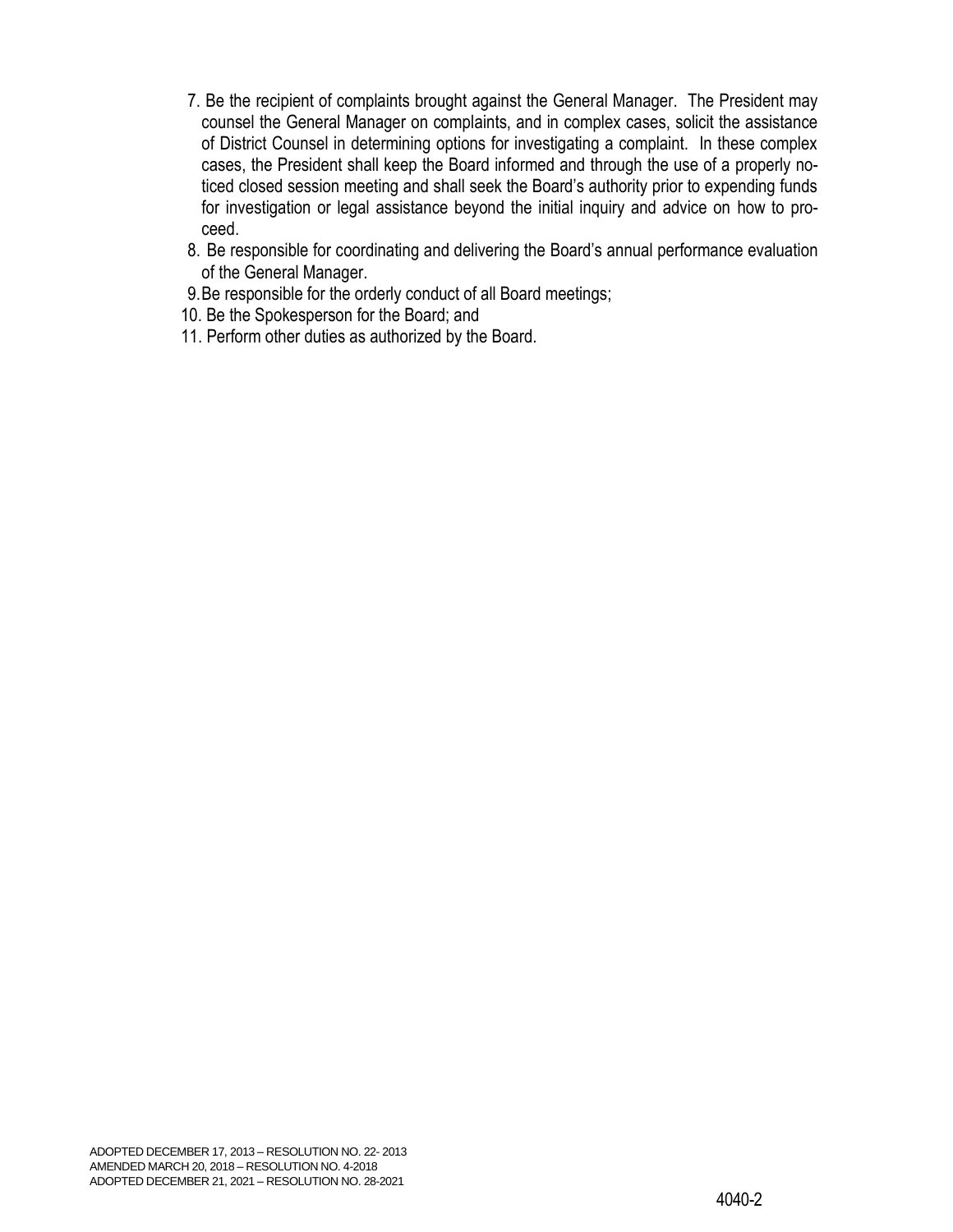## POLICY HANDBOOK / BYLAWS

**POLICY TITLE: Board Secretary POLICY NUMBER: 4045**

**4045** The position of Secretary of the Board of Directors is required by state law. The Secretary performs duties including recording of minutes and actions of the Board of Directors and certifying all actions and resolutions of the Board.

**4045.1** DUTIES of the Secretary

The secretary of the Governing Board shall have the following duties:

- 1. Certify or attest to actions taken by the Board when required;
- 2. Sign the minutes of the Board meeting following their approval;

3. Sign the documents as directed by the Board on behalf of the District, and sign all other

items which require the signature of the Secretary; and

4. Perform any other duties assigned by the Board.

#### **4045.2** RESPONSIBILITIES of the Secretary

It is the responsibility of the Secretary with assistance of the General Manager to ensure:

- 1. Minutes of the Board of Directors meetings are recorded, as specified under Policy 5060.
- 2. Minutes of each Board meeting are prepared and maintained;

3. Board records and other documents & reports are maintained, as required by law. Any tape, disk, electronic media storage, or film record of a District meeting made for whatever purpose at the direction of the District shall be subject to inspection pursuant to the California Public Records Act. District tape, disk, electronic media storage, and film records may be erased thirty (30) days after the taping or the recording; and

- 4. Board officers receive the correspondence addressed to them.
- 5. Timely posting of all agendas, meeting minutes and other required public notifications.
- 6. Whenever the Board acts in a quasi-judicial proceeding, the Board Secretary shall create a record of a summary of the testimony of anyone who appears before or provides comments to the Board.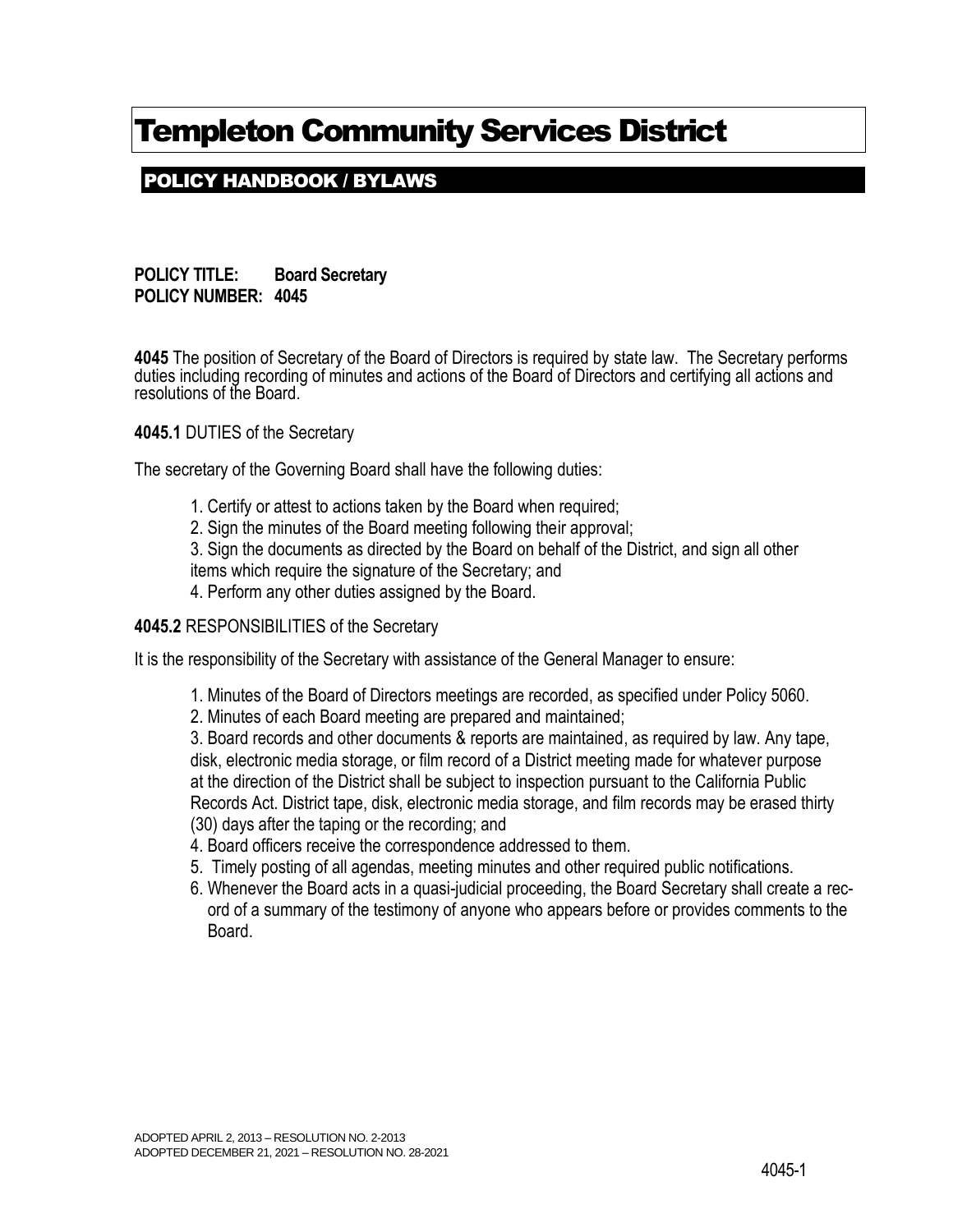## POLICY HANDBOOK / BYLAWS

**POLICY TITLE: Clerk of the Board POLICY NUMBER: 4047**

**4047.1** The Clerk of the Board, who shall also be the Board Secretary, shall be responsible for performing the duties imposed by law or District Resolution. Additionally, the duties of the Clerk of the Board include:

1. May provide input in formulating the budget of the office of the Board and have the authority to expend funds in accordance with the annual budget of the Board subject to the approval of the General Manager.

2. Manage the office of the Board and responsibility for maintaining confidential information and files; prepare the Board agenda, minutes, resolutions, ordinances, notices and other related matters.

3. Attend Regular, Special, Emergency, and Adjourned Board meetings and other meetings as required, taking non-verbatim notes of business transacted and prepare minutes; post/publish all notices and agendas required by law.

4. Prepare reports, memoranda and other documents; act as custodian of the District seal; serve as filing officer or filing official.

5. Be responsible for receiving, forwarding or retaining statements of economic interest or campaign statements in accordance with California Code of Regulations, Title 2, Section 18227;.

6. Maintain resolutions, ordinances, Board approved policies and District agreements; attest to ordinances and resolutions, and accept correspondence on behalf of the Board.

**4047.2** The General Manager appoints the Clerk of the Board and may appoint one or more Assistant to the Clerk of the Board to perform the duties of the Clerk of the Board in the absence of the Clerk.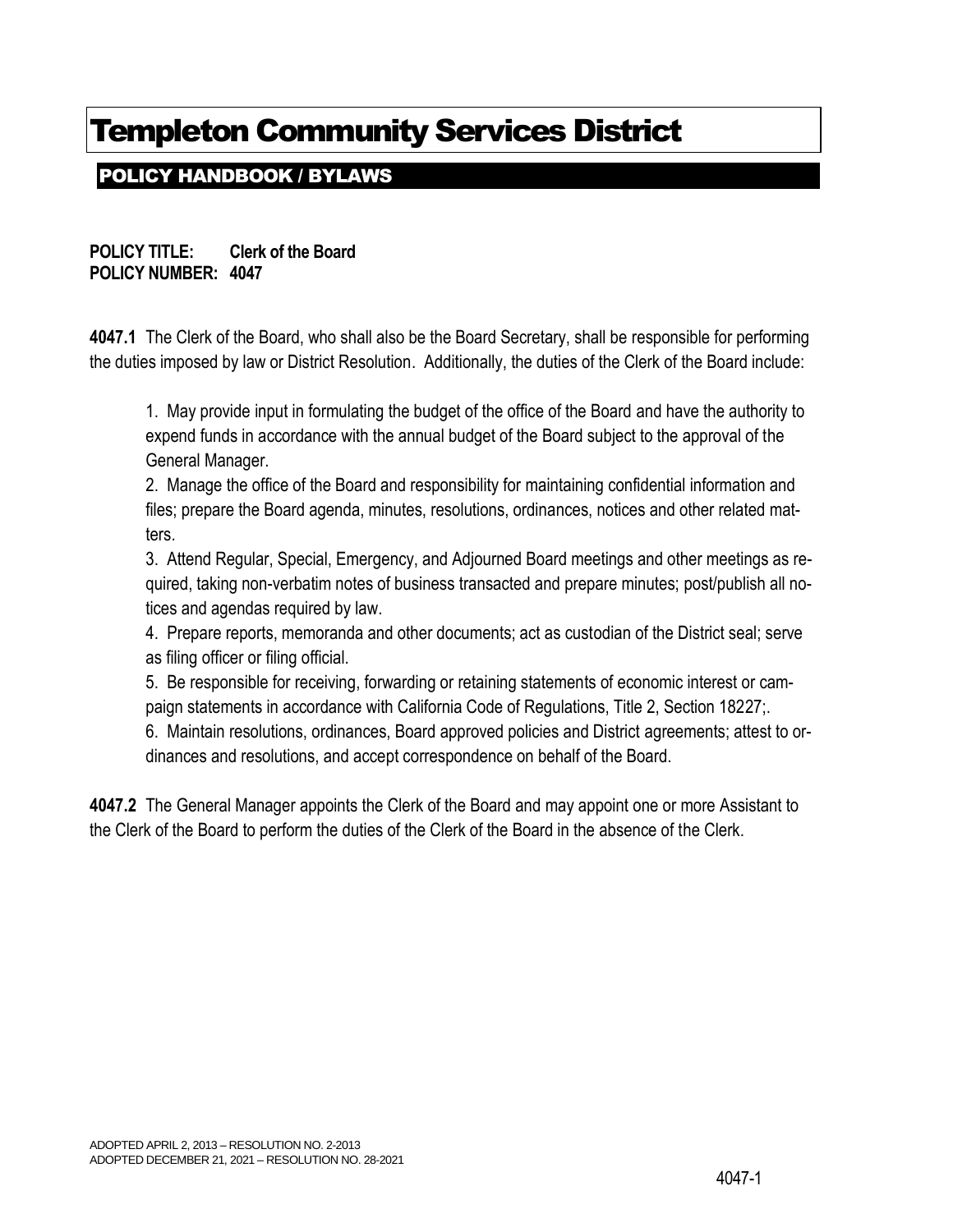## POLICY HANDBOOK / BYLAWS

**POLICY TITLE: Legal Counsel and Auditor POLICY NUMBER: 4048**

**4048** The Board of Directors shall appoint a Legal Counsel to assist the Board and District in all applicable issues and activities.

**4048.1** Legal Counsel shall be the legal adviser of the District and shall perform such duties as may be prescribed by the Board of Directors or General Manager. At the request of the Board or General Manager Legal Counsel shall review and approve as to form District legal documents, i.e. contracts, agreements, etc. The Legal Counsel shall present and report on all legal issues and Closed Session items before the Board. The Legal Counsel shall serve at the pleasure of the Board, and shall be compensated for services as determined by agreement of the parties.

**4048.1.2** The Legal Counsel reports to the Board as a whole but is available to each director for consultation regarding legal matters particular to that Board members participation. No Board member may request a legal opinion of legal counsel without concurrence by the Board except as such requests relate to questions regarding that member's participation. The Legal Counsel shall be available to the District General Manager for consultation on applicable issues and activities.

**4048.2** The District Auditor shall be appointed by the Board by a majority vote in a public meeting. The Board shall determine the duties and compensation of the Auditor. The Auditor shall serve at the pleasure of the Board.

Selection of the Auditor shall be done in a noticed public meeting and at least every five years.

**4048.2.1** The Finance Officer/General Manager will install and maintain an accounting system that will completely and at all times show the financial condition of the District.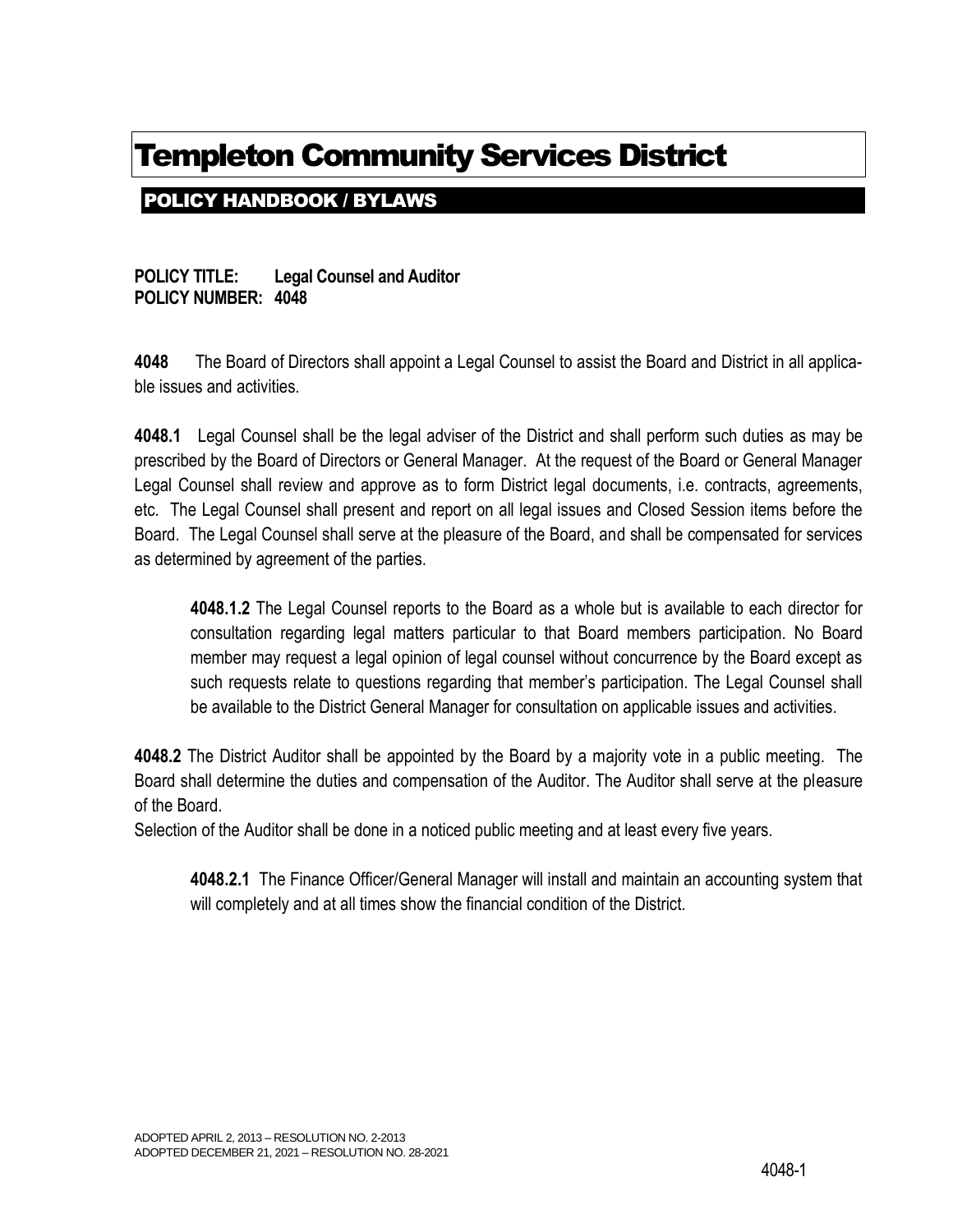## POLICY HANDBOOK / BYLAWS

### **POLICY TITLE: Members of the Board of Directors POLICY NUMBER: 4050**

**4050.1** Directors shall thoroughly prepare themselves to discuss agenda items at meetings of the Board of Directors. Information may be requested from staff.

**4050.1.1** Information exchanged before meetings shall be distributed through the General Manager, and all Directors will receive all information being distributed.

**4050.1.2** Subject to confidential attorney/client privileged communications, copies of information distributed in Board packets for Board meetings or discussed at Board meetings shall be available at the meeting for members of the public in attendance, and shall also be provided to anyone not present upon their request.

**4050.2** Directors shall at all times conduct themselves with courtesy to each other, to staff, and to members of the audience present at Board meetings.

**4050.3** Directors shall defer to the chairperson for conduct of meetings of the Board, but shall be free to question and discuss items on the agenda. All comments should be succinct and confined to the matter being discussed by the Board.

**4050.4** Directors may request for inclusion into minutes brief comments pertinent to an agenda item only at the meeting that item is discussed (including, if desired, a position on abstention or dissenting vote).

**4050.5** Directors shall abstain from participating in consideration on any item involving a personal or financial conflict of interest as required by law. Unless such a conflict of interest exists, Directors should not abstain from the Board's decision-making responsibilities.

**4050.6** Requests by individual Directors for substantive information and/or research from District staff will be channeled through the General Manager.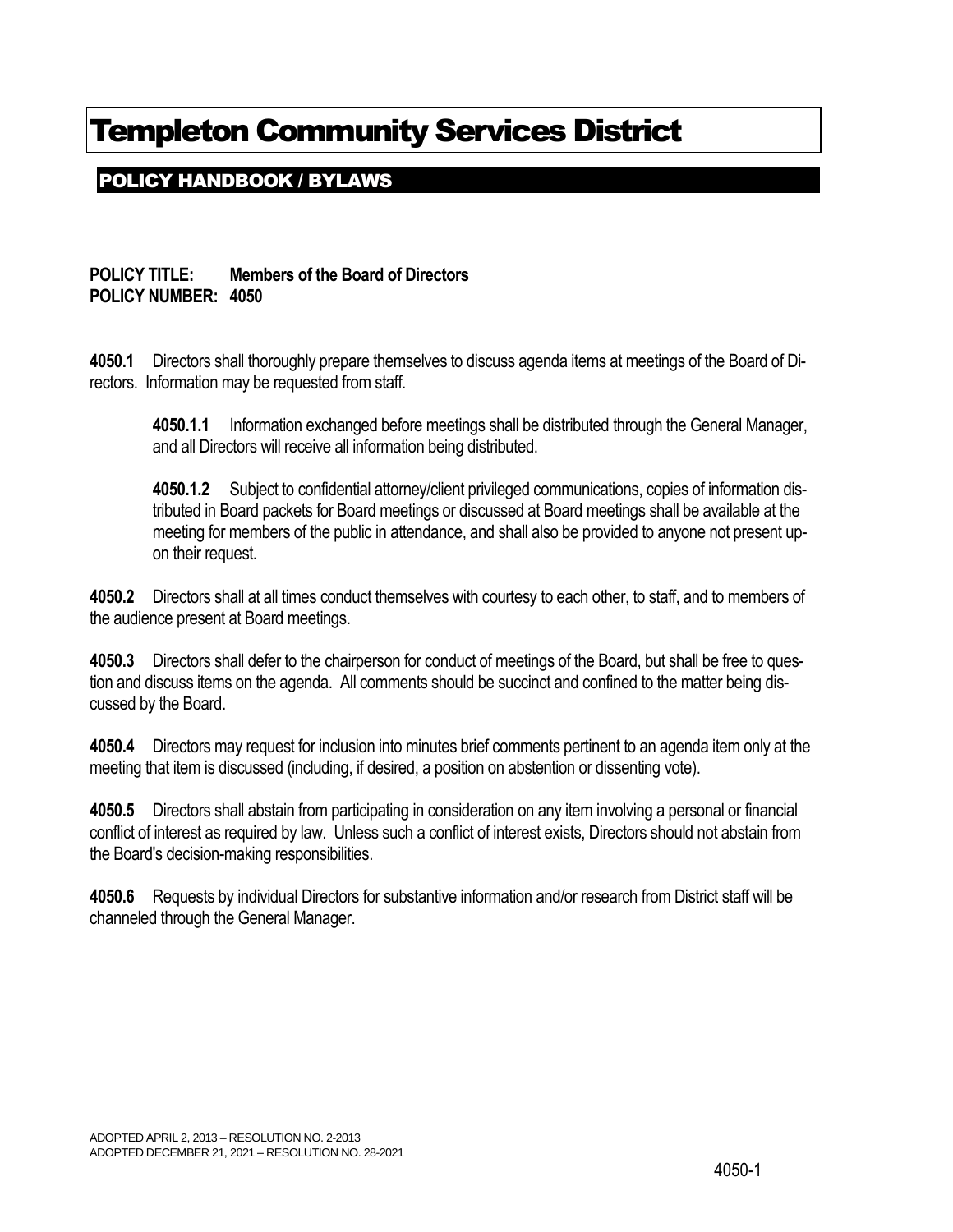POLICY HANDBOOK / BYLAWS

### **POLICY TITLE: Committees of the Board of Directors POLICY NUMBER: 4060**

**4060.1** The Board President shall appoint such ad hoc committees as may be deemed necessary or advisable by himself/herself and/or the Board. The duties of the ad hoc committees shall be outlined at the time of appointment, and the committee shall be considered dissolved when its final report has been made, the Board President's term has expired, or as directed by the Board President.

- **4060.2** The following shall be internal standing committees of the Board:
	- **4060.2.1** Administration/Finance Committee;
	- **4060.2.3** Parks, Recreation and Refuse Committee;
	- **4060.2.4** Fire and Emergency Management Committee; and
	- **4060.2.5** Facilities Committee
- **4060.3** The following shall be external organizations with District designated appointees
	- **4060.3.1** Nacimiento Commission;
	- **4060.3.2** Templeton REC Foundation; and
	- **4060.3.3** Templeton Area Advisory Group (TAAG)
	- **4060.3.4** Water Resources Advisory Committee (WRAC)
	- **4060.3.5** Atascadero Groundwater Sustainability Agency (GSA) Executive Committee

**4060.4** The Board President shall appoint and publicly announce the members of the standing committees for the ensuing year no later than the Board's second regular meeting in January.

**4060.5** The Board's standing committees may be assigned to review District functions, activities, and/or operations pertaining to their designated concerns, as specified below. Said assignment may be made by the Board President or by a majority vote of the Board. Any recommendations resulting from said review should be submitted to the Board via a written or oral report.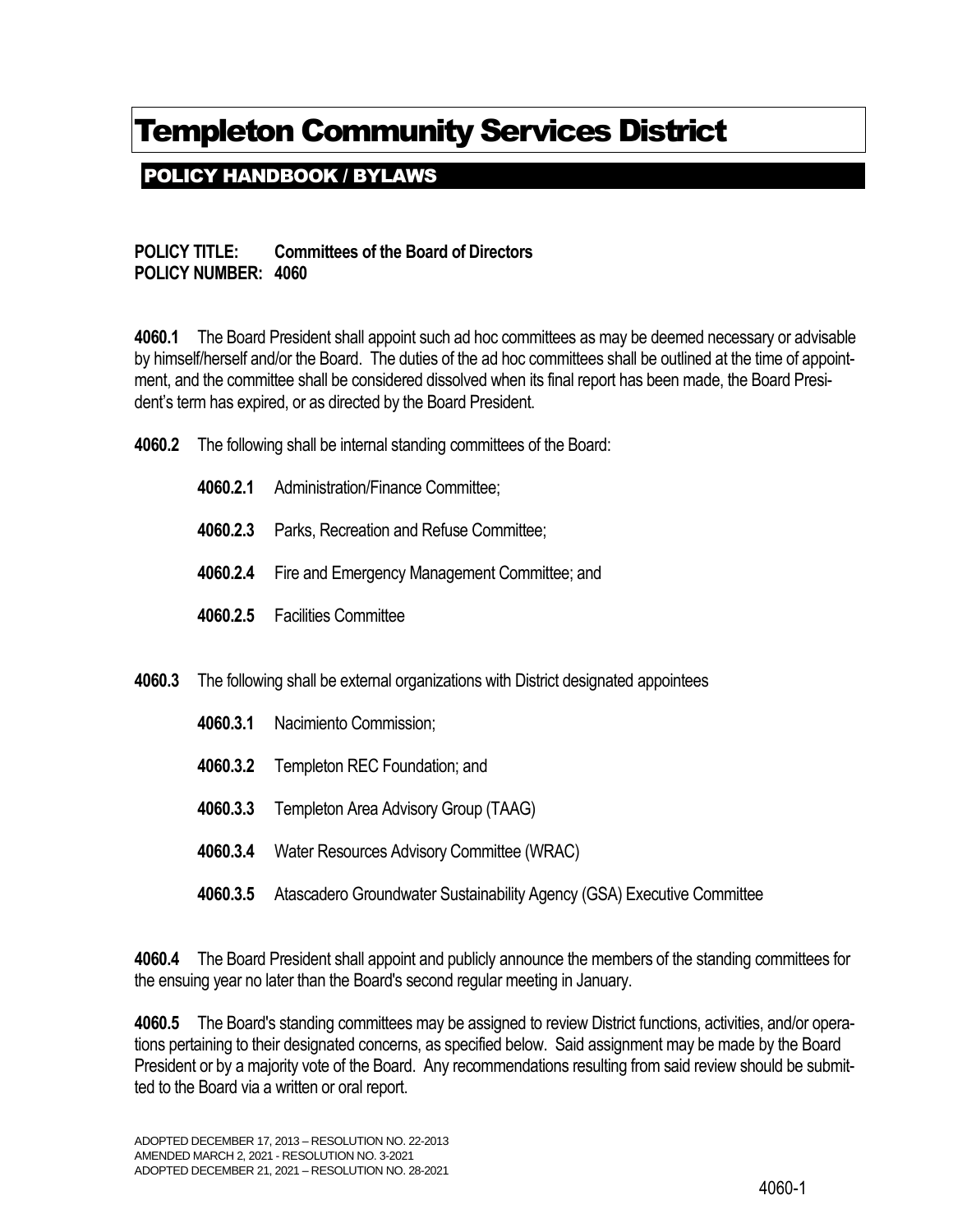**4060.5.1** All meetings of standing committees shall conform to all open meeting laws (e.g., "Brown Act") that pertain to regular meetings of the Board of Directors.

**4060.5.2** At the first meeting of the calendar year following the appointment of Committee Members, each Committee shall select a Board Member Chairperson and Vice-Chairperson.

**4060.6** The Board's Parks, Recreation and Refuse Committee shall be concerned with 1) the oversight of recreation policies, programs and projects and parks and 2) overseeing the franchise agreement for Solid Waste and Recycling services to ensure the provision of excellent service to the residents and businesses within the Templeton CSD boundaries. If the Committee determines that policies, programs and/or projects need to be addressed, a recommendation shall be made to the Board of Directors.

**4060.7** The Board's Administration/Finance Committee shall be concerned with the financial management of the District, including the preparation of an annual budget, major expenditures and the annual audit. If the Committee determines that policies, programs and/or projects need to be addressed, a recommendation shall be made to the Board of Directors.

**4060.8** The Board's Fire and Emergency Management Committee shall be concerned with 1) the Fire department's effectiveness, efficiency, incident response, property preservation, and the health, safety, and wellness of volunteers and community; and 2) formulation of an emergency team comprised of District staff, the analysis of the District's capabilities and hazards, and development of a plan/s to achieve the District's emergency response goals. If the Committee determines that policies, programs and/or projects need to be addressed, a recommendation shall be made to the Board of Directors.

**4060.9** The Board's Facilities Committee shall be concerned with the maintenance and operation of all land, buildings, and facilities. If the Committee determines that policies, programs and/or projects need to be addressed, a recommendation shall be made to the Board of Directors.

**4060.10** A representative from the Board of Directors will be named to the Nacimiento Commission to ensure the needs and issues of the District are fully represented as a major participant in the Nacimiento Water Pipeline Project. The Commissioner will work with the other agency participants to provide project oversight and equitable policies for all member agencies. A written or verbal report will be provided at the Board's regularly scheduled meeting regarding any Nacimiento Commission meeting attended concerning issues discussed and actions taken.

**4060.11** A Board Member shall be appointed to serve as a liaison to the Templeton REC Foundation in order to stay apprised of the REC Foundation's fundraising activities and utilization of future funds to develop and/or supplement recreation programs and facilities within the Templeton Community. A written or verbal report will be provided at the Board's regularly scheduled meeting regarding any TRF meeting attended concerning issues discussed and actions taken.

**4060.12** A Board Member shall be appointed to serve as a liaison to the Templeton Area Advisory Group (TAAG) in order to stay apprised of feedback and recommendations to the SLO County Board of Supervisors, the Planning Commission, the Planning Department, and other agencies that request community input on land use and planning matters that affect the activities and services of the Templeton Community Services District. A written or verbal report will be provided at the Board's regularly scheduled meeting regarding any TAAG meeting attended concerning the issues discussed and actions taken.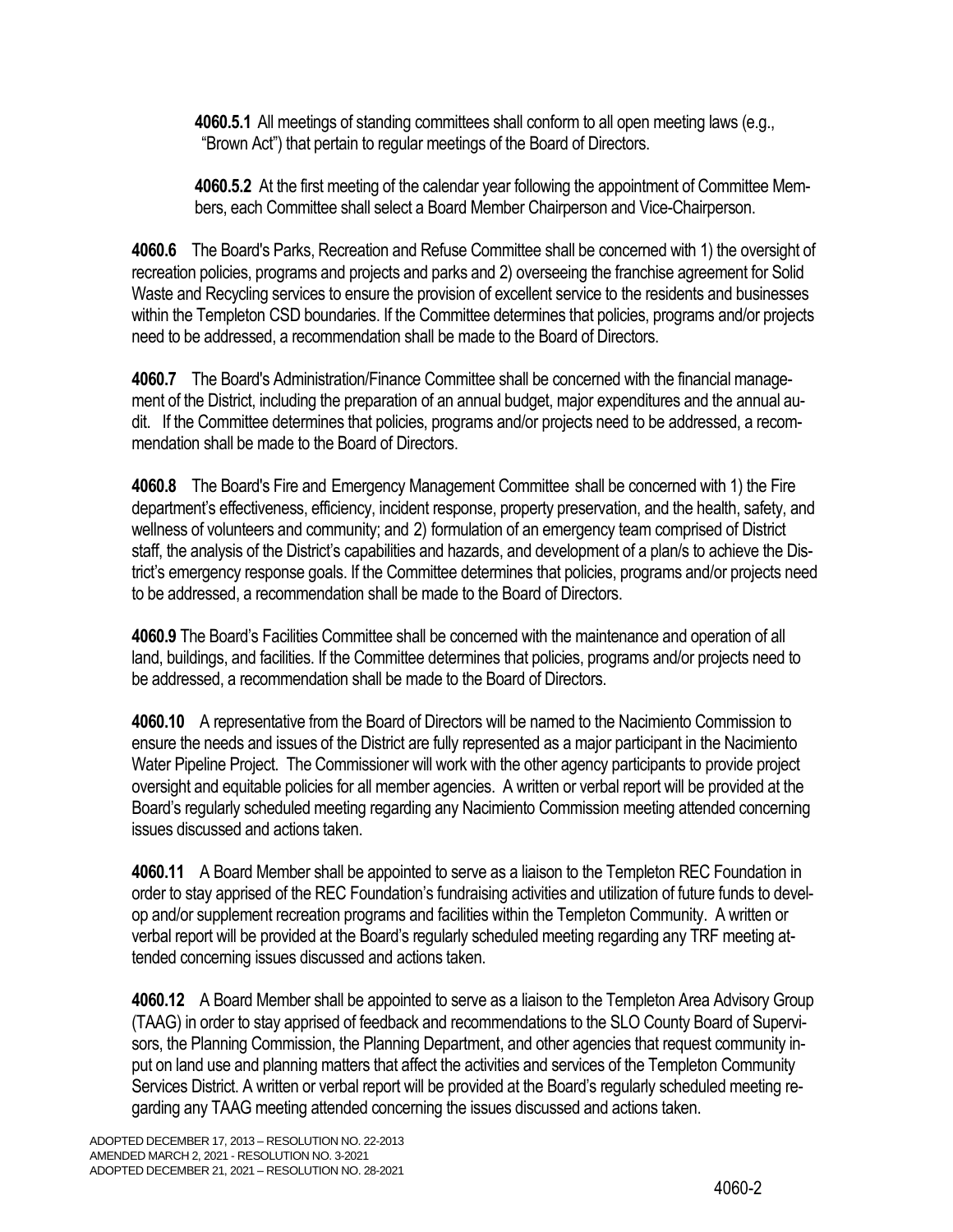**4060.13** A Board Member shall be appointed to the Water Resources Advisory Committee (WRAC) and attend meetings on behalf of the District. WRAC advises the SLO County Board of Supervisors on issues and policies related to water resources. A written or verbal report will be provided at the Board's regularly scheduled meeting regarding any WRAC meeting attended concerning issues discussed and actions taken.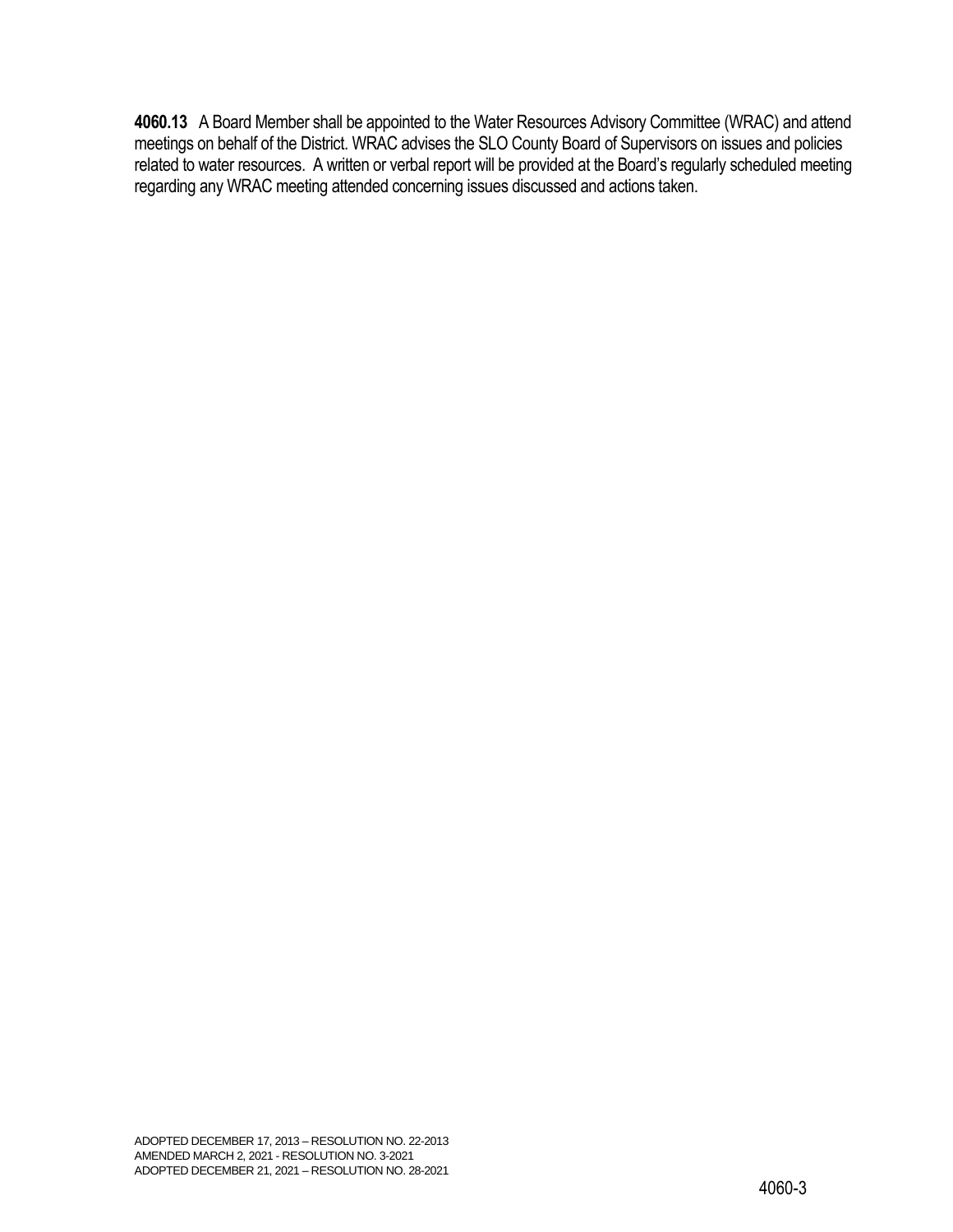POLICY HANDBOOK / BYLAWS

**POLICY TITLE: Basis of Authority POLICY NUMBER: 4070**

**4070.1** The Board of Directors is the unit of authority within the District. Apart from his/her normal function as a part of this unit, Directors have no individual authority. As individuals, Directors may not commit the District to any policy, act, or expenditure.

**4070.2** Directors do not represent any fractional segment of the community, but are, rather, a part of the body that represents and acts for the community as a whole.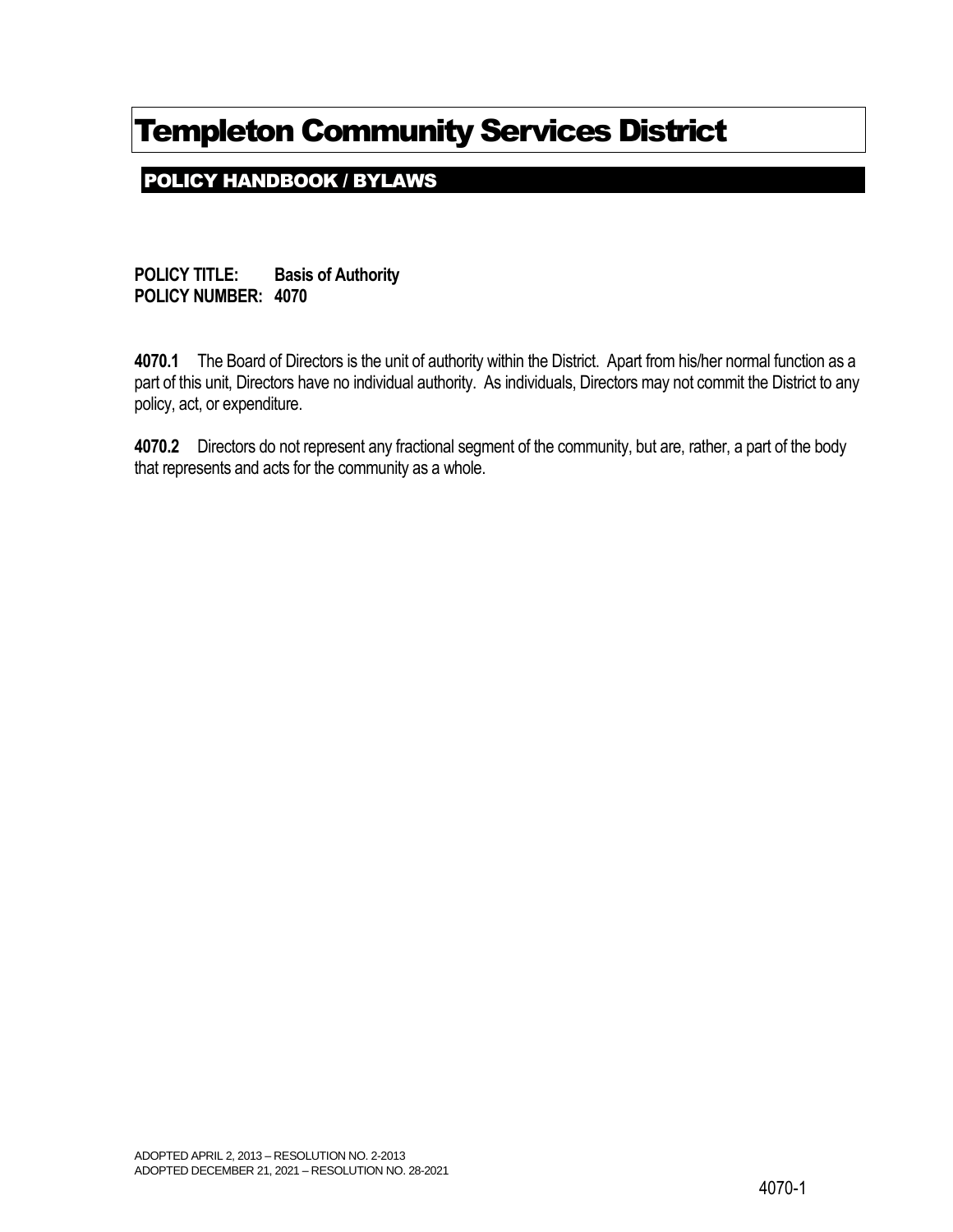POLICY HANDBOOK / BYLAWS

**POLICY TITLE: Membership in Associations POLICY NUMBER: 4080**

**4080.1** The Board of Directors shall ordinarily hold membership in and attend meetings of such national, state, and local associations as may exist which have applicability to the functions of the District, and shall look upon such memberships as an opportunity for in-service training.

**4080.2** The Board of Directors shall maintain membership in such associations as approved and funded in the Annual Budget.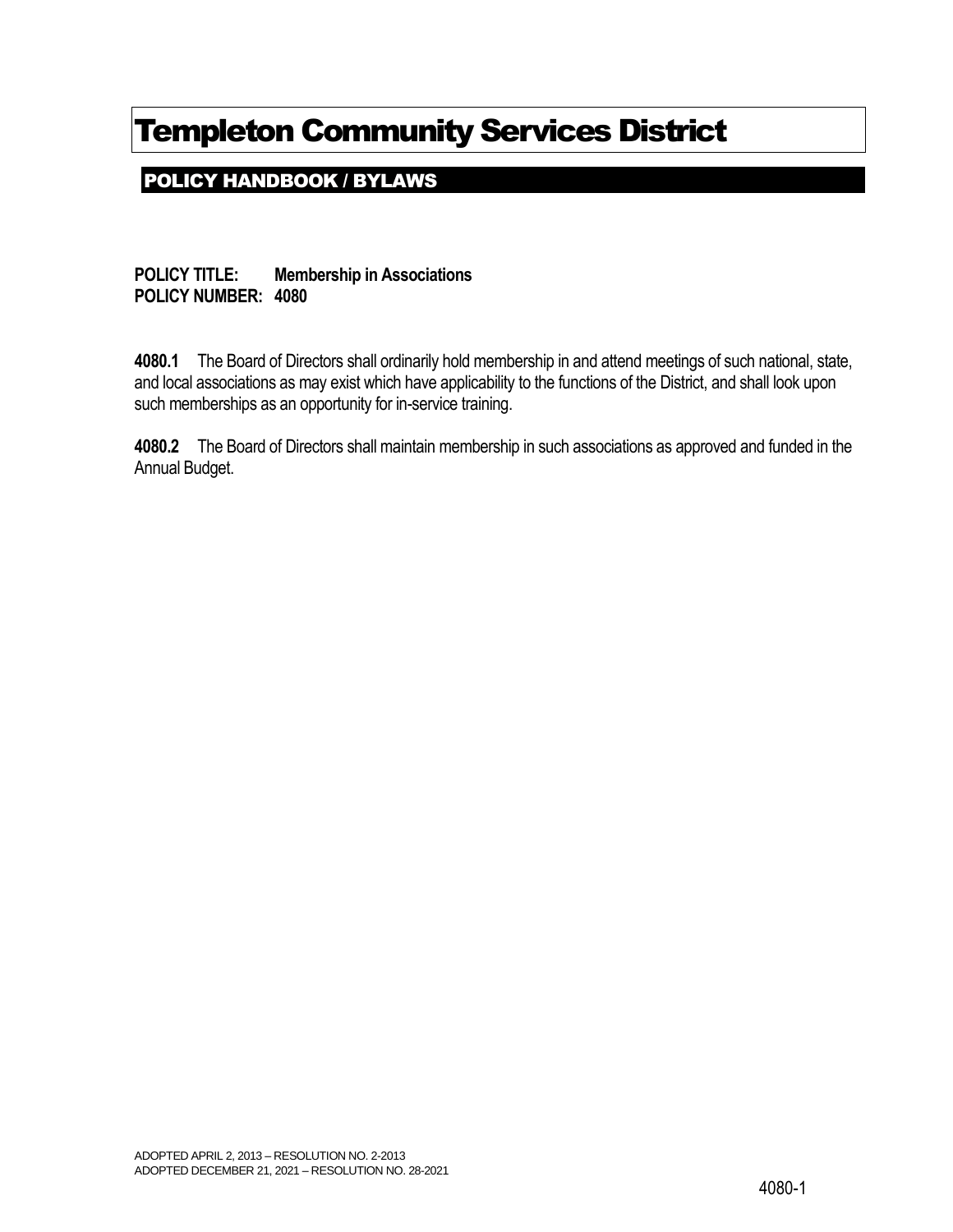## POLICY HANDBOOK / BYLAWS

**POLICY TITLE: Training, Education and Conferences**

**POLICY NUMBER: 4090**

**RESERVED**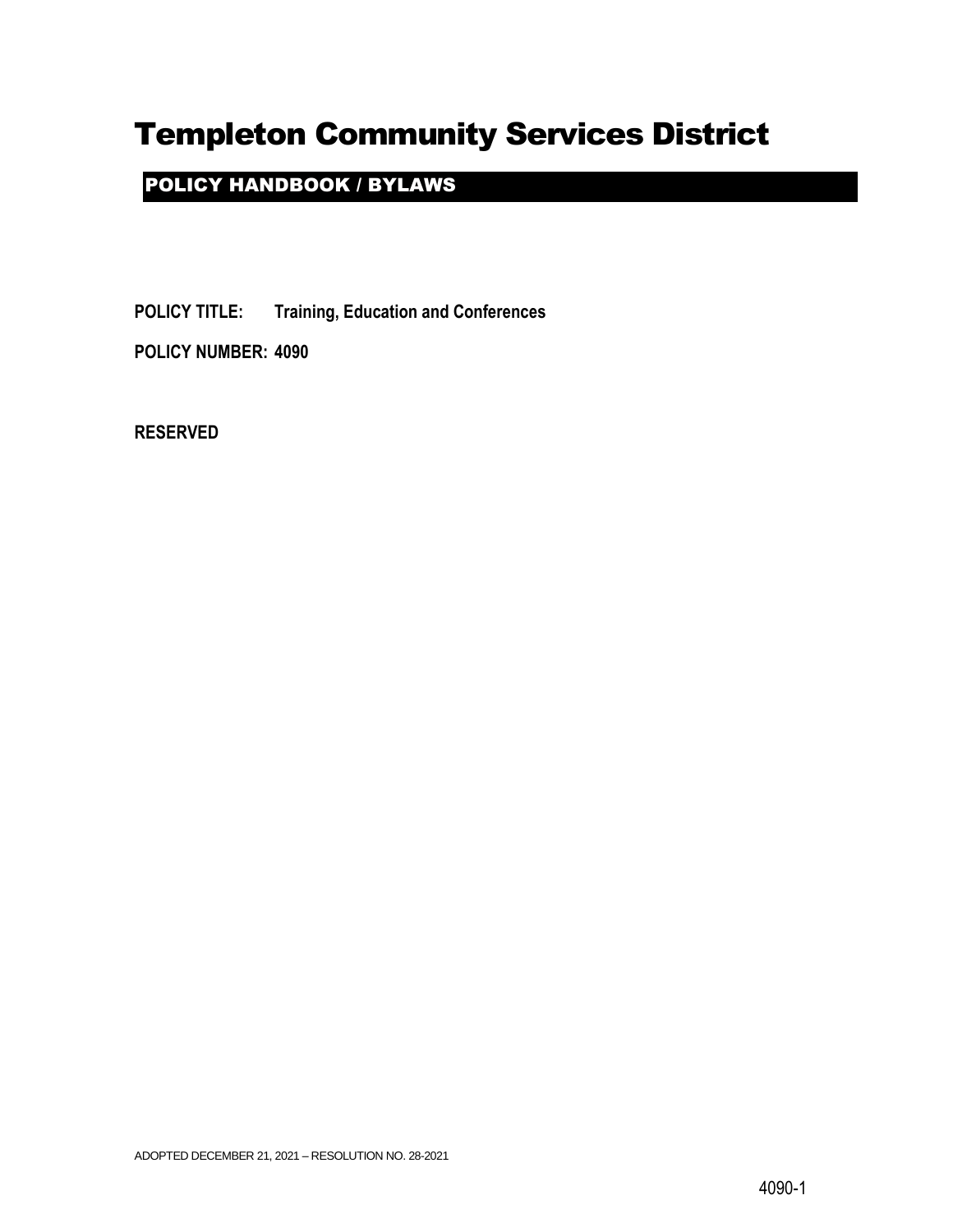## POLICY HANDBOOK / BYLAWS

### **POLICY TITLE: Ethics and Sexual Harassment Prevention Training POLICY NUMBER: 4095**

**4095** All directors and designated executive staff of TCSD shall receive two hours of training in general ethics principles and ethics laws relevant to public service within one year of election or appointment to the Board of Directors and at least once every two years thereafter, pursuant to Government Code Sections 53234 through 53235.2.

All directors and designated executive staff of TCSD shall receive sexual harassment prevention training and education. Each director and designated executive employee shall receive at least two hours of sexual harassment prevention training and education within the first six months of taking office or commencing employment, and every two years thereafter.

**4095.1** This policy shall also apply to all staff members that the Board of Directors designates and to members of all commissions, committees and other bodies that are subject to the Ralph M. Brown Open Meeting Act, if required by State law.

**4095.2** All ethics training shall be provided by entities whose curricula have been approved by the California Attorney General, Fair Political Practices Commission or otherwise conforms with Government Code Sections 53234 through 53255.2.

All sexual harassment prevention training shall follow Assembly Bill No. 1661 requirements.

**4095.3** Directors shall obtain proof of participation after completing the ethics training and sexual harassment prevention training. Applicable costs for attending the training will be reimbursed by the District.

**4095.3.1** The Clerk of the Board shall maintain records indicating both the dates that directors completed the ethics training and the name of the entity that provided the training. These records shall be maintained for at least five years after directors receive the training, and are public records subject to disclosure under the California Public Records Act.

**4095.4** District staff shall provide the Board of Directors with information on available training that meets the requirements of this policy on a periodic basis.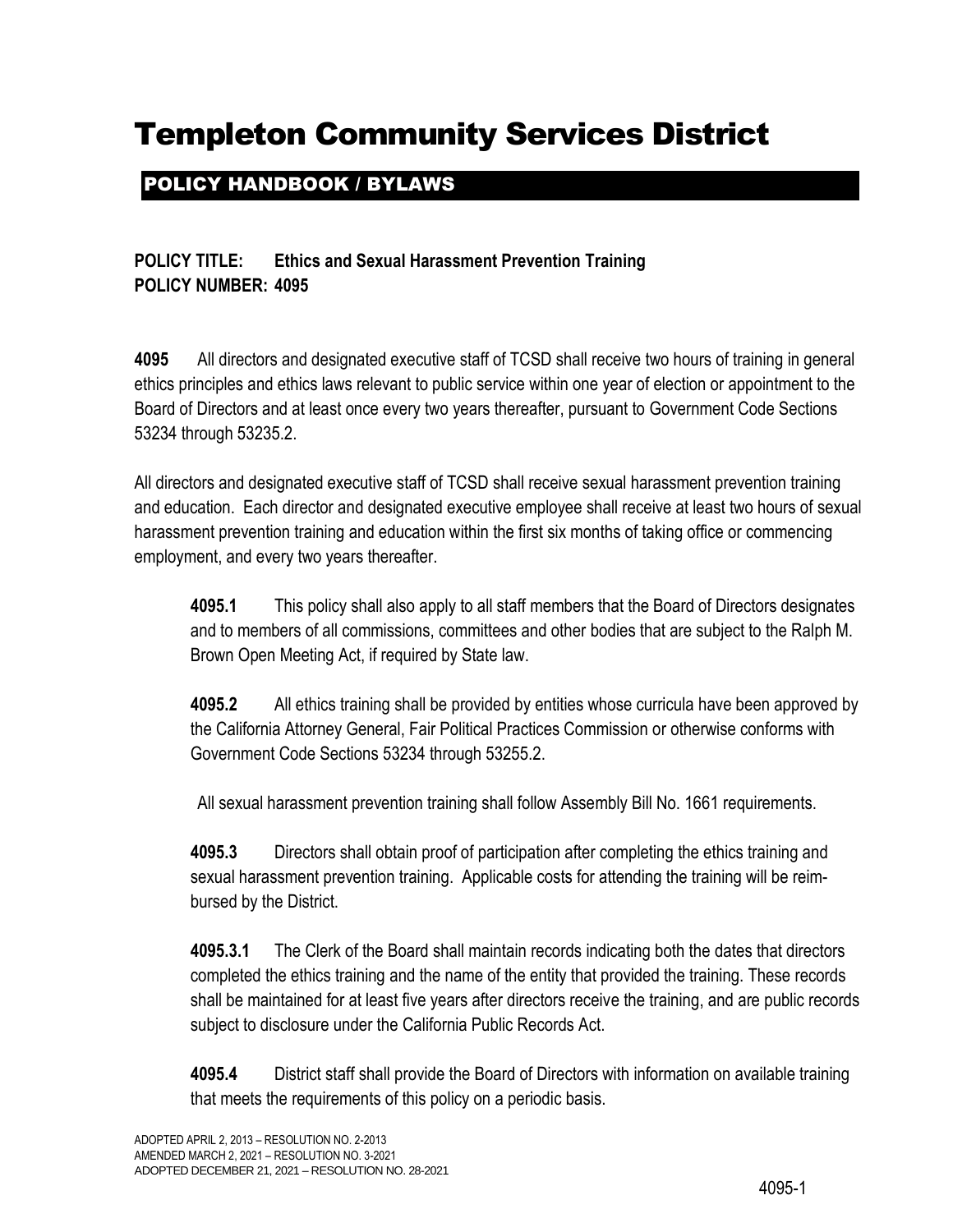**4095.5** Ethics and Sexual Harassment Prevention training may consist of either a training course or a set of self-study materials with tests, and may be taken at home, in person or online.

**4095.6** Any director of TCSD that serves on the board of another agency is only required to take the training once every two years.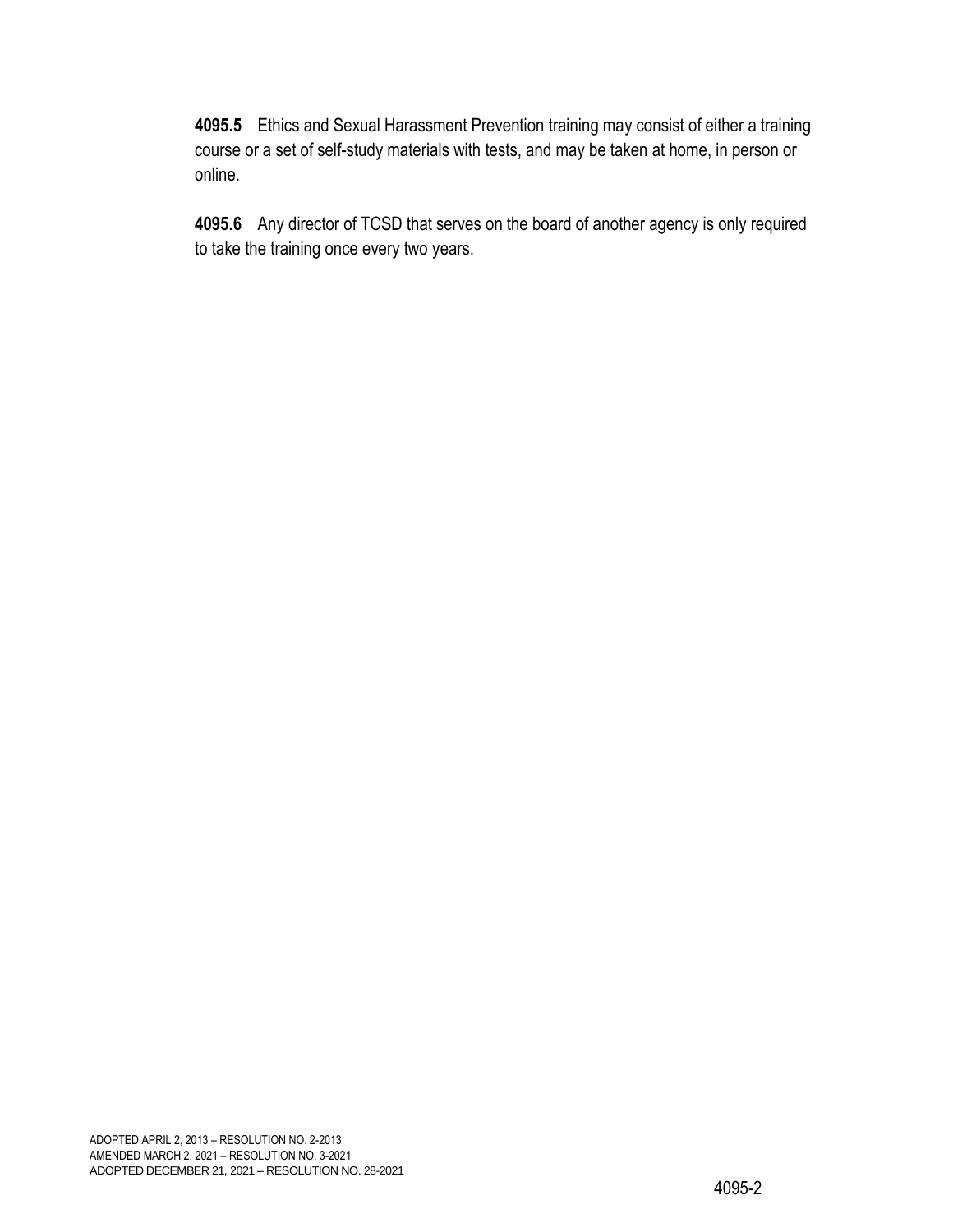## TEMPLETON COMMUNITY SERVICES DISTRICT

### **POLICY HANDBOOK / BYLAWS**

#### **POLICY TITLE: Filling of Vacancy(s) on Board of Directors POLICY NUMBER: 4097**

**4097.1** The District Board of Directors are elected in accordance with Government Code Section 61000, et. sec. From time to time a vacancy may occur on the Board for a variety of reasons. This policy is established to provide general guidelines and procedures for filling a vacancy on the Board. Under state law, the District has a total of sixty (60) days in which to take action.

**4097.2** The Board of Directors shall be informed immediately of the resignation or death of a member of the Board of Directors. The Board of Directors shall consider whether to act to fill the vacancy, either by appointment or by calling a special election.

**4097.3** The District shall notify the county elections official of the vacancy no later than fifteen (15) days after the District Board is notified of the vacancy or the effective date of the vacancy, whichever is later.

**4097.4** In cases where the Board determines to appoint a replacement to the Board, the District may publish a public notice of a vacancy and the process for considering candidates in a local newspaper of general circulation. The Board may establish an application and interview process including requiring a resume or application form detailing qualifications and experience of the candidates.

**4097.4.1** The District shall post a notice of vacancy in at least three conspicuous places in the District at least fifteen (15) days before the Board makes an appointment. If the Board makes an appointment, the District shall notify the county elections official within fifteen (15) days of making the appointment.

**4097.5** The Board may review and invite those candidates that a majority of the Board determine are the most qualified or all of the candidates for an interview before the Board at a public noticed meeting. The Board may then consider the interviewed candidates and vote to determine if a majority of the Board can agree on a selected replacement candidate.

**4097.6** If the Board of Directors chooses to call an election, the Board must do so within sixty (60) days of notification of the vacancy or the effective date of the vacancy, whichever is later.

**4097.7** All costs for any election shall be identified for consideration by the Board for the decision of appointment or election.

**4097.8** A selected replacement Director shall serve out the balance of the term of the position and be subject to reelection in accordance with State Law.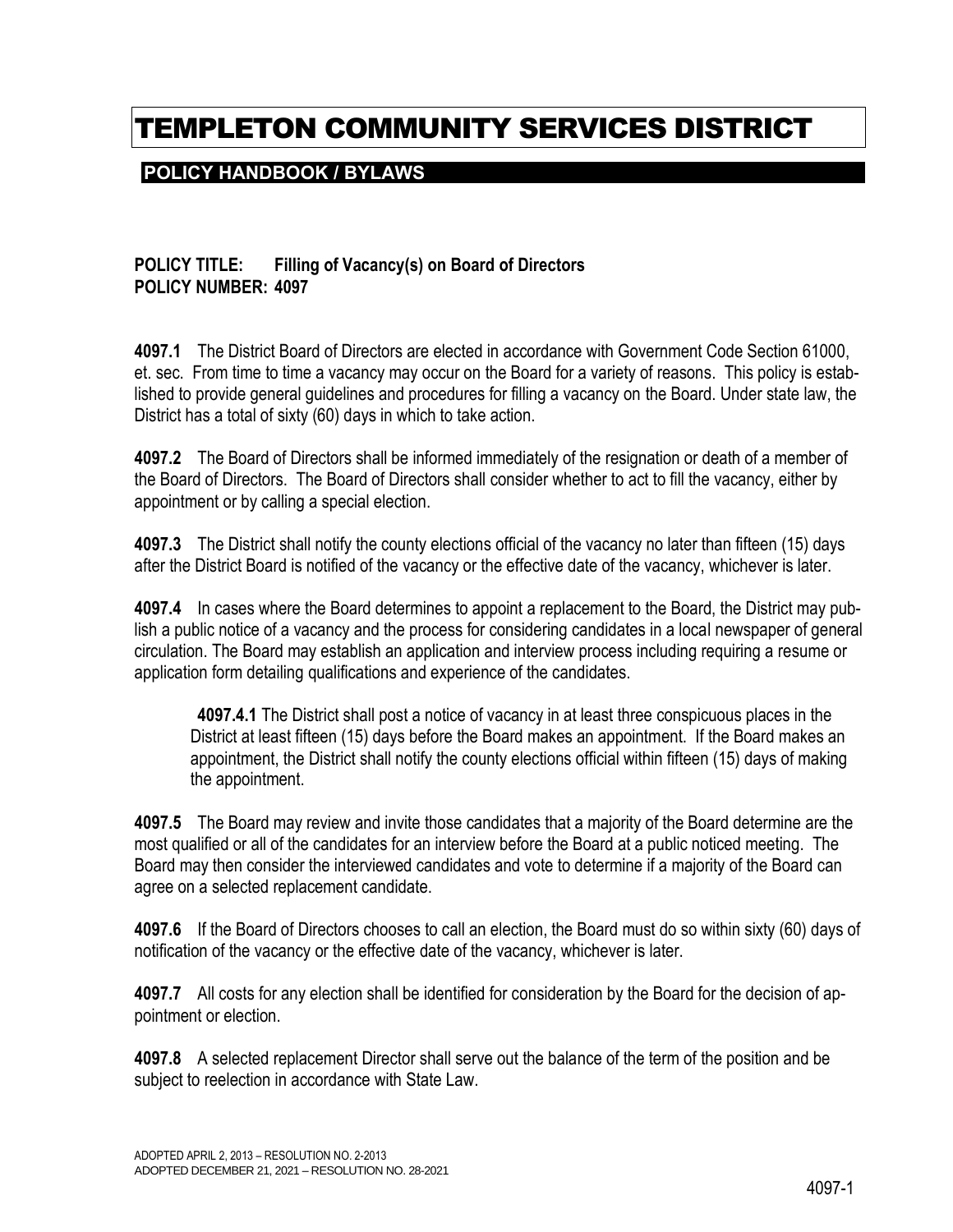**4097.9** If the Board fails to take action in the sixty (60) day period, state law provides that the Board of Supervisors may appoint a successor to fill the vacancy.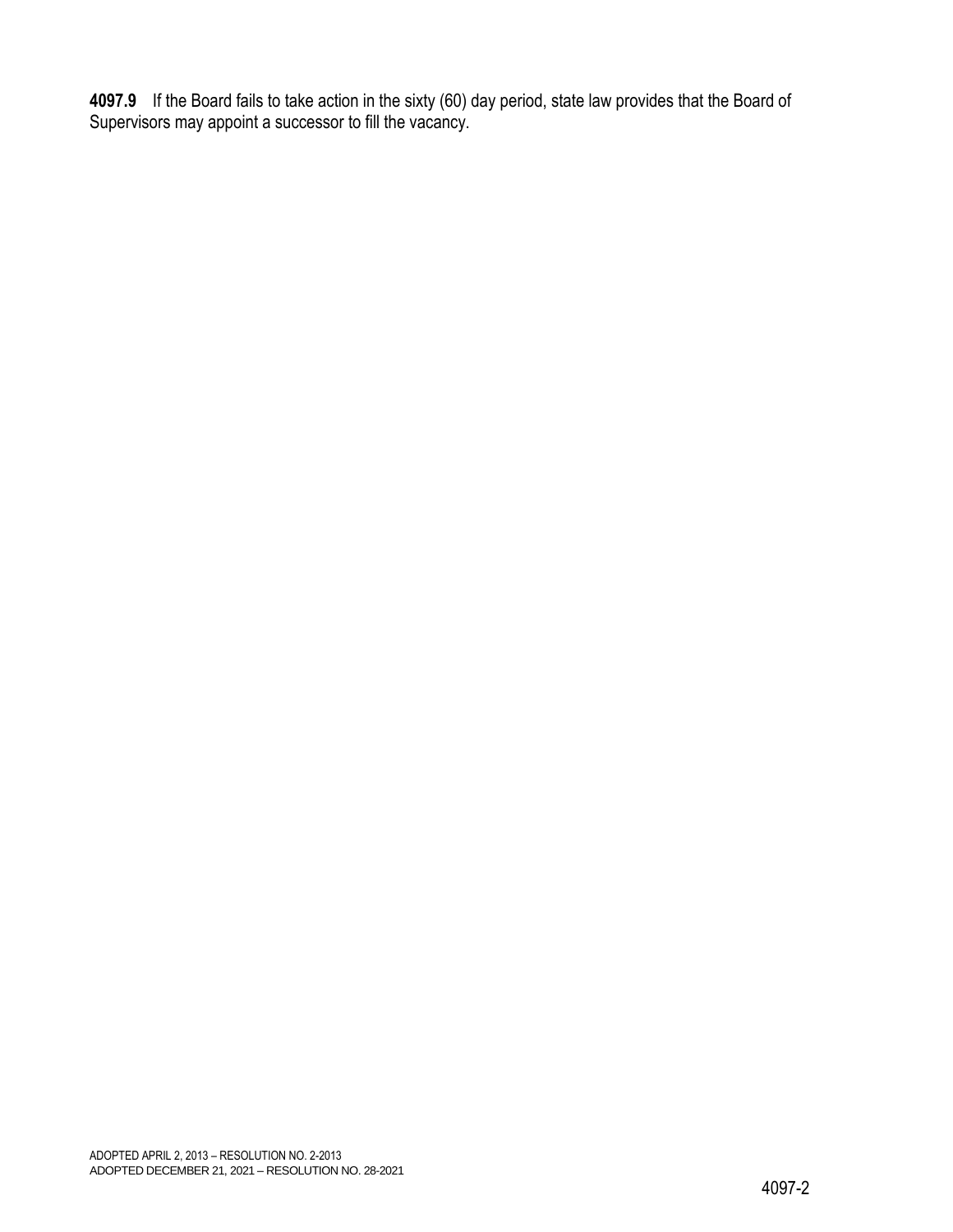## POLICY HANDBOOK / BYLAWS

**POLICY TITLE: Board Meetings POLICY NUMBER: 5010**

**5010.1** Regular meetings of the Board of Directors shall be held on the day, time and place as approved by resolution of the Board in the TCSD Board Room located at 206 5<sup>th</sup> Street. The date, time and place of regular Board meetings may be reconsidered by the Board at any regular board meeting.

**5010.2** Special meetings of the Board of Directors may be called by the Board President or by a majority of the Board.

**5010.2.1** All Directors shall be notified of the special Board meeting and the purpose or purposes for which it is called. Said notification shall be in writing, received by them in as far in advance as possible but no later than at least 24 hours prior to the meeting.

**5010.2.2** Notification of special meetings shall be in accordance with California Government Code §54950 through §54926.

**5010.2.3** An agenda shall be prepared as specified for regular Board meetings in Policy #5020 and shall be delivered with the notice of the special meeting to those specified above.

**5010.2.4** Only those items of business listed in the call for the special meeting shall be considered by the Board at any special meeting.

**5010.3** Emergency Meetings. In the event of an emergency situation involving matters upon which prompt action is necessary due to the disruption or threatened disruption of public facilities, the Board of Directors may hold an emergency special meeting without complying with the 24-hour notice required in 5010.2.1, above. An emergency situation means a crippling disaster which severely impairs public health, safety, or both, as determined by a majority of the Board.

**5010.3.1** Newspapers of general circulation in the District, radio stations and television stations which have requested notice of special meetings in accordance with the Ralph M. Brown Act (California Government Code §54950 through §54926) shall be notified by at least one hour prior to the emergency meeting. In the event that telephone services are not functioning, the notice requirement of one hour is waived, but the Board, or its designee, shall notify such newspapers, radio stations, or television stations of the fact of the holding of the emergency special meeting, and of any action taken by the Board, as soon after the meeting as possible.

**5010.3.2** No closed session may be held during an emergency meeting, and all other rules governing special meetings shall be observed with the exception of the 24-hour notice. The minutes of the emer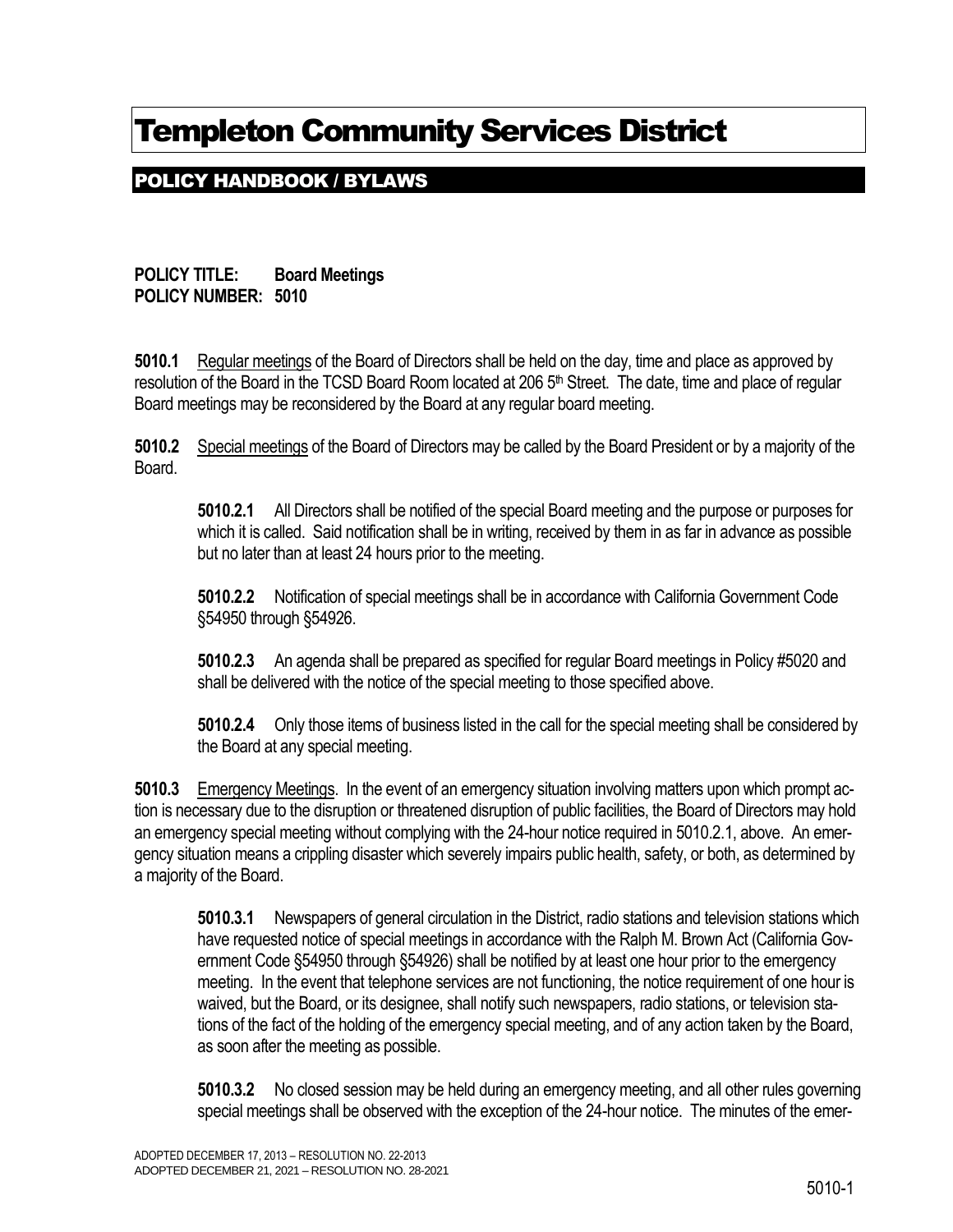gency meeting, a list of persons the Board or designee notified or attempted to notify, a copy of the roll call vote(s), and any actions taken at such meeting shall be posted for a minimum of ten days in the District office as soon after the meeting as possible.

**5010.4** Adjourned Meetings. A majority vote by the Board of Directors may terminate any Board meeting at any place in the agenda to any time and place specified in the order of adjournment, except that if no Directors are present at any regular or adjourned regular meeting, the General Manager may declare the meeting adjourned to a stated time and place, and he/she shall cause a written notice of adjournment to be given to those specified in 5010.2.2 above.

**5010.5** Annual Organizational Meeting. The Board of Directors shall hold an annual organizational meeting at its regular meeting in December. At this meeting the Board will elect a President and Vice President from among its members to serve during the coming calendar year. Standing Committee assignments will be made by the President at a regular meeting in January, no later than the Board's second regular meeting in January.

The election process of the President will be as follows:

- 1. The Board Secretary shall declare nominations open for the Office of President.
- 2. The Secretary accepts nomination from Board members.
	- a. A Board member may nominate more than one person,
	- b. A Board member may nominate themselves.
- 3. Allow Opportunity for nominees to make statements.
- 4. Allow opportunity for other Board members to ask questions of the nominee(s) and discuss qualifications.
- 5. Allow for public comments prior to Board vote.
- 6. When there are no further nomination(s), the Board Secretary will close nominations.
- 7. If there is more than one nomination, a vote will be taken in alphabetical order of the last name.
- 8. A Board member may vote for more than one person for the position.
- 9. The President is elected by a majority vote (3-votes).
- 10. If a tie occurs, a run-off will be held.
- 11. Following the vote the Board Secretary declares the President elected.

The election of the Vice-President will follow same process except the newly elected President will conduct the election.

**5010.6** The Chairperson of the meetings described herein shall determine the order in which agenda items shall be considered for discussion and/or action by the Board.

**5010.7** The Chairperson and the General Manager shall ensure that appropriate information is available for the audience at meetings of the Board of Directors, and that physical facilities for said meetings are functional and appropriate.

**5010.8** If for any reason the President and Vice President resign or are absent or disabled, the remaining Board members present shall select one of themselves to act as chairperson of the meeting.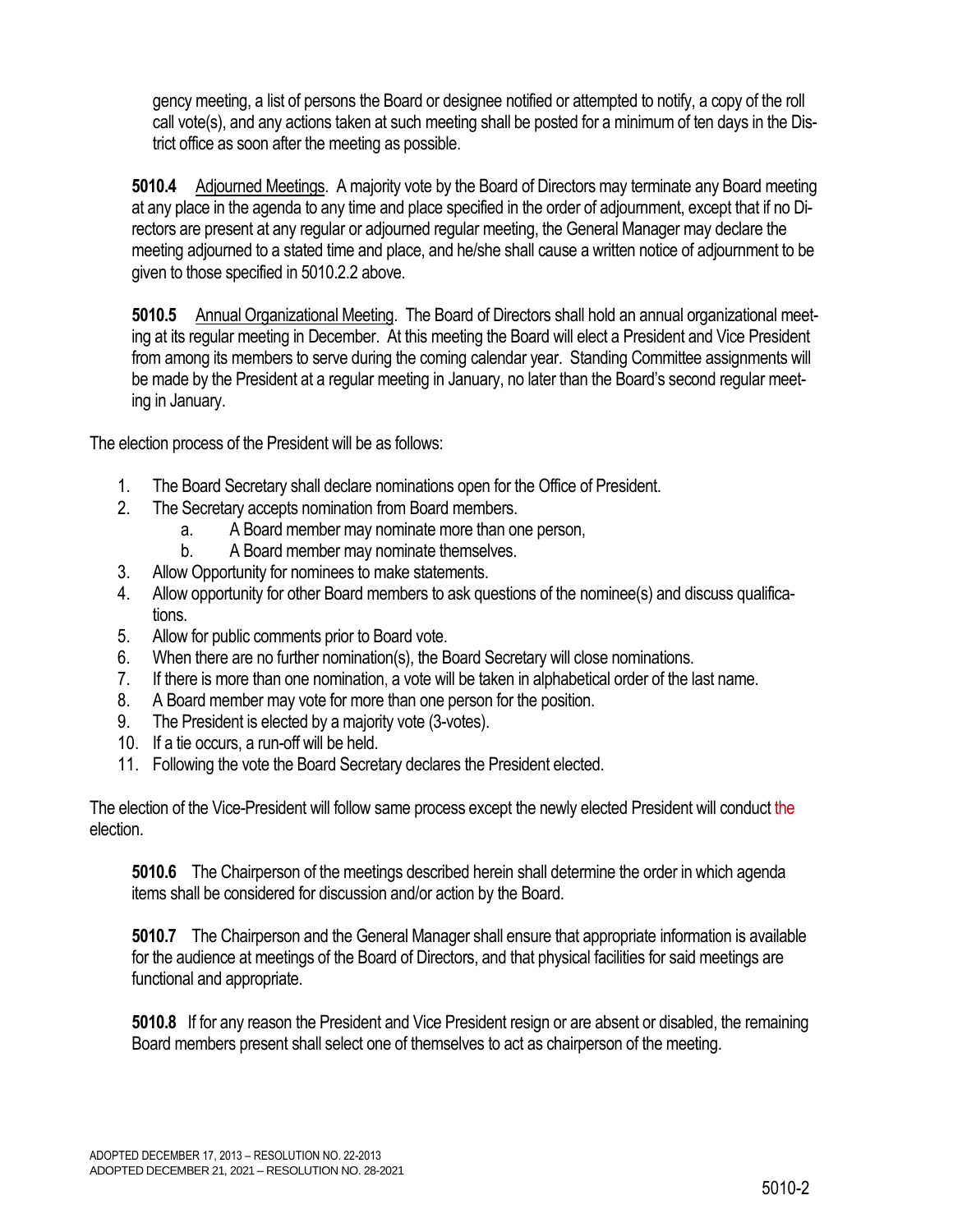## POLICY HANDBOOK / BYLAWS

**POLICY TITLE: Board Meeting Agenda POLICY NUMBER: 5020**

**5020.1** The General Manager, in cooperation with the Board President, shall prepare an agenda for each regular and special meeting of the Board of Directors in accordance with the Ralph M. Brown Act (California Government Code Section 54950]. Any Director may contact the General Manager and request any item to be placed on the agenda no later than 5:00 P.M. on the day that is at least 72 hours prior to the closing of the agenda for the next meeting date (per Section 5020.4).

**5020.2** Any member of the public may request that a matter directly related to District business be placed on the agenda of a regularly scheduled meeting of the Board of Directors, subject to the following conditions:

**5020.2.1** The request must be in writing and be submitted to the General Manager or Board Secretary together with supporting documents and information, if any, at least seven business days prior to the date of the meeting;

**5020.2.2** The General Manager shall be the sole judge of whether the public request is or is not a "matter directly related to District business." The public member requesting the agenda item may appeal the General Manager's decision at the next regular meeting of the Board of Directors. Any Director may request that the item be placed on the agenda of the Board's next regular meeting.

**5020.2.3** No matter which is legally a proper subject for consideration by the Board in closed session will be accepted under this policy;

**5020.2.4** The Board of Directors may place limitations on the total time to be devoted to a public request issue at any meeting, and may limit the time allowed for any one person to speak on the issue at the meeting.

**5020.3** This policy does not prevent the Board from taking testimony at regular and special meetings of the Board on matters which are not on the agenda which a member of the public may wish to bring before the Board. However, the Board shall not discuss or take action on such matters at that meeting.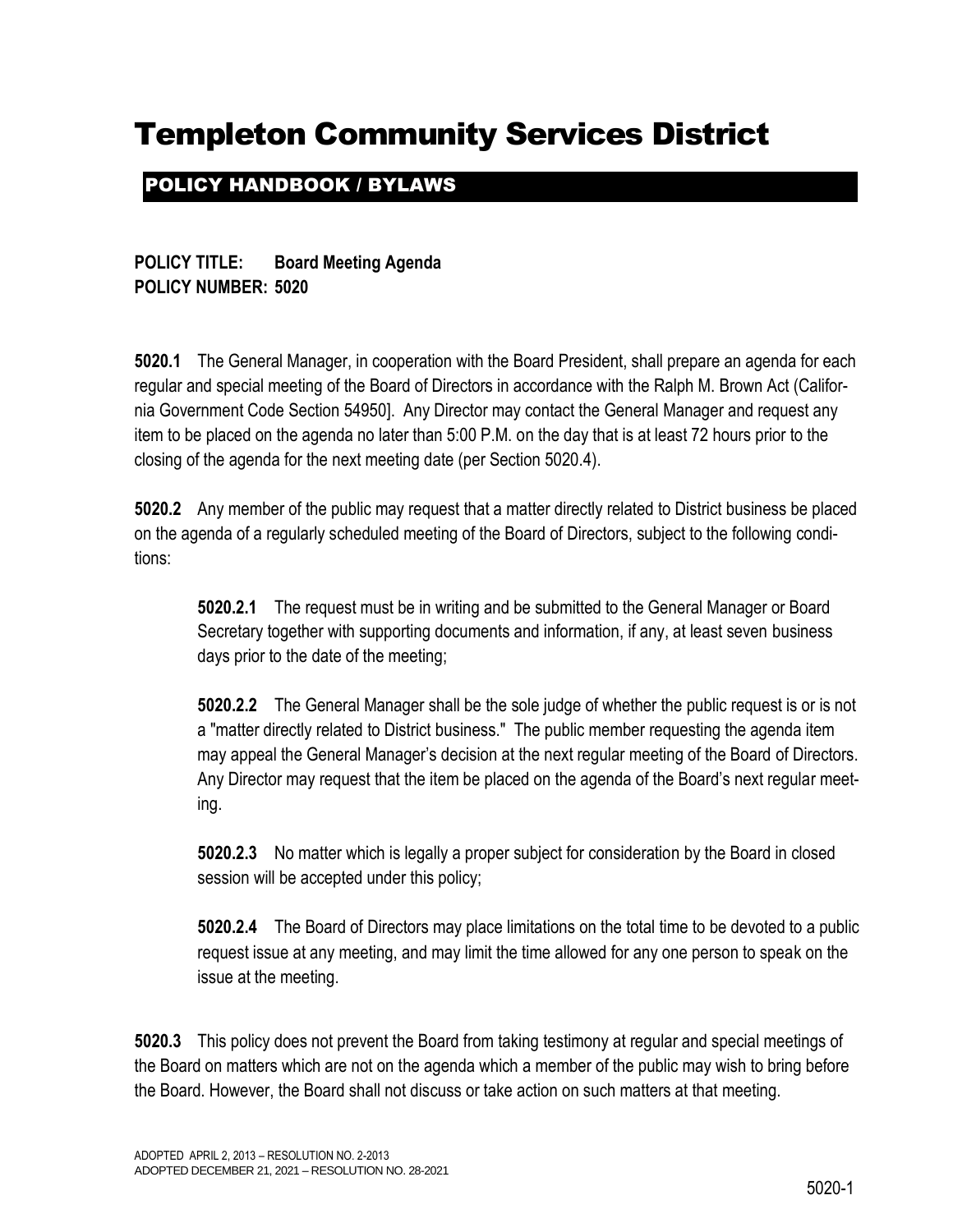**5020.4** At least 72 hours prior to the time of all regular meetings, an agenda, which includes but is not limited to all matters on which there may be discussion and/or action by the Board, shall be posted in a place that is freely accessible to members of the public (California Government Code 54954.2 (a)(1)). The agenda shall be posted on the website for public information at the same time. All information made available to the Board of Directors (except confidential information allowed by State law per legal counsel authority) shall be available for public review prior to the board meeting.

**5020.4.1** The agenda for a special meeting shall be posted at least 24 hours before the meeting in the same location as for Regular Meeting agendas (California Government Code Section 54956).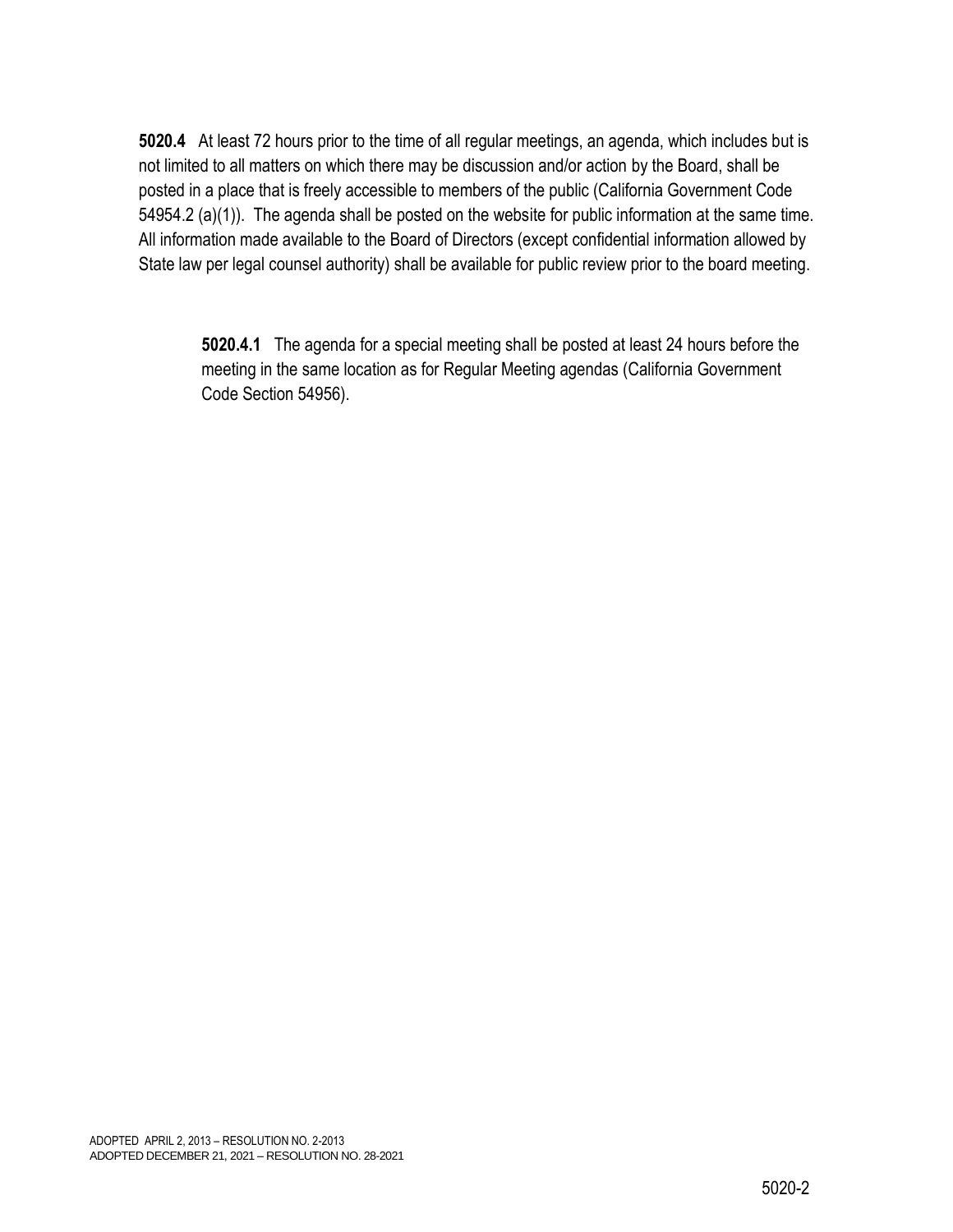## POLICY HANDBOOK / BYLAWS

#### **POLICY TITLE: Board Meeting Conduct POLICY NUMBER: 5030**

**5030.1** Meetings of the Board of Directors shall be conducted by the President in a manner consistent with the policies of the District. Policy No. 5070, "Rules of Order for Board and Committee Meetings," shall be used as a general guideline for meeting protocol.

**5030.2** All Board meetings shall commence at the time stated on the agenda or as reasonably thereafter as possible.

**5030.3** The conduct of meetings shall, to the fullest possible extent, enable Directors to:

**5030.3.1** Consider problems to be solved, weigh evidence related thereto, and make wise decisions intended to solve the problems; and,

**5030.3.2** Receive, consider and take any needed action with respect to reports of accomplishment of District operations.

**5030.4** Provisions for permitting any individual or group to address the Board concerning any item on the agenda of a special meeting, or to address the Board at a regular meeting on any subject that lies within the jurisdiction of the Board of Directors or an item on the regular meeting agenda, shall be as followed:

**5030.4.1** Three minutes may be allotted to each speaker for each subject matter.

**5030.4.2** No disruptive conduct shall be permitted at any Board meeting. Persistence in disruptive conduct shall be grounds for summary termination, by the President, of that person's privilege of address.

**5030.5** Willful disruption of any of the meetings of the Board of Directors shall not be permitted. If the President finds that there is in fact willful disruption of any meeting of the Board, he/she may order the disrupting parties out of the room and subsequently conduct the Board's business without them present.

**5030.5.1** After clearing the room of disruptive individuals, the President may permit those persons who, in his/her opinion, were not responsible for the willful disruption to remain in the meeting room.

**5030.5.2** Representatives of the news media, whom the President finds not to have participated in the disruption, shall be permitted to remain in the meeting.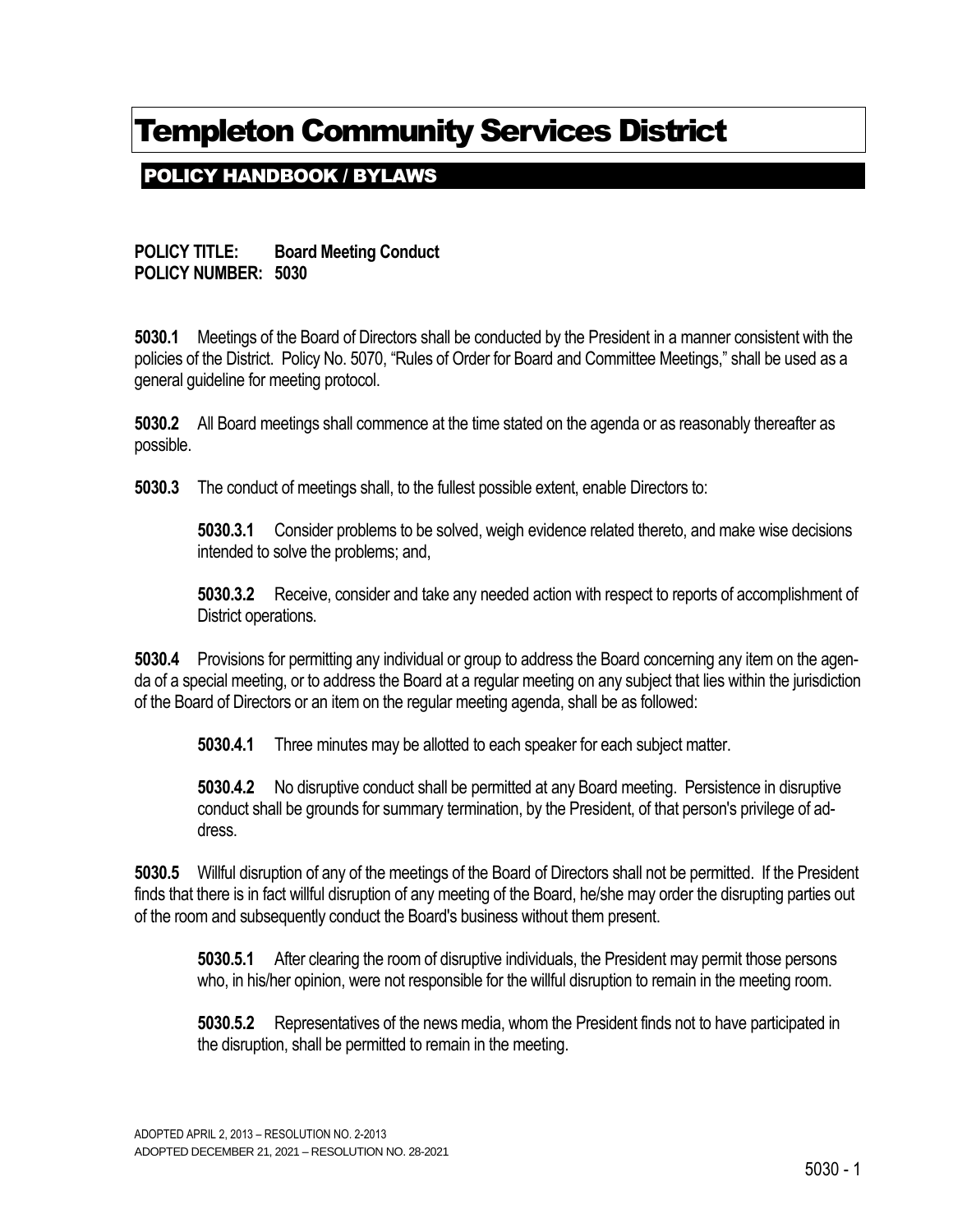## POLICY HANDBOOK / BYLAWS

**POLICY TITLE: Board Actions and Decisions POLICY NUMBER: 5040**

**5040.1** Actions by the Board of Directors include but are not limited to the following:

**5040.1.1** Adoption or rejection of regulations or policies;

- **5040.1.2** Adoption or rejection of a resolution;
- **5040.1.3** Adoption or rejection of an ordinance;
- **5040.1.4** Approval or rejection of any contract or expenditure;

**5040.1.5** Approval or rejection of any proposal which commits District funds or facilities, including employment and dismissal of personnel; and,

**5040.1.6** Approval or disapproval of matters that require or may require the District or its employees to take action and/or provide services.

**5040.2** Action can only be taken by the vote of the majority of the Board of Directors. Three (3) Directors represent a quorum for the conduct of business.

**5040.2.1** A member abstaining in a vote is considered as absent for that vote. A member abstaining due to a conflict of interest does not count towards a quorum.

> **5040.2.1.1** Example. If three of five Directors are present at a meeting, a quorum exists and business can be conducted unless the abstention is due to a conflict of interest. However, if one Director abstains on a particular action and the other two cast "aye" votes, no action is taken because a "majority of the Board" did not vote in favor of the action.

> **5040.2.1.2** Example. If an action is proposed requiring a two-thirds vote and two Directors abstain, the proposed action cannot be approved because four of the five Directors would have to vote in favor of the action.

> **5040.2.1.3** Example. If a vacancy exists on the Board and a vote is taken to appoint an individual to fill said vacancy, three Directors must vote in favor of the appointment for it to be approved. If two of the four Directors present abstain, the appointment is not approved.

**5040.3** The Board may give directions that are not formal action. Such directions do not require formal procedural process. Such directions include the Board's directives and instructions to the General Manager.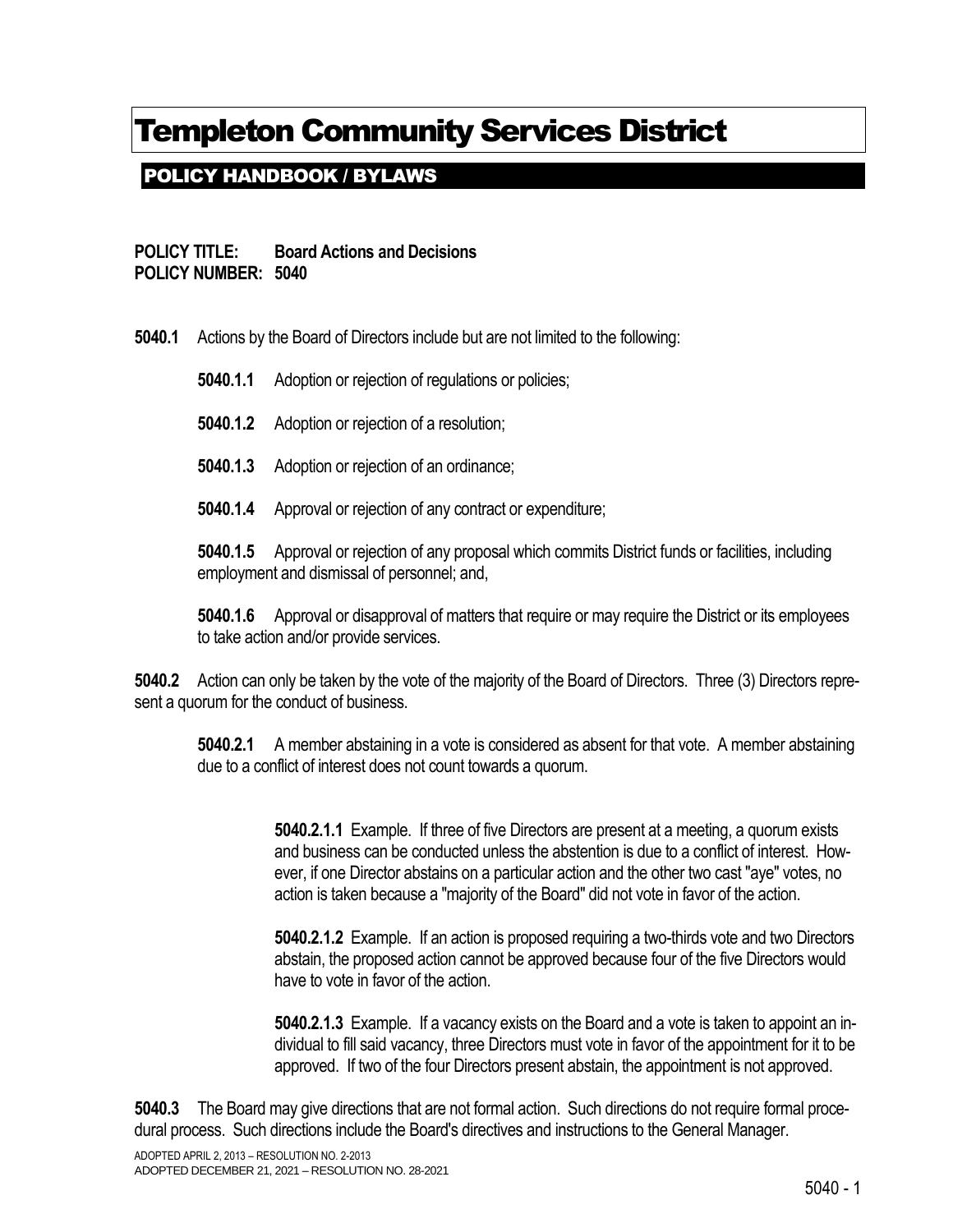**5040.3.1** The President shall determine by consensus a Board directive and shall state it for clarification. Should any two Directors challenge the statement of the President, a voice vote may be requested.

**5040.3.2** A formal motion may be made to place a disputed directive on a future agenda for Board consideration, or to take some other action (such as refer the matter to the General Manager for review and recommendation, etc.).

**5040.3.3** Informal action by the Board is still Board action and shall only occur regarding matters that appear on the agenda for the Board meeting during which said informal action is taken.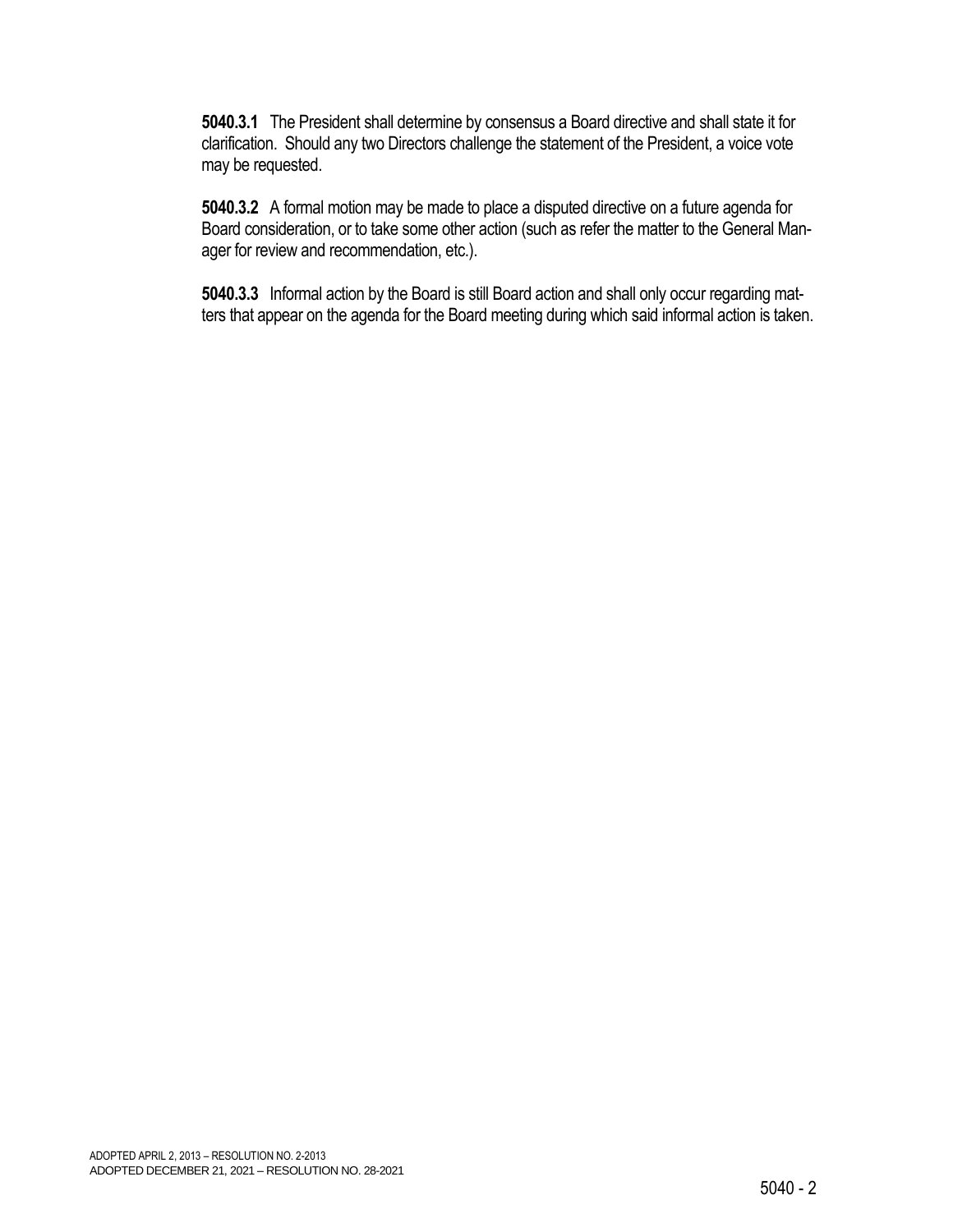POLICY HANDBOOK / BYLAWS

**POLICY TITLE: Review of Administrative Decisions POLICY NUMBER: 5050**

**5050.1** The provisions of §1094.6 of the Code of Civil Procedure of the State of California shall be applicable to judicial review of all administrative decisions of the Board of Directors pursuant to the provisions of §1094.5 of said code. The provisions of §1094.6 shall prevail over any conflicting provision and any otherwise applicable law, rule, policy or regulation of the District, affecting the subject matter of an appeal.

**5050.2** This policy affects those administrative decisions rendered by the Board of Directors governing acts of the District, in the conduct of the District's operations and those affecting personnel operating policies.

**5050.3** The purpose of this policy is to ensure efficient administration of the District, and the expeditious review of decisions rendered by the Board of Directors.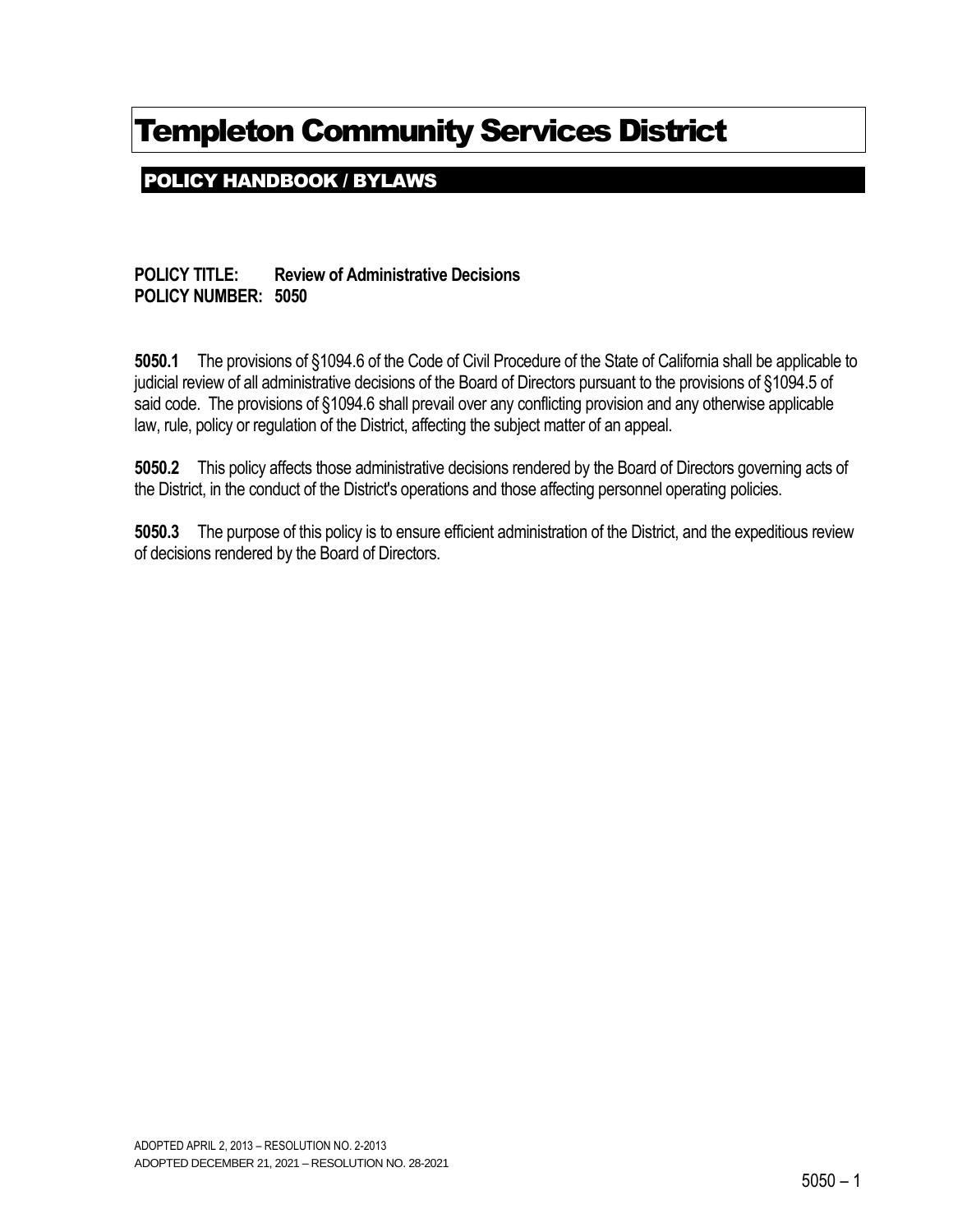## POLICY HANDBOOK / BYLAWS

**POLICY TITLE: Minutes of Board Meetings POLICY NUMBER: 5060**

**5060.1** The Secretary of the Board of Directors shall keep minutes of all regular, special, adjourned and emergency meetings of the Board.

**5060.1.1** Copies of a meeting's minutes shall be distributed to Directors as part of the information packet for the next regular meeting of the Board or as soon thereafter as possible, at which time the Board will consider approving the minutes as presented or with modifications. Once approved by the Board, the official minutes shall be kept by the Board Secretary.

**5060.1.2** Unless directed otherwise, a recording of regular, special, adjourned and emergency meetings of the Board of Directors will be made. These recordings shall be made publicly available.

**5060.1.3** The Board Secretary shall make a record only of such business that required a vote or action by the Board, except as otherwise required by law, and shall not be required to record any remarks of Board members or any other persons except as noted below in 5060.1.4 and 5060.1.5.

**5060.1.4** Any Board member may request for inclusion into the minutes brief comments pertinent to an agenda item, only at the meeting in which the item is discussed.

**5060.1.5** Items submitted from the public and provided to the Board that are related to an item on the agenda, but not contained in the Board Agenda Packet for review by the Board prior to the meeting, shall be maintained as a part of the public record.

**5060.1.6** Motions, resolutions or ordinances shall be recorded in the minutes as having passed or failed, and individual votes will be recorded unless the action was unanimous. All resolutions and ordinances adopted by the Board shall be numbered consecutively, starting new at the beginning of each year. In addition to other information that the Board may deem to be of importance, the following information (if relevant) shall be included in each meeting's minutes:

Date, place and type of each meeting; Directors present and absent by name; Administrative staff present by name; Call to order; Time and name of late arriving Directors; Time and name of early departing Directors; Names of Directors absent during any agenda item upon which action was taken; Record of staff reports;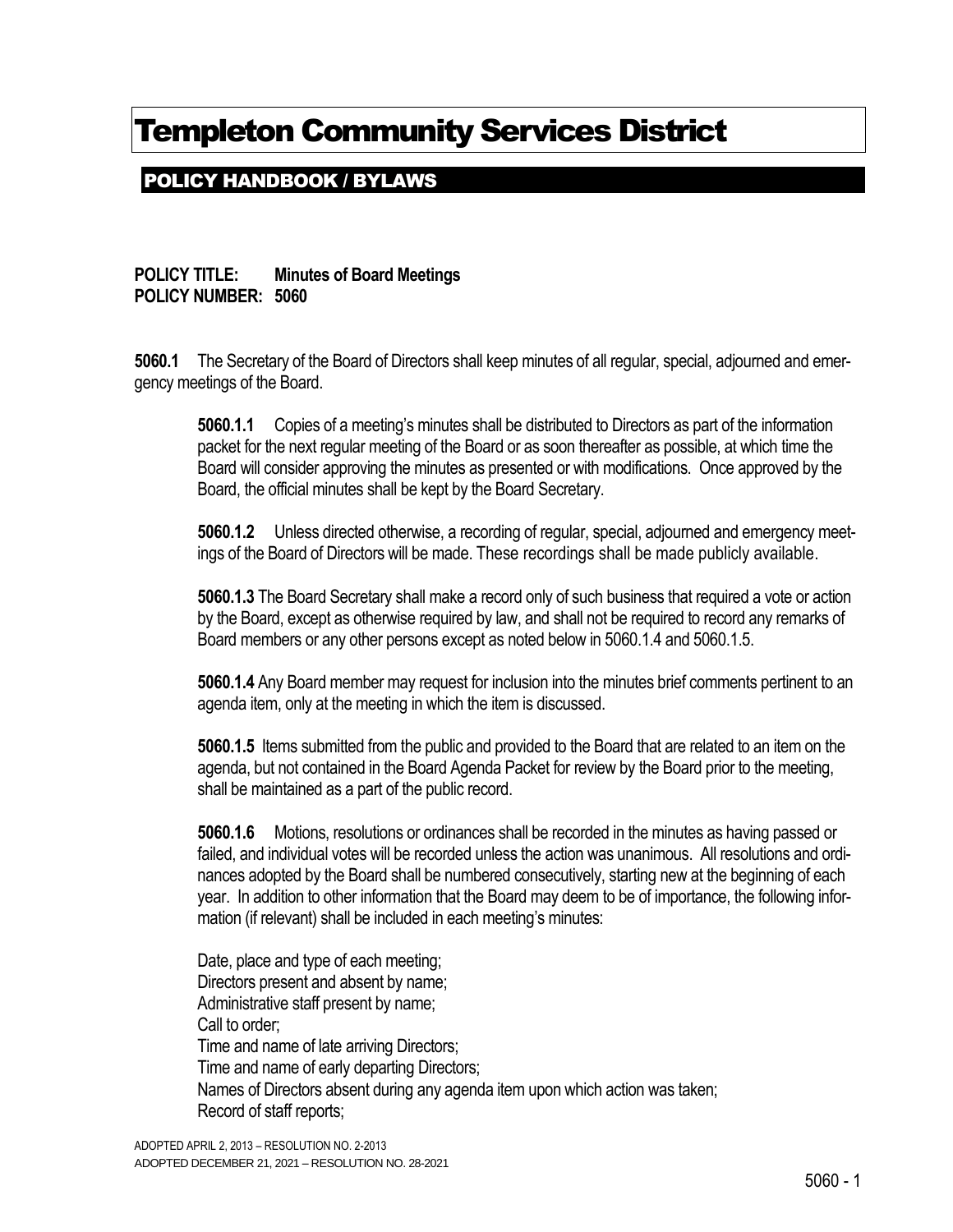Summary record of public comment regarding matters not on the agenda, including names of commentators;

Approval of the minutes or modified minutes of preceding meetings;

Approval of financial reports;

Complete information as to each subject of the Board's deliberation;

Record of the vote of each Director on every action item for which the vote was not unanimous; Resolutions and ordinances described as to their substantive content and sequential numbering; Record of all contracts and agreements, and their amendment, approved by the Board;

Approval of the annual budget;

Approval of all policies, rules and/or regulations;

Approval of all dispositions of District assets;

Approval of all purchases of District assets; and,

Time of meeting's adjournment.

Public comments: Names and places of residence, if provided, of person(s) addressing the Board and the title of the subject matter to which their remarks related.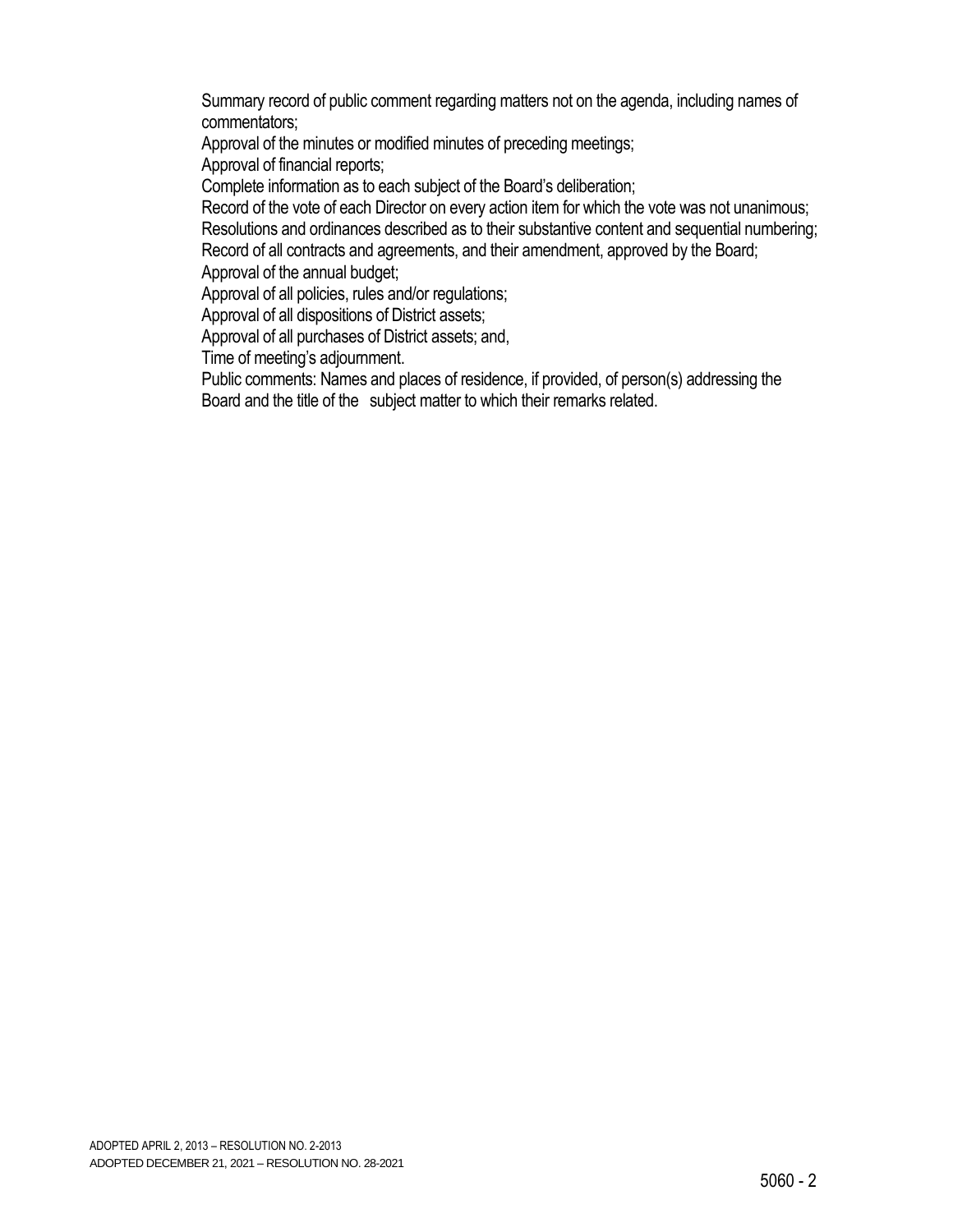## POLICY HANDBOOK / BYLAWS

### **POLICY TITLE: Rules of Order for Board and Committee Meetings POLICY NUMBER: 5070**

**5070.1** General.

**5070.1.1** Action items shall be brought before and considered by the Board by motion in accordance with this policy. These rules of order are intended to be informal and applied flexibly. The Board prefers a flexible form of meeting and, therefore, does not conduct its meetings under formalized rules - Robert's Rules of Order.

> **5070.1.1.1** If a Director believes order is not being maintained or procedures are not adequate, then he/she should raise a point of order - not requiring a second - to the President. If the ruling of the President is not satisfactory to the Director, then it may be appealed to the Board. A majority of the Board will govern and determine the point of order.

**5070.2** Obtaining the Floor.

**5070.2.1** Any Director desiring to speak should address the President and, upon recognition by the President, may address the subject under discussion.

**5070.3** Motions.

**5070.3.1** Any Director, including the President, may make or second a motion. A motion shall be brought and considered as follows:

> **5070.3.1.1** A Director makes a motion; another Director seconds the motion; and the President states the motion.

**5070.3.2** Once the motion has been stated by the President, it is open to discussion and debate. After the matter has been fully debated, and after the public in attendance has had an opportunity to comment, the President will call for the vote.

> **5070.3.2.1** If the public in attendance has had an opportunity to comment on the proposed action, any Director may move to immediately bring the question being debated to a vote, suspending any further debate. The motion must be made, seconded, and approved by a majority vote of the Board.

**5070.4** Secondary Motions. Ordinarily, only one motion can be considered at a time and a motion must be disposed of before any other motions or business are considered. There are a few exceptions to this general rule,